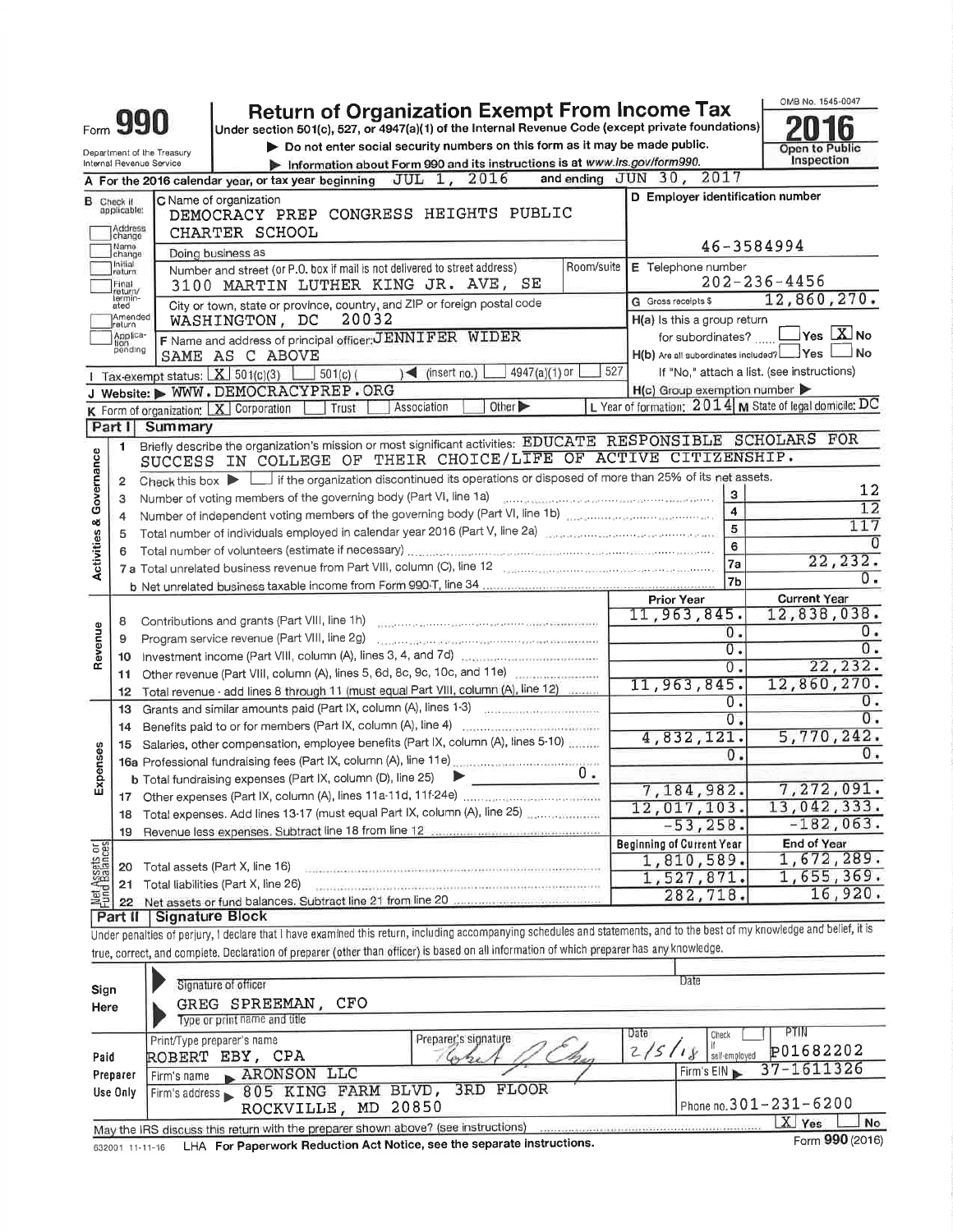|                | 46-3584994<br>CHARTER SCHOOL<br>Page 2<br>Form 990 (2016)                                                                                                                                                       |
|----------------|-----------------------------------------------------------------------------------------------------------------------------------------------------------------------------------------------------------------|
|                | Part III   Statement of Program Service Accomplishments                                                                                                                                                         |
| 1              |                                                                                                                                                                                                                 |
|                | Briefly describe the organization's mission:<br>TO EDUCATE RESPONSIBLE CITIZEN-SCHOLARS FOR SUCCESS IN THE COLLEGE OF                                                                                           |
|                | THEIR CHOICE AND A LIFE OF ACTIVE CITIZENSHIP.                                                                                                                                                                  |
|                |                                                                                                                                                                                                                 |
|                |                                                                                                                                                                                                                 |
| $\overline{2}$ | Did the organization undertake any significant program services during the year which were not listed on the                                                                                                    |
|                | $\exists$ Yes $\boxed{\text{X}}$ No<br>prior Form 990 or 990-EZ?                                                                                                                                                |
| З              | If "Yes," describe these new services on Schedule O.<br>$\Box$ Yes $[\overline{\mathrm{X}}]$ No<br>Did the organization cease conducting, or make significant changes in how it conducts, any program services? |
|                | If "Yes," describe these changes on Schedule O.                                                                                                                                                                 |
| 4              | Describe the organization's program service accomplishments for each of its three largest program services, as measured by expenses.                                                                            |
|                | Section 501(c)(3) and 501(c)(4) organizations are required to report the amount of grants and allocations to others, the total expenses, and                                                                    |
|                | revenue, if any, for each program service reported.                                                                                                                                                             |
| 4a             | 11, 503, 936. including grants of \$<br>) (Expenses \$<br>) (Revenue \$<br>(Code:                                                                                                                               |
|                | AT DEMOCRACY PREP WE ARE COMMITTED TO PROGRAMS BEYOND BASIC ACADEMICS.                                                                                                                                          |
|                | WE OFFER ROBUST ARTS AND PHYSICAL EDUCATION PROGRAMS.<br>CIVICS IS TAUGHT                                                                                                                                       |
|                | IN THE CLASSROOM AND THE COMMUNITY. OUR KOREAN PROGRAM INCLUDES<br><b>CULTURE</b>                                                                                                                               |
|                | AND LANGUAGE CLASSES. BECAUSE WE ARE COMMITTED TO EDUCATING ALL<br>SCHOLARS WE HAVE CREATED PATHWAYS, A PROGRAM TO HELP OUR NEEDIEST                                                                            |
|                | SCHOLARS.                                                                                                                                                                                                       |
|                |                                                                                                                                                                                                                 |
|                |                                                                                                                                                                                                                 |
|                |                                                                                                                                                                                                                 |
|                |                                                                                                                                                                                                                 |
|                |                                                                                                                                                                                                                 |
|                |                                                                                                                                                                                                                 |
|                | <b>4b</b> $\left(\text{Code:}\right)$ $\left(\text{Expenses $}\right)$                                                                                                                                          |
|                |                                                                                                                                                                                                                 |
|                |                                                                                                                                                                                                                 |
|                |                                                                                                                                                                                                                 |
|                |                                                                                                                                                                                                                 |
|                |                                                                                                                                                                                                                 |
|                |                                                                                                                                                                                                                 |
|                |                                                                                                                                                                                                                 |
|                |                                                                                                                                                                                                                 |
|                |                                                                                                                                                                                                                 |
|                |                                                                                                                                                                                                                 |
|                |                                                                                                                                                                                                                 |
| 4с             | $\begin{pmatrix} \text{Code:} & \text{I} & \text{I} \end{pmatrix}$ (Expenses \$<br>including grants of \$<br>) (Revenue \$                                                                                      |
|                |                                                                                                                                                                                                                 |
|                |                                                                                                                                                                                                                 |
|                |                                                                                                                                                                                                                 |
|                |                                                                                                                                                                                                                 |
|                |                                                                                                                                                                                                                 |
|                |                                                                                                                                                                                                                 |
|                |                                                                                                                                                                                                                 |
|                |                                                                                                                                                                                                                 |
|                |                                                                                                                                                                                                                 |
|                |                                                                                                                                                                                                                 |
|                | 4d Other program services (Describe in Schedule O.)                                                                                                                                                             |
|                | (Expenses \$<br>) (Revenue \$<br>including grants of \$                                                                                                                                                         |
|                |                                                                                                                                                                                                                 |
| 4е             | 11, 503, 936.<br>Total program service expenses                                                                                                                                                                 |
|                | Form 990 (2016)                                                                                                                                                                                                 |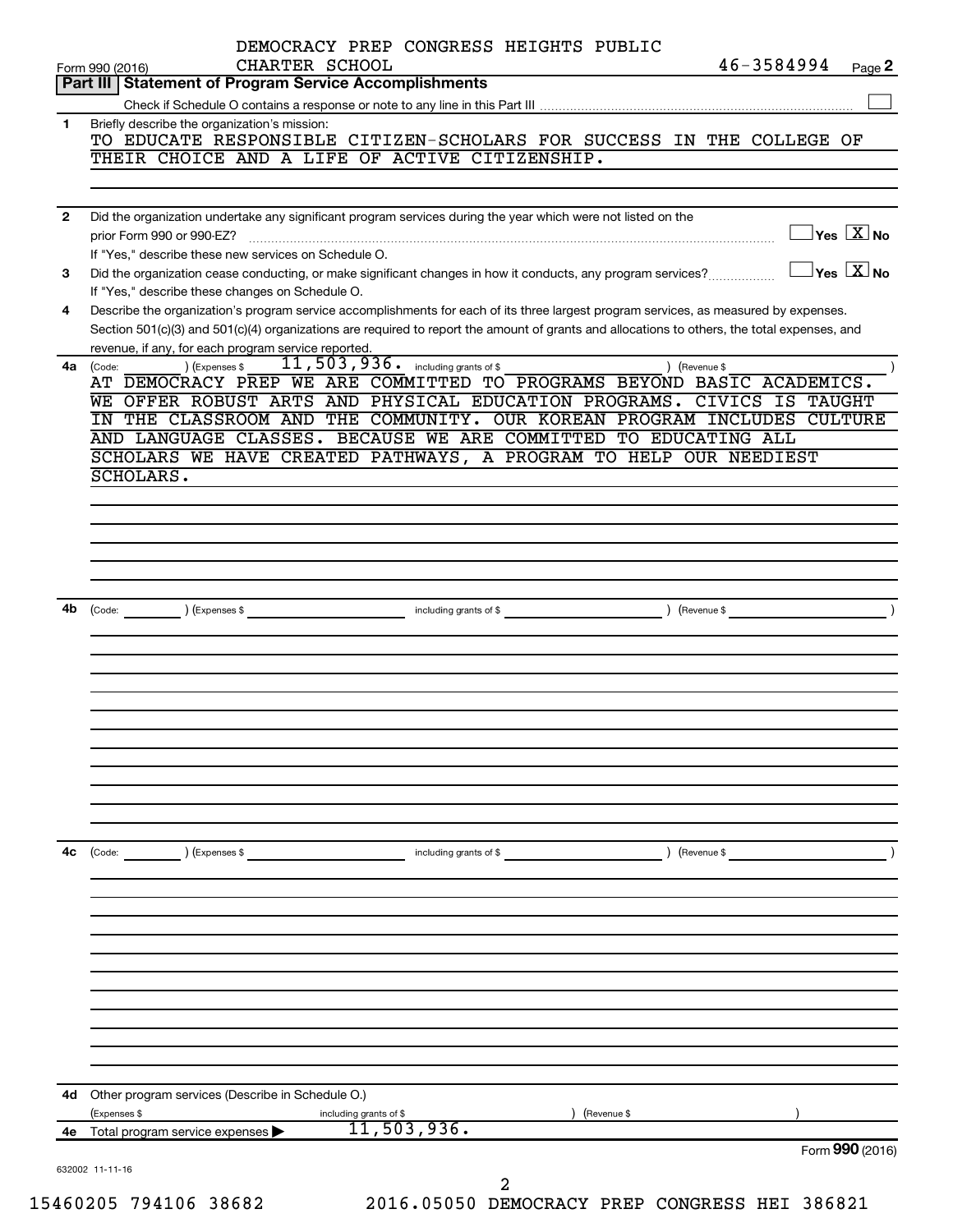|    | Part IV   Checklist of Required Schedules                                                                                                                                                                                           |                 |                         |                      |
|----|-------------------------------------------------------------------------------------------------------------------------------------------------------------------------------------------------------------------------------------|-----------------|-------------------------|----------------------|
|    |                                                                                                                                                                                                                                     |                 | Yes                     | No                   |
| 1  | Is the organization described in section $501(c)(3)$ or $4947(a)(1)$ (other than a private foundation)?                                                                                                                             |                 |                         |                      |
|    |                                                                                                                                                                                                                                     | 1               | х                       |                      |
| 2  |                                                                                                                                                                                                                                     | $\overline{2}$  | $\overline{\text{x}}$   |                      |
| З  | Did the organization engage in direct or indirect political campaign activities on behalf of or in opposition to candidates for                                                                                                     |                 |                         |                      |
|    |                                                                                                                                                                                                                                     | 3               |                         | x                    |
| 4  | Section 501(c)(3) organizations. Did the organization engage in lobbying activities, or have a section 501(h) election in effect                                                                                                    |                 |                         |                      |
|    |                                                                                                                                                                                                                                     | 4               |                         | X                    |
| 5  | Is the organization a section 501(c)(4), 501(c)(5), or 501(c)(6) organization that receives membership dues, assessments, or                                                                                                        |                 |                         |                      |
|    |                                                                                                                                                                                                                                     | 5               |                         | X                    |
| 6  | Did the organization maintain any donor advised funds or any similar funds or accounts for which donors have the right to                                                                                                           |                 |                         |                      |
|    | provide advice on the distribution or investment of amounts in such funds or accounts? If "Yes," complete Schedule D, Part I                                                                                                        | 6               |                         | X                    |
| 7  | Did the organization receive or hold a conservation easement, including easements to preserve open space,                                                                                                                           |                 |                         |                      |
|    |                                                                                                                                                                                                                                     | $\overline{7}$  |                         | x                    |
|    | Did the organization maintain collections of works of art, historical treasures, or other similar assets? If "Yes," complete                                                                                                        |                 |                         |                      |
| 8  |                                                                                                                                                                                                                                     |                 |                         | x                    |
|    | Schedule D, Part III <b>Marting Communities</b> and the contract of the contract of the contract of the contract of the contract of the contract of the contract of the contract of the contract of the contract of the contract of | 8               |                         |                      |
| 9  | Did the organization report an amount in Part X, line 21, for escrow or custodial account liability, serve as a custodian for                                                                                                       |                 |                         |                      |
|    | amounts not listed in Part X; or provide credit counseling, debt management, credit repair, or debt negotiation services?                                                                                                           |                 |                         | X                    |
|    | If "Yes," complete Schedule D, Part IV                                                                                                                                                                                              | 9               |                         |                      |
| 10 | Did the organization, directly or through a related organization, hold assets in temporarily restricted endowments, permanent                                                                                                       |                 |                         | x                    |
|    |                                                                                                                                                                                                                                     | 10              |                         |                      |
| 11 | If the organization's answer to any of the following questions is "Yes," then complete Schedule D, Parts VI, VII, VIII, IX, or X                                                                                                    |                 |                         |                      |
|    | as applicable.                                                                                                                                                                                                                      |                 |                         |                      |
|    | a Did the organization report an amount for land, buildings, and equipment in Part X, line 10? If "Yes," complete Schedule D,                                                                                                       |                 |                         |                      |
|    | Part VI                                                                                                                                                                                                                             | 11a             | х                       |                      |
|    | <b>b</b> Did the organization report an amount for investments - other securities in Part X, line 12 that is 5% or more of its total                                                                                                |                 |                         |                      |
|    |                                                                                                                                                                                                                                     | 11 <sub>b</sub> |                         | x                    |
|    | c Did the organization report an amount for investments - program related in Part X, line 13 that is 5% or more of its total                                                                                                        |                 |                         |                      |
|    |                                                                                                                                                                                                                                     | 11c             |                         | x                    |
|    | d Did the organization report an amount for other assets in Part X, line 15 that is 5% or more of its total assets reported in                                                                                                      |                 |                         |                      |
|    |                                                                                                                                                                                                                                     | 11d             |                         | х                    |
|    | e Did the organization report an amount for other liabilities in Part X, line 25? If "Yes," complete Schedule D, Part X                                                                                                             | 11e             | X                       |                      |
| f  | Did the organization's separate or consolidated financial statements for the tax year include a footnote that addresses                                                                                                             |                 |                         |                      |
|    | the organization's liability for uncertain tax positions under FIN 48 (ASC 740)? If "Yes," complete Schedule D, Part X                                                                                                              | 11f             | х                       |                      |
|    | 12a Did the organization obtain separate, independent audited financial statements for the tax year? If "Yes," complete                                                                                                             |                 |                         |                      |
|    | Schedule D, Parts XI and XII <b>continuum continuum continuum continuum continuum continuum continuum continuum</b> continuum continuum continuum continuum continuum continuum continuum continuum continuum continuum continuum c | 12a             | х                       |                      |
|    | b Was the organization included in consolidated, independent audited financial statements for the tax year?                                                                                                                         |                 |                         |                      |
|    | If "Yes," and if the organization answered "No" to line 12a, then completing Schedule D, Parts XI and XII is optional                                                                                                               | 12b             |                         | х                    |
| 13 |                                                                                                                                                                                                                                     | 13              | $\overline{\textbf{x}}$ |                      |
|    |                                                                                                                                                                                                                                     | 14a             |                         | х                    |
|    | <b>b</b> Did the organization have aggregate revenues or expenses of more than \$10,000 from grantmaking, fundraising, business,                                                                                                    |                 |                         |                      |
|    | investment, and program service activities outside the United States, or aggregate foreign investments valued at \$100,000                                                                                                          |                 |                         |                      |
|    |                                                                                                                                                                                                                                     | 14b             |                         | x                    |
| 15 | Did the organization report on Part IX, column (A), line 3, more than \$5,000 of grants or other assistance to or for any                                                                                                           |                 |                         |                      |
|    |                                                                                                                                                                                                                                     | 15              |                         | х                    |
| 16 | Did the organization report on Part IX, column (A), line 3, more than \$5,000 of aggregate grants or other assistance to                                                                                                            |                 |                         |                      |
|    |                                                                                                                                                                                                                                     | 16              |                         | х                    |
| 17 | Did the organization report a total of more than \$15,000 of expenses for professional fundraising services on Part IX,                                                                                                             |                 |                         |                      |
|    |                                                                                                                                                                                                                                     | 17              |                         | х                    |
| 18 | Did the organization report more than \$15,000 total of fundraising event gross income and contributions on Part VIII, lines                                                                                                        |                 |                         |                      |
|    |                                                                                                                                                                                                                                     | 18              |                         | х                    |
| 19 | Did the organization report more than \$15,000 of gross income from gaming activities on Part VIII, line 9a? If "Yes,"                                                                                                              |                 |                         |                      |
|    |                                                                                                                                                                                                                                     | 19              |                         | х                    |
|    |                                                                                                                                                                                                                                     |                 |                         | $000 \times 10^{-1}$ |

Form (2016) **990**

632003 11-11-16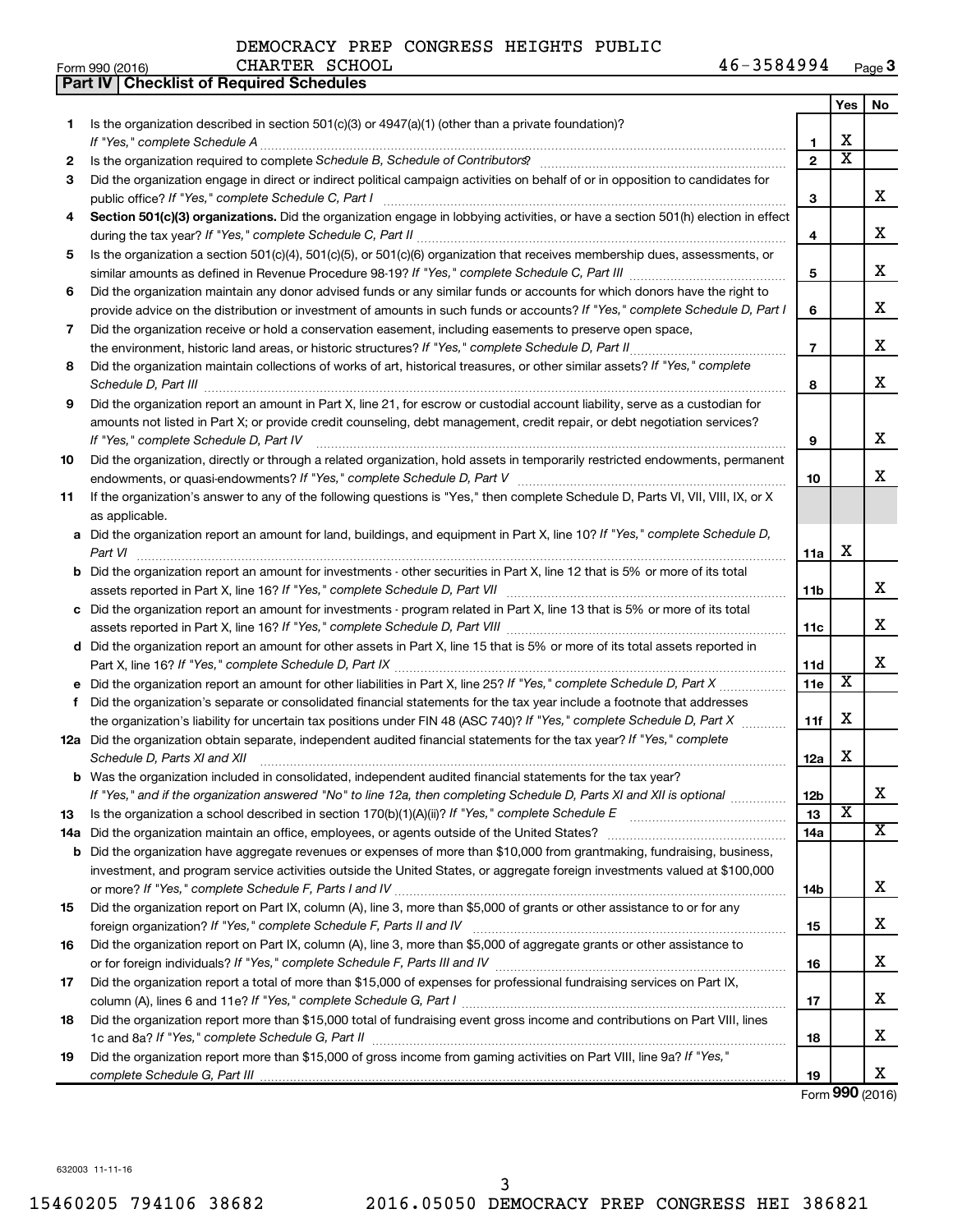|    | 46-3584994<br>CHARTER SCHOOL<br>Form 990 (2016)                                                                                                                                                                                      |                 |     | Page 4                       |
|----|--------------------------------------------------------------------------------------------------------------------------------------------------------------------------------------------------------------------------------------|-----------------|-----|------------------------------|
|    | <b>Part IV   Checklist of Required Schedules (continued)</b>                                                                                                                                                                         |                 |     |                              |
|    |                                                                                                                                                                                                                                      |                 | Yes | No                           |
|    | 20a Did the organization operate one or more hospital facilities? If "Yes," complete Schedule H                                                                                                                                      | 20a             |     | $\overline{\mathbf{x}}$      |
|    |                                                                                                                                                                                                                                      | 20 <sub>b</sub> |     |                              |
| 21 | Did the organization report more than \$5,000 of grants or other assistance to any domestic organization or                                                                                                                          |                 |     |                              |
|    |                                                                                                                                                                                                                                      | 21              |     | X                            |
| 22 | Did the organization report more than \$5,000 of grants or other assistance to or for domestic individuals on                                                                                                                        |                 |     |                              |
|    |                                                                                                                                                                                                                                      | 22              |     | X                            |
| 23 | Did the organization answer "Yes" to Part VII, Section A, line 3, 4, or 5 about compensation of the organization's current                                                                                                           |                 |     |                              |
|    | and former officers, directors, trustees, key employees, and highest compensated employees? If "Yes," complete                                                                                                                       |                 |     |                              |
|    | Schedule J <b>Martin Communication Contract Contract Contract Contract Contract Contract Contract Contract Contract Contract Contract Contract Contract Contract Contract Contract Contract Contract Contract Contract Contract </b> | 23              |     | X                            |
|    | 24a Did the organization have a tax-exempt bond issue with an outstanding principal amount of more than \$100,000 as of the                                                                                                          |                 |     |                              |
|    | last day of the year, that was issued after December 31, 2002? If "Yes," answer lines 24b through 24d and complete                                                                                                                   |                 |     |                              |
|    | Schedule K. If "No", go to line 25a                                                                                                                                                                                                  | 24a             |     | x                            |
| b  |                                                                                                                                                                                                                                      | 24 <sub>b</sub> |     |                              |
|    | c Did the organization maintain an escrow account other than a refunding escrow at any time during the year to defease                                                                                                               |                 |     |                              |
|    |                                                                                                                                                                                                                                      | 24c             |     |                              |
|    |                                                                                                                                                                                                                                      | 24d             |     |                              |
|    | 25a Section 501(c)(3), 501(c)(4), and 501(c)(29) organizations. Did the organization engage in an excess benefit                                                                                                                     |                 |     |                              |
|    |                                                                                                                                                                                                                                      | 25a             |     | X                            |
|    | b Is the organization aware that it engaged in an excess benefit transaction with a disqualified person in a prior year, and                                                                                                         |                 |     |                              |
|    | that the transaction has not been reported on any of the organization's prior Forms 990 or 990-EZ? If "Yes," complete                                                                                                                |                 |     |                              |
|    | Schedule L, Part I                                                                                                                                                                                                                   | 25b             |     | X                            |
| 26 | Did the organization report any amount on Part X, line 5, 6, or 22 for receivables from or payables to any current or                                                                                                                |                 |     |                              |
|    | former officers, directors, trustees, key employees, highest compensated employees, or disqualified persons? If "Yes,"                                                                                                               |                 |     |                              |
|    | complete Schedule L, Part II                                                                                                                                                                                                         | 26              |     | X                            |
| 27 | Did the organization provide a grant or other assistance to an officer, director, trustee, key employee, substantial                                                                                                                 |                 |     |                              |
|    | contributor or employee thereof, a grant selection committee member, or to a 35% controlled entity or family member                                                                                                                  |                 |     |                              |
|    |                                                                                                                                                                                                                                      | 27              |     | х                            |
| 28 | Was the organization a party to a business transaction with one of the following parties (see Schedule L, Part IV                                                                                                                    |                 |     |                              |
|    | instructions for applicable filing thresholds, conditions, and exceptions):                                                                                                                                                          |                 |     |                              |
|    | a A current or former officer, director, trustee, or key employee? If "Yes," complete Schedule L, Part IV                                                                                                                            | 28a             |     | х                            |
|    | b A family member of a current or former officer, director, trustee, or key employee? If "Yes," complete Schedule L, Part IV                                                                                                         | 28 <sub>b</sub> |     | $\overline{X}$               |
|    | c An entity of which a current or former officer, director, trustee, or key employee (or a family member thereof) was an officer,                                                                                                    |                 |     |                              |
|    | director, trustee, or direct or indirect owner? If "Yes," complete Schedule L, Part IV                                                                                                                                               | 28c             |     | X                            |
| 29 |                                                                                                                                                                                                                                      | 29              |     | $\overline{X}$               |
| 30 | Did the organization receive contributions of art, historical treasures, or other similar assets, or qualified conservation                                                                                                          |                 |     |                              |
|    |                                                                                                                                                                                                                                      | 30              |     | X                            |
| 31 | Did the organization liquidate, terminate, or dissolve and cease operations?                                                                                                                                                         |                 |     |                              |
|    |                                                                                                                                                                                                                                      | 31              |     | x                            |
| 32 | Did the organization sell, exchange, dispose of, or transfer more than 25% of its net assets? If "Yes," complete                                                                                                                     |                 |     |                              |
|    | Schedule N, Part II                                                                                                                                                                                                                  | 32              |     | x                            |
| 33 | Did the organization own 100% of an entity disregarded as separate from the organization under Regulations                                                                                                                           |                 |     |                              |
|    |                                                                                                                                                                                                                                      | 33              |     | x                            |
| 34 | Was the organization related to any tax-exempt or taxable entity? If "Yes," complete Schedule R, Part II, III, or IV, and                                                                                                            |                 |     |                              |
|    | Part V, line 1                                                                                                                                                                                                                       | 34              |     | х<br>$\overline{\mathbf{x}}$ |
|    |                                                                                                                                                                                                                                      | 35a             |     |                              |
|    | b If "Yes" to line 35a, did the organization receive any payment from or engage in any transaction with a controlled entity                                                                                                          |                 |     |                              |
|    |                                                                                                                                                                                                                                      | 35 <sub>b</sub> |     |                              |
| 36 | Section 501(c)(3) organizations. Did the organization make any transfers to an exempt non-charitable related organization?                                                                                                           |                 |     |                              |
|    | If "Yes," complete Schedule R, Part V, line 2                                                                                                                                                                                        | 36              |     | x                            |
| 37 | Did the organization conduct more than 5% of its activities through an entity that is not a related organization                                                                                                                     |                 |     |                              |
|    |                                                                                                                                                                                                                                      | 37              |     | x                            |
| 38 | Did the organization complete Schedule O and provide explanations in Schedule O for Part VI, lines 11b and 19?                                                                                                                       |                 | х   |                              |
|    |                                                                                                                                                                                                                                      | 38              |     |                              |
|    |                                                                                                                                                                                                                                      |                 |     | Form 990 (2016)              |

632004 11-11-16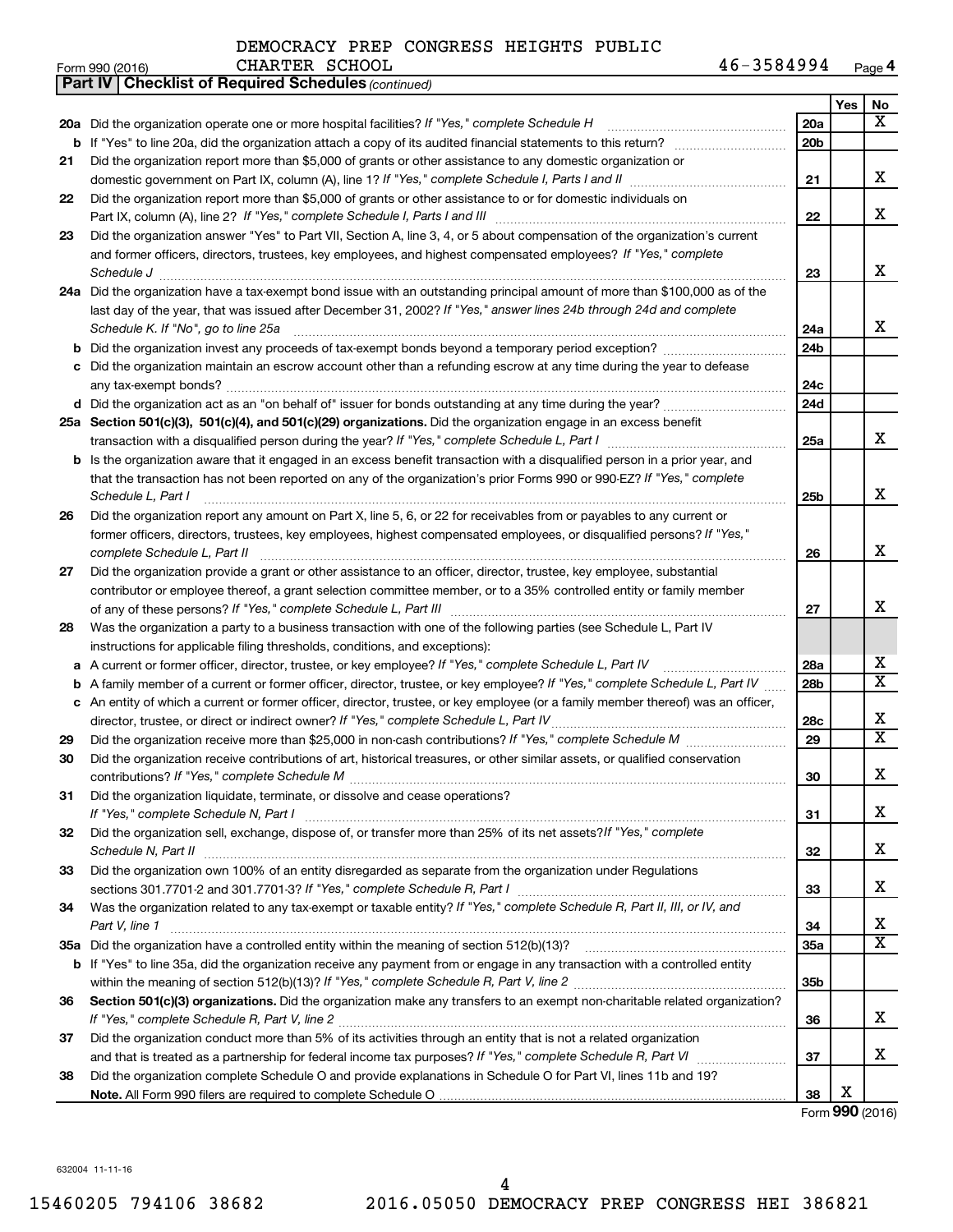| Form 990 (2016) | CHARTER SCHOOL | 46-3584994<br>Page 5 |
|-----------------|----------------|----------------------|
|-----------------|----------------|----------------------|

| <b>Part V</b> | <b>Statements Regarding Other IRS Filings and Tax Compliance</b>                                                                                                                                      |                      |     |                         |  |  |  |  |  |  |
|---------------|-------------------------------------------------------------------------------------------------------------------------------------------------------------------------------------------------------|----------------------|-----|-------------------------|--|--|--|--|--|--|
|               | Check if Schedule O contains a response or note to any line in this Part V                                                                                                                            |                      |     |                         |  |  |  |  |  |  |
|               |                                                                                                                                                                                                       |                      | Yes | No                      |  |  |  |  |  |  |
|               | 16<br>1a                                                                                                                                                                                              |                      |     |                         |  |  |  |  |  |  |
|               | $\Omega$<br><b>b</b> Enter the number of Forms W-2G included in line 1a. Enter -0- if not applicable <i>manumumumum</i><br>1 <sub>b</sub>                                                             |                      |     |                         |  |  |  |  |  |  |
|               | c Did the organization comply with backup withholding rules for reportable payments to vendors and reportable gaming                                                                                  |                      |     |                         |  |  |  |  |  |  |
|               |                                                                                                                                                                                                       | 1c                   | х   |                         |  |  |  |  |  |  |
|               | 2a Enter the number of employees reported on Form W-3, Transmittal of Wage and Tax Statements,                                                                                                        |                      |     |                         |  |  |  |  |  |  |
|               | 117<br>2a<br>filed for the calendar year ending with or within the year covered by this return                                                                                                        |                      | х   |                         |  |  |  |  |  |  |
|               |                                                                                                                                                                                                       |                      |     |                         |  |  |  |  |  |  |
|               | <b>Note.</b> If the sum of lines 1a and 2a is greater than 250, you may be required to e-file (see instructions)                                                                                      |                      |     |                         |  |  |  |  |  |  |
|               | 3a Did the organization have unrelated business gross income of \$1,000 or more during the year?                                                                                                      | 3a                   |     | x                       |  |  |  |  |  |  |
|               | <b>b</b> If "Yes," has it filed a Form 990 T for this year? If "No," to line 3b, provide an explanation in Schedule O                                                                                 | 3 <sub>b</sub>       |     |                         |  |  |  |  |  |  |
|               | 4a At any time during the calendar year, did the organization have an interest in, or a signature or other authority over, a                                                                          |                      |     |                         |  |  |  |  |  |  |
|               | financial account in a foreign country (such as a bank account, securities account, or other financial account)?                                                                                      | 4a                   |     | x                       |  |  |  |  |  |  |
|               | <b>b</b> If "Yes," enter the name of the foreign country: $\blacktriangleright$                                                                                                                       |                      |     |                         |  |  |  |  |  |  |
|               | See instructions for filing requirements for FinCEN Form 114, Report of Foreign Bank and Financial Accounts (FBAR).                                                                                   |                      |     | х                       |  |  |  |  |  |  |
|               |                                                                                                                                                                                                       | 5a<br>5 <sub>b</sub> |     | $\overline{\mathbf{X}}$ |  |  |  |  |  |  |
|               | <b>b</b> Did any taxable party notify the organization that it was or is a party to a prohibited tax shelter transaction?                                                                             | 5c                   |     |                         |  |  |  |  |  |  |
|               |                                                                                                                                                                                                       |                      |     |                         |  |  |  |  |  |  |
|               | 6a Does the organization have annual gross receipts that are normally greater than \$100,000, and did the organization solicit                                                                        | 6a                   |     | x                       |  |  |  |  |  |  |
|               | any contributions that were not tax deductible as charitable contributions?<br>b If "Yes," did the organization include with every solicitation an express statement that such contributions or gifts |                      |     |                         |  |  |  |  |  |  |
|               |                                                                                                                                                                                                       | 6b                   |     |                         |  |  |  |  |  |  |
| 7.            | Organizations that may receive deductible contributions under section 170(c).                                                                                                                         |                      |     |                         |  |  |  |  |  |  |
|               | a Did the organization receive a payment in excess of \$75 made partly as a contribution and partly for goods and services provided to the payor?                                                     |                      |     |                         |  |  |  |  |  |  |
|               |                                                                                                                                                                                                       |                      |     |                         |  |  |  |  |  |  |
|               | c Did the organization sell, exchange, or otherwise dispose of tangible personal property for which it was required                                                                                   |                      |     |                         |  |  |  |  |  |  |
|               | to file Form 8282?                                                                                                                                                                                    |                      |     |                         |  |  |  |  |  |  |
|               | 7d                                                                                                                                                                                                    |                      |     |                         |  |  |  |  |  |  |
|               | e Did the organization receive any funds, directly or indirectly, to pay premiums on a personal benefit contract?                                                                                     |                      |     |                         |  |  |  |  |  |  |
| f             | Did the organization, during the year, pay premiums, directly or indirectly, on a personal benefit contract?                                                                                          | 7f                   |     | $\overline{\textbf{X}}$ |  |  |  |  |  |  |
| g             | If the organization received a contribution of qualified intellectual property, did the organization file Form 8899 as required?                                                                      | 7g                   |     |                         |  |  |  |  |  |  |
|               | h If the organization received a contribution of cars, boats, airplanes, or other vehicles, did the organization file a Form 1098-C?                                                                  | 7h                   |     |                         |  |  |  |  |  |  |
| 8             | Sponsoring organizations maintaining donor advised funds. Did a donor advised fund maintained by the                                                                                                  |                      |     |                         |  |  |  |  |  |  |
|               | sponsoring organization have excess business holdings at any time during the year?                                                                                                                    | 8                    |     |                         |  |  |  |  |  |  |
| 9             | Sponsoring organizations maintaining donor advised funds.                                                                                                                                             |                      |     |                         |  |  |  |  |  |  |
|               | a Did the sponsoring organization make any taxable distributions under section 4966?                                                                                                                  | 9а                   |     |                         |  |  |  |  |  |  |
|               |                                                                                                                                                                                                       | 9b                   |     |                         |  |  |  |  |  |  |
| 10            | Section 501(c)(7) organizations. Enter:                                                                                                                                                               |                      |     |                         |  |  |  |  |  |  |
| а             | 10a                                                                                                                                                                                                   |                      |     |                         |  |  |  |  |  |  |
|               | <b>b</b> Gross receipts, included on Form 990, Part VIII, line 12, for public use of club facilities<br>10 <sub>b</sub>                                                                               |                      |     |                         |  |  |  |  |  |  |
| 11            | Section 501(c)(12) organizations. Enter:                                                                                                                                                              |                      |     |                         |  |  |  |  |  |  |
|               | 11a                                                                                                                                                                                                   |                      |     |                         |  |  |  |  |  |  |
|               | b Gross income from other sources (Do not net amounts due or paid to other sources against                                                                                                            |                      |     |                         |  |  |  |  |  |  |
|               | amounts due or received from them.)<br>11b<br>12a Section 4947(a)(1) non-exempt charitable trusts. Is the organization filing Form 990 in lieu of Form 1041?                                          |                      |     |                         |  |  |  |  |  |  |
|               | <b>b</b> If "Yes," enter the amount of tax-exempt interest received or accrued during the year<br>12b                                                                                                 | 12a                  |     |                         |  |  |  |  |  |  |
| 13            | Section 501(c)(29) qualified nonprofit health insurance issuers.                                                                                                                                      |                      |     |                         |  |  |  |  |  |  |
|               |                                                                                                                                                                                                       | 13a                  |     |                         |  |  |  |  |  |  |
|               | <b>Note.</b> See the instructions for additional information the organization must report on Schedule O.                                                                                              |                      |     |                         |  |  |  |  |  |  |
|               | <b>b</b> Enter the amount of reserves the organization is required to maintain by the states in which the                                                                                             |                      |     |                         |  |  |  |  |  |  |
|               | 13b                                                                                                                                                                                                   |                      |     |                         |  |  |  |  |  |  |
|               | 13c                                                                                                                                                                                                   |                      |     |                         |  |  |  |  |  |  |
|               | 14a Did the organization receive any payments for indoor tanning services during the tax year?                                                                                                        | 14a                  |     | х                       |  |  |  |  |  |  |
|               |                                                                                                                                                                                                       | 14b                  |     |                         |  |  |  |  |  |  |
|               |                                                                                                                                                                                                       |                      |     |                         |  |  |  |  |  |  |

632005 11-11-16

15460205 794106 38682 2016.05050 DEMOCRACY PREP CONGRESS HEI 386821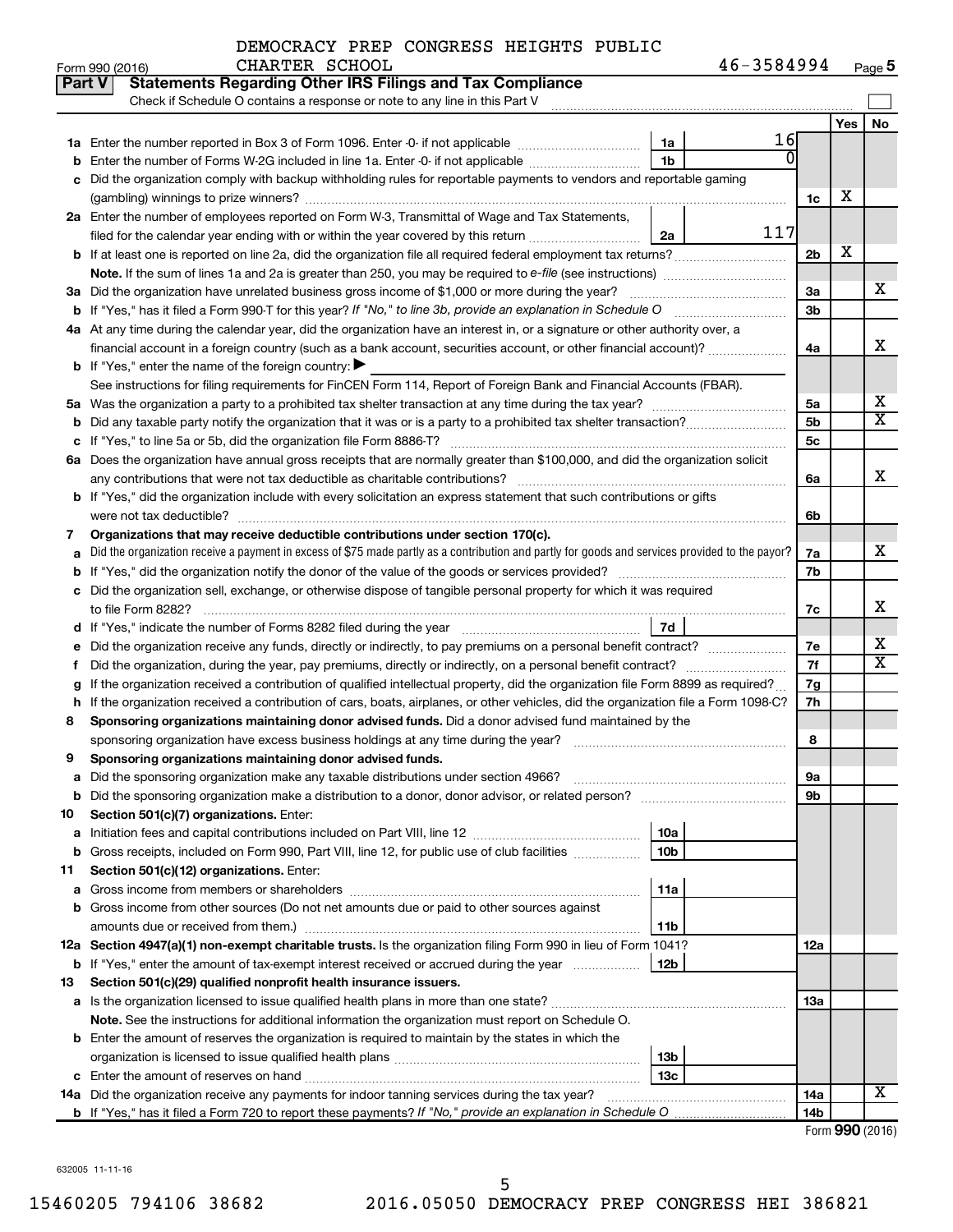#### Form 990 (2016)  $CHARTER$   $SCHOOL$   $46-3584994$   $Page$ DEMOCRACY PREP CONGRESS HEIGHTS PUBLIC

**Part VI** Governance, Management, and Disclosure For each "Yes" response to lines 2 through 7b below, and for a "No" response

| 2<br>3<br>4<br>5<br>6<br>7a<br>8<br>a<br>9 | 1a Enter the number of voting members of the governing body at the end of the tax year<br>If there are material differences in voting rights among members of the governing body, or if the governing<br>body delegated broad authority to an executive committee or similar committee, explain in Schedule O.<br>Enter the number of voting members included in line 1a, above, who are independent <i>manamer</i> .<br>Did any officer, director, trustee, or key employee have a family relationship or a business relationship with any other<br>officer, director, trustee, or key employee?<br>Did the organization delegate control over management duties customarily performed by or under the direct supervision<br>Did the organization make any significant changes to its governing documents since the prior Form 990 was filed?<br>Did the organization have members, stockholders, or other persons who had the power to elect or appoint one or<br><b>b</b> Are any governance decisions of the organization reserved to (or subject to approval by) members, stockholders, or<br>Did the organization contemporaneously document the meetings held or written actions undertaken during the year by the following:<br>Is there any officer, director, trustee, or key employee listed in Part VII, Section A, who cannot be reached at the<br>Section B. Policies (This Section B requests information about policies not required by the Internal Revenue Code.) | 1a<br>1b                      | 12<br>12<br>$\mathbf{2}$<br>3<br>4<br>5<br>6<br>7a<br>7b<br>8а<br>8b | Yes                     |
|--------------------------------------------|-------------------------------------------------------------------------------------------------------------------------------------------------------------------------------------------------------------------------------------------------------------------------------------------------------------------------------------------------------------------------------------------------------------------------------------------------------------------------------------------------------------------------------------------------------------------------------------------------------------------------------------------------------------------------------------------------------------------------------------------------------------------------------------------------------------------------------------------------------------------------------------------------------------------------------------------------------------------------------------------------------------------------------------------------------------------------------------------------------------------------------------------------------------------------------------------------------------------------------------------------------------------------------------------------------------------------------------------------------------------------------------------------------------------------------------------------------------------------------------|-------------------------------|----------------------------------------------------------------------|-------------------------|
|                                            |                                                                                                                                                                                                                                                                                                                                                                                                                                                                                                                                                                                                                                                                                                                                                                                                                                                                                                                                                                                                                                                                                                                                                                                                                                                                                                                                                                                                                                                                                     |                               |                                                                      |                         |
|                                            |                                                                                                                                                                                                                                                                                                                                                                                                                                                                                                                                                                                                                                                                                                                                                                                                                                                                                                                                                                                                                                                                                                                                                                                                                                                                                                                                                                                                                                                                                     |                               |                                                                      |                         |
|                                            |                                                                                                                                                                                                                                                                                                                                                                                                                                                                                                                                                                                                                                                                                                                                                                                                                                                                                                                                                                                                                                                                                                                                                                                                                                                                                                                                                                                                                                                                                     |                               |                                                                      |                         |
|                                            |                                                                                                                                                                                                                                                                                                                                                                                                                                                                                                                                                                                                                                                                                                                                                                                                                                                                                                                                                                                                                                                                                                                                                                                                                                                                                                                                                                                                                                                                                     |                               |                                                                      |                         |
|                                            |                                                                                                                                                                                                                                                                                                                                                                                                                                                                                                                                                                                                                                                                                                                                                                                                                                                                                                                                                                                                                                                                                                                                                                                                                                                                                                                                                                                                                                                                                     |                               |                                                                      |                         |
|                                            |                                                                                                                                                                                                                                                                                                                                                                                                                                                                                                                                                                                                                                                                                                                                                                                                                                                                                                                                                                                                                                                                                                                                                                                                                                                                                                                                                                                                                                                                                     |                               |                                                                      |                         |
|                                            |                                                                                                                                                                                                                                                                                                                                                                                                                                                                                                                                                                                                                                                                                                                                                                                                                                                                                                                                                                                                                                                                                                                                                                                                                                                                                                                                                                                                                                                                                     |                               |                                                                      |                         |
|                                            |                                                                                                                                                                                                                                                                                                                                                                                                                                                                                                                                                                                                                                                                                                                                                                                                                                                                                                                                                                                                                                                                                                                                                                                                                                                                                                                                                                                                                                                                                     |                               |                                                                      |                         |
|                                            |                                                                                                                                                                                                                                                                                                                                                                                                                                                                                                                                                                                                                                                                                                                                                                                                                                                                                                                                                                                                                                                                                                                                                                                                                                                                                                                                                                                                                                                                                     |                               |                                                                      |                         |
|                                            |                                                                                                                                                                                                                                                                                                                                                                                                                                                                                                                                                                                                                                                                                                                                                                                                                                                                                                                                                                                                                                                                                                                                                                                                                                                                                                                                                                                                                                                                                     |                               |                                                                      |                         |
|                                            |                                                                                                                                                                                                                                                                                                                                                                                                                                                                                                                                                                                                                                                                                                                                                                                                                                                                                                                                                                                                                                                                                                                                                                                                                                                                                                                                                                                                                                                                                     |                               |                                                                      |                         |
|                                            |                                                                                                                                                                                                                                                                                                                                                                                                                                                                                                                                                                                                                                                                                                                                                                                                                                                                                                                                                                                                                                                                                                                                                                                                                                                                                                                                                                                                                                                                                     |                               |                                                                      |                         |
|                                            |                                                                                                                                                                                                                                                                                                                                                                                                                                                                                                                                                                                                                                                                                                                                                                                                                                                                                                                                                                                                                                                                                                                                                                                                                                                                                                                                                                                                                                                                                     |                               |                                                                      |                         |
|                                            |                                                                                                                                                                                                                                                                                                                                                                                                                                                                                                                                                                                                                                                                                                                                                                                                                                                                                                                                                                                                                                                                                                                                                                                                                                                                                                                                                                                                                                                                                     |                               |                                                                      |                         |
|                                            |                                                                                                                                                                                                                                                                                                                                                                                                                                                                                                                                                                                                                                                                                                                                                                                                                                                                                                                                                                                                                                                                                                                                                                                                                                                                                                                                                                                                                                                                                     |                               |                                                                      |                         |
|                                            |                                                                                                                                                                                                                                                                                                                                                                                                                                                                                                                                                                                                                                                                                                                                                                                                                                                                                                                                                                                                                                                                                                                                                                                                                                                                                                                                                                                                                                                                                     |                               |                                                                      |                         |
|                                            |                                                                                                                                                                                                                                                                                                                                                                                                                                                                                                                                                                                                                                                                                                                                                                                                                                                                                                                                                                                                                                                                                                                                                                                                                                                                                                                                                                                                                                                                                     |                               |                                                                      |                         |
|                                            |                                                                                                                                                                                                                                                                                                                                                                                                                                                                                                                                                                                                                                                                                                                                                                                                                                                                                                                                                                                                                                                                                                                                                                                                                                                                                                                                                                                                                                                                                     |                               |                                                                      |                         |
|                                            |                                                                                                                                                                                                                                                                                                                                                                                                                                                                                                                                                                                                                                                                                                                                                                                                                                                                                                                                                                                                                                                                                                                                                                                                                                                                                                                                                                                                                                                                                     |                               |                                                                      |                         |
|                                            |                                                                                                                                                                                                                                                                                                                                                                                                                                                                                                                                                                                                                                                                                                                                                                                                                                                                                                                                                                                                                                                                                                                                                                                                                                                                                                                                                                                                                                                                                     |                               |                                                                      | х                       |
|                                            |                                                                                                                                                                                                                                                                                                                                                                                                                                                                                                                                                                                                                                                                                                                                                                                                                                                                                                                                                                                                                                                                                                                                                                                                                                                                                                                                                                                                                                                                                     |                               |                                                                      | $\overline{\textbf{x}}$ |
|                                            |                                                                                                                                                                                                                                                                                                                                                                                                                                                                                                                                                                                                                                                                                                                                                                                                                                                                                                                                                                                                                                                                                                                                                                                                                                                                                                                                                                                                                                                                                     |                               |                                                                      |                         |
|                                            |                                                                                                                                                                                                                                                                                                                                                                                                                                                                                                                                                                                                                                                                                                                                                                                                                                                                                                                                                                                                                                                                                                                                                                                                                                                                                                                                                                                                                                                                                     |                               | 9                                                                    |                         |
|                                            |                                                                                                                                                                                                                                                                                                                                                                                                                                                                                                                                                                                                                                                                                                                                                                                                                                                                                                                                                                                                                                                                                                                                                                                                                                                                                                                                                                                                                                                                                     |                               |                                                                      |                         |
|                                            |                                                                                                                                                                                                                                                                                                                                                                                                                                                                                                                                                                                                                                                                                                                                                                                                                                                                                                                                                                                                                                                                                                                                                                                                                                                                                                                                                                                                                                                                                     |                               |                                                                      | Yes                     |
|                                            |                                                                                                                                                                                                                                                                                                                                                                                                                                                                                                                                                                                                                                                                                                                                                                                                                                                                                                                                                                                                                                                                                                                                                                                                                                                                                                                                                                                                                                                                                     |                               | 10a                                                                  |                         |
|                                            |                                                                                                                                                                                                                                                                                                                                                                                                                                                                                                                                                                                                                                                                                                                                                                                                                                                                                                                                                                                                                                                                                                                                                                                                                                                                                                                                                                                                                                                                                     |                               |                                                                      |                         |
|                                            | b If "Yes," did the organization have written policies and procedures governing the activities of such chapters, affiliates,                                                                                                                                                                                                                                                                                                                                                                                                                                                                                                                                                                                                                                                                                                                                                                                                                                                                                                                                                                                                                                                                                                                                                                                                                                                                                                                                                        |                               |                                                                      |                         |
|                                            |                                                                                                                                                                                                                                                                                                                                                                                                                                                                                                                                                                                                                                                                                                                                                                                                                                                                                                                                                                                                                                                                                                                                                                                                                                                                                                                                                                                                                                                                                     |                               | 10b                                                                  |                         |
|                                            | 11a Has the organization provided a complete copy of this Form 990 to all members of its governing body before filing the form?                                                                                                                                                                                                                                                                                                                                                                                                                                                                                                                                                                                                                                                                                                                                                                                                                                                                                                                                                                                                                                                                                                                                                                                                                                                                                                                                                     |                               | 11a                                                                  | X                       |
|                                            | <b>b</b> Describe in Schedule O the process, if any, used by the organization to review this Form 990.                                                                                                                                                                                                                                                                                                                                                                                                                                                                                                                                                                                                                                                                                                                                                                                                                                                                                                                                                                                                                                                                                                                                                                                                                                                                                                                                                                              |                               |                                                                      |                         |
| 12a                                        | Did the organization have a written conflict of interest policy? If "No," go to line 13                                                                                                                                                                                                                                                                                                                                                                                                                                                                                                                                                                                                                                                                                                                                                                                                                                                                                                                                                                                                                                                                                                                                                                                                                                                                                                                                                                                             |                               | 12a                                                                  | х                       |
|                                            | Were officers, directors, or trustees, and key employees required to disclose annually interests that could give rise to conflicts?                                                                                                                                                                                                                                                                                                                                                                                                                                                                                                                                                                                                                                                                                                                                                                                                                                                                                                                                                                                                                                                                                                                                                                                                                                                                                                                                                 |                               | 12 <sub>b</sub>                                                      | $\overline{\mathbf{X}}$ |
| с                                          | Did the organization regularly and consistently monitor and enforce compliance with the policy? If "Yes," describe                                                                                                                                                                                                                                                                                                                                                                                                                                                                                                                                                                                                                                                                                                                                                                                                                                                                                                                                                                                                                                                                                                                                                                                                                                                                                                                                                                  |                               |                                                                      |                         |
|                                            |                                                                                                                                                                                                                                                                                                                                                                                                                                                                                                                                                                                                                                                                                                                                                                                                                                                                                                                                                                                                                                                                                                                                                                                                                                                                                                                                                                                                                                                                                     |                               | 12c                                                                  | х                       |
|                                            | in Schedule O how this was done manufactured and continuum and contact the was done manufactured and contact t                                                                                                                                                                                                                                                                                                                                                                                                                                                                                                                                                                                                                                                                                                                                                                                                                                                                                                                                                                                                                                                                                                                                                                                                                                                                                                                                                                      |                               |                                                                      | $\overline{\mathbf{X}}$ |
| 13                                         |                                                                                                                                                                                                                                                                                                                                                                                                                                                                                                                                                                                                                                                                                                                                                                                                                                                                                                                                                                                                                                                                                                                                                                                                                                                                                                                                                                                                                                                                                     |                               | 13                                                                   |                         |
| 14                                         |                                                                                                                                                                                                                                                                                                                                                                                                                                                                                                                                                                                                                                                                                                                                                                                                                                                                                                                                                                                                                                                                                                                                                                                                                                                                                                                                                                                                                                                                                     |                               | 14                                                                   | $\overline{\mathbf{X}}$ |
| 15                                         | Did the process for determining compensation of the following persons include a review and approval by independent                                                                                                                                                                                                                                                                                                                                                                                                                                                                                                                                                                                                                                                                                                                                                                                                                                                                                                                                                                                                                                                                                                                                                                                                                                                                                                                                                                  |                               |                                                                      |                         |
|                                            | persons, comparability data, and contemporaneous substantiation of the deliberation and decision?                                                                                                                                                                                                                                                                                                                                                                                                                                                                                                                                                                                                                                                                                                                                                                                                                                                                                                                                                                                                                                                                                                                                                                                                                                                                                                                                                                                   |                               |                                                                      |                         |
|                                            |                                                                                                                                                                                                                                                                                                                                                                                                                                                                                                                                                                                                                                                                                                                                                                                                                                                                                                                                                                                                                                                                                                                                                                                                                                                                                                                                                                                                                                                                                     |                               | 15a                                                                  |                         |
|                                            |                                                                                                                                                                                                                                                                                                                                                                                                                                                                                                                                                                                                                                                                                                                                                                                                                                                                                                                                                                                                                                                                                                                                                                                                                                                                                                                                                                                                                                                                                     |                               | 15b                                                                  |                         |
|                                            | If "Yes" to line 15a or 15b, describe the process in Schedule O (see instructions).                                                                                                                                                                                                                                                                                                                                                                                                                                                                                                                                                                                                                                                                                                                                                                                                                                                                                                                                                                                                                                                                                                                                                                                                                                                                                                                                                                                                 |                               |                                                                      |                         |
|                                            |                                                                                                                                                                                                                                                                                                                                                                                                                                                                                                                                                                                                                                                                                                                                                                                                                                                                                                                                                                                                                                                                                                                                                                                                                                                                                                                                                                                                                                                                                     |                               |                                                                      |                         |
|                                            | 16a Did the organization invest in, contribute assets to, or participate in a joint venture or similar arrangement with a                                                                                                                                                                                                                                                                                                                                                                                                                                                                                                                                                                                                                                                                                                                                                                                                                                                                                                                                                                                                                                                                                                                                                                                                                                                                                                                                                           |                               |                                                                      |                         |
|                                            | taxable entity during the year?                                                                                                                                                                                                                                                                                                                                                                                                                                                                                                                                                                                                                                                                                                                                                                                                                                                                                                                                                                                                                                                                                                                                                                                                                                                                                                                                                                                                                                                     |                               | 16a                                                                  |                         |
|                                            | b If "Yes," did the organization follow a written policy or procedure requiring the organization to evaluate its participation                                                                                                                                                                                                                                                                                                                                                                                                                                                                                                                                                                                                                                                                                                                                                                                                                                                                                                                                                                                                                                                                                                                                                                                                                                                                                                                                                      |                               |                                                                      |                         |
|                                            | in joint venture arrangements under applicable federal tax law, and take steps to safeguard the organization's                                                                                                                                                                                                                                                                                                                                                                                                                                                                                                                                                                                                                                                                                                                                                                                                                                                                                                                                                                                                                                                                                                                                                                                                                                                                                                                                                                      |                               |                                                                      |                         |
|                                            | exempt status with respect to such arrangements?                                                                                                                                                                                                                                                                                                                                                                                                                                                                                                                                                                                                                                                                                                                                                                                                                                                                                                                                                                                                                                                                                                                                                                                                                                                                                                                                                                                                                                    |                               | 16b                                                                  |                         |
|                                            | <b>Section C. Disclosure</b>                                                                                                                                                                                                                                                                                                                                                                                                                                                                                                                                                                                                                                                                                                                                                                                                                                                                                                                                                                                                                                                                                                                                                                                                                                                                                                                                                                                                                                                        |                               |                                                                      |                         |
| 17                                         | <b>NONE</b><br>List the states with which a copy of this Form 990 is required to be filed $\blacktriangleright$                                                                                                                                                                                                                                                                                                                                                                                                                                                                                                                                                                                                                                                                                                                                                                                                                                                                                                                                                                                                                                                                                                                                                                                                                                                                                                                                                                     |                               |                                                                      |                         |
| 18                                         | Section 6104 requires an organization to make its Forms 1023 (or 1024 if applicable), 990, and 990-T (Section 501(c)(3)s only) available                                                                                                                                                                                                                                                                                                                                                                                                                                                                                                                                                                                                                                                                                                                                                                                                                                                                                                                                                                                                                                                                                                                                                                                                                                                                                                                                            |                               |                                                                      |                         |
|                                            |                                                                                                                                                                                                                                                                                                                                                                                                                                                                                                                                                                                                                                                                                                                                                                                                                                                                                                                                                                                                                                                                                                                                                                                                                                                                                                                                                                                                                                                                                     |                               |                                                                      |                         |
|                                            | for public inspection. Indicate how you made these available. Check all that apply.                                                                                                                                                                                                                                                                                                                                                                                                                                                                                                                                                                                                                                                                                                                                                                                                                                                                                                                                                                                                                                                                                                                                                                                                                                                                                                                                                                                                 |                               |                                                                      |                         |
|                                            | $\lfloor x \rfloor$ Upon request<br>Own website<br>Another's website                                                                                                                                                                                                                                                                                                                                                                                                                                                                                                                                                                                                                                                                                                                                                                                                                                                                                                                                                                                                                                                                                                                                                                                                                                                                                                                                                                                                                | Other (explain in Schedule O) |                                                                      |                         |
| 19                                         | Describe in Schedule O whether (and if so, how) the organization made its governing documents, conflict of interest policy, and financial                                                                                                                                                                                                                                                                                                                                                                                                                                                                                                                                                                                                                                                                                                                                                                                                                                                                                                                                                                                                                                                                                                                                                                                                                                                                                                                                           |                               |                                                                      |                         |
|                                            | statements available to the public during the tax year.                                                                                                                                                                                                                                                                                                                                                                                                                                                                                                                                                                                                                                                                                                                                                                                                                                                                                                                                                                                                                                                                                                                                                                                                                                                                                                                                                                                                                             |                               |                                                                      |                         |
| 20                                         | State the name, address, and telephone number of the person who possesses the organization's books and records:                                                                                                                                                                                                                                                                                                                                                                                                                                                                                                                                                                                                                                                                                                                                                                                                                                                                                                                                                                                                                                                                                                                                                                                                                                                                                                                                                                     |                               |                                                                      |                         |
|                                            | GREG SPREEMAN - 347-504-5811                                                                                                                                                                                                                                                                                                                                                                                                                                                                                                                                                                                                                                                                                                                                                                                                                                                                                                                                                                                                                                                                                                                                                                                                                                                                                                                                                                                                                                                        |                               |                                                                      |                         |
|                                            | 3100 MARTIN LUTHER KING JR. AVE, SE, WASHINGTON,                                                                                                                                                                                                                                                                                                                                                                                                                                                                                                                                                                                                                                                                                                                                                                                                                                                                                                                                                                                                                                                                                                                                                                                                                                                                                                                                                                                                                                    | 20032<br>$\overline{DC}$      |                                                                      |                         |
| 632006 11-11-16                            |                                                                                                                                                                                                                                                                                                                                                                                                                                                                                                                                                                                                                                                                                                                                                                                                                                                                                                                                                                                                                                                                                                                                                                                                                                                                                                                                                                                                                                                                                     |                               |                                                                      | Form 990 (2016)         |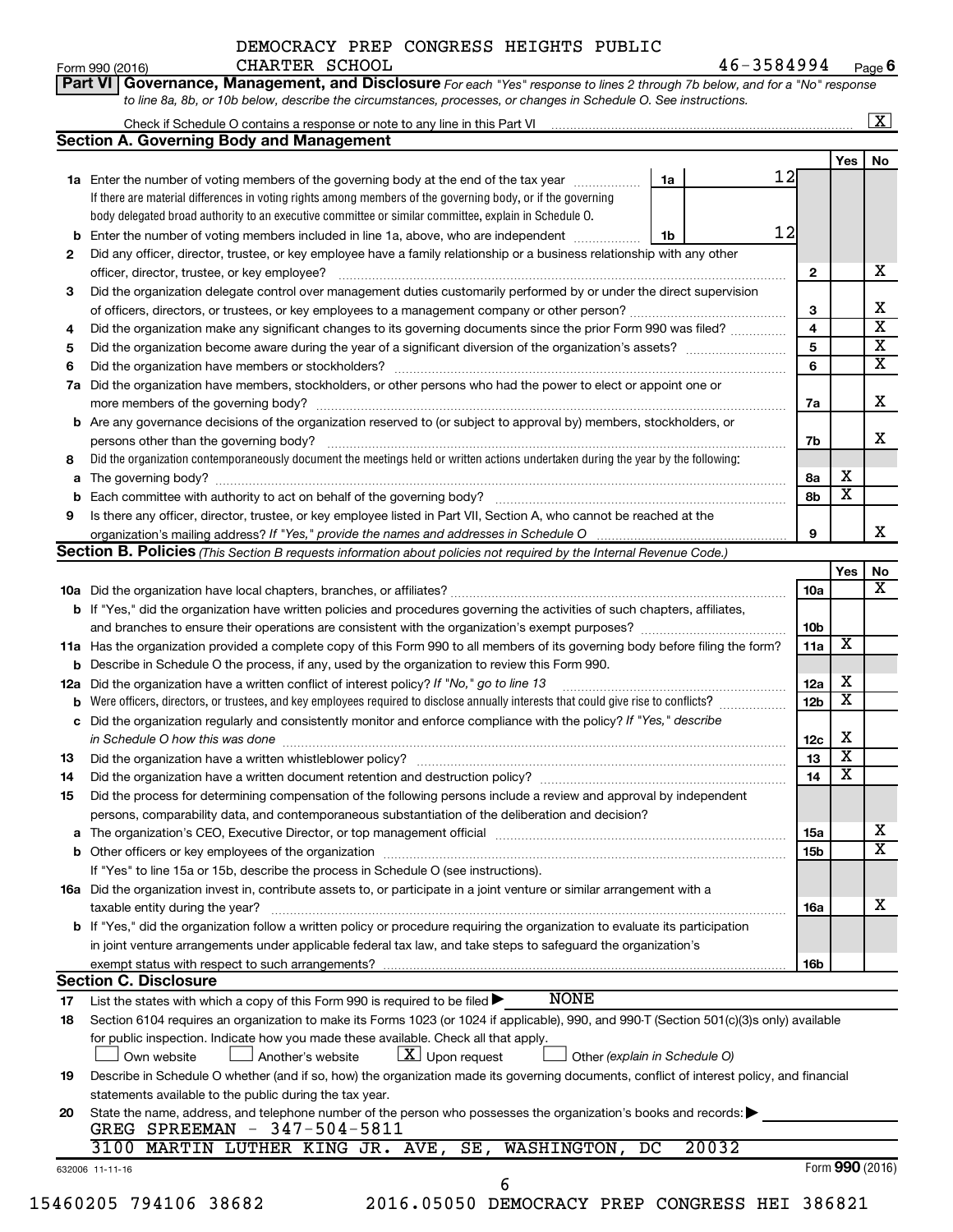$\Box$ 

|  | Part VII Compensation of Officers, Directors, Trustees, Key Employees, Highest Compensated |  |  |  |  |
|--|--------------------------------------------------------------------------------------------|--|--|--|--|
|  | <b>Employees, and Independent Contractors</b>                                              |  |  |  |  |

Check if Schedule O contains a response or note to any line in this Part VII

**Section A. Officers, Directors, Trustees, Key Employees, and Highest Compensated Employees**

**1a**  Complete this table for all persons required to be listed. Report compensation for the calendar year ending with or within the organization's tax year.

**•** List all of the organization's current officers, directors, trustees (whether individuals or organizations), regardless of amount of compensation.

**•** List all of the organization's **current** key employees, if any. See instructions for definition of "key employee." Enter -0- in columns  $(D)$ ,  $(E)$ , and  $(F)$  if no compensation was paid.

**•** List the organization's five current highest compensated employees (other than an officer, director, trustee, or key employee) who received report-

**•** List all of the organization's former officers, key employees, and highest compensated employees who received more than \$100,000 of able compensation (Box 5 of Form W-2 and/or Box 7 of Form 1099-MISC) of more than \$100,000 from the organization and any related organizations. reportable compensation from the organization and any related organizations.

**•** List all of the organization's former directors or trustees that received, in the capacity as a former director or trustee of the organization, more than \$10,000 of reportable compensation from the organization and any related organizations.

List persons in the following order: individual trustees or directors; institutional trustees; officers; key employees; highest compensated employees; and former such persons.

Check this box if neither the organization nor any related organization compensated any current officer, director, or trustee.  $\Box$ 

| Name and Title<br>Reportable<br>Reportable<br>Average<br>Estimated<br>(do not check more than one<br>compensation<br>compensation<br>hours per<br>box, unless person is both an<br>amount of<br>officer and a director/trustee)<br>week<br>from<br>from related<br>other<br>Individual trustee or director<br>the<br>organizations<br>(list any<br>compensation<br>(W-2/1099-MISC)<br>hours for<br>organization<br>from the<br>Highest compensated<br>employee<br>Institutional trustee<br>(W-2/1099-MISC)<br>related<br>organization<br>Key employee<br>organizations<br>and related<br>below<br>organizations<br>Former<br>Officer<br>line)<br>1.00<br><b>BRANDON WRIGHT</b><br>(1)<br>$\mathbf X$<br>$\mathbf X$<br>$\mathbf 0$ .<br>$\mathbf 0$ .<br>$\mathbf 0$ .<br>CHAIR 7/16-12/16<br>1.00<br>(2)<br><b>JENNIFER WIDER</b><br>$\mathbf X$<br>$\mathbf X$<br>0<br>$\mathbf 0$ .<br>$\mathbf 0$ .<br>VICE CHAIR 12/16-6/17<br>1.00<br>MICHAEL MELTON<br>(3)<br>$\mathbf 0$<br>$\mathbf 0$<br>$\mathbf 0$ .<br>$\mathbf X$<br>$\mathbf X$<br>TREASURER<br>1.00<br>ALIX DEJEAN<br>(4)<br>$\mathbf 0$ .<br>X<br>0.<br>$\mathbf 0$ .<br><b>BOARD MEMBER</b><br>1.00<br>DAN FEITH<br>(5)<br>$\mathbf 0$ .<br>$\mathbf X$<br>$\mathbf 0$<br>$\mathbf 0$ .<br>BOARD MEMBER<br>1.00<br>(6)<br>DAVID FUHR<br>$\mathbf 0$ .<br>X<br>0<br>$\mathbf 0$ .<br><b>BOARD MEMBER</b><br>1.00<br><b>GITIKA KAUL</b><br>(7)<br>$\mathbf 0$<br>0.<br>$\mathbf 0$ .<br>X<br><b>BOARD MEMBER</b><br>1.00<br>HANNAH KIM<br>(8)<br>$\mathbf 0$ .<br>X<br>0.<br>$\mathbf 0$ .<br><b>BOARD MEMBER</b><br>1.00<br>BRITTNEY CALLOWAY<br>(9)<br>0.<br>$\mathbf 0$ .<br>$\mathbf X$<br>0.<br><b>BOARD MEMBER</b><br>1.00<br>(10) CHARNETTA DARMON<br>0.<br>$\mathbf 0$ .<br>X<br>0<br><b>BOARD MEMBER</b><br>1.00<br>(11) JULIETTE BERG<br>0<br>0.<br>$\mathbf 0$ .<br>X<br><b>BOARD MEMBER</b><br>1.00<br>(12) BEN FEIT<br>$\mathbf 0$ .<br>X<br>0.<br>0.<br><b>BOARD MEMBER</b><br>40.00<br>(13) SEAN REIDY<br>12,829.<br>122,286.<br>$\mathbf X$<br>$\mathbf 0$ .<br>EXECUTIVE DIRECTOR UNTIL 10/18/16 | (A) | (B) |          |  |  | (C) |  |  | (D) | (E) | (F) |
|-----------------------------------------------------------------------------------------------------------------------------------------------------------------------------------------------------------------------------------------------------------------------------------------------------------------------------------------------------------------------------------------------------------------------------------------------------------------------------------------------------------------------------------------------------------------------------------------------------------------------------------------------------------------------------------------------------------------------------------------------------------------------------------------------------------------------------------------------------------------------------------------------------------------------------------------------------------------------------------------------------------------------------------------------------------------------------------------------------------------------------------------------------------------------------------------------------------------------------------------------------------------------------------------------------------------------------------------------------------------------------------------------------------------------------------------------------------------------------------------------------------------------------------------------------------------------------------------------------------------------------------------------------------------------------------------------------------------------------------------------------------------------------------------------------------------------------------------------------------------------------------------------------------------------------------------------------------------------------------------------------------------------------------------------------------------------------------|-----|-----|----------|--|--|-----|--|--|-----|-----|-----|
|                                                                                                                                                                                                                                                                                                                                                                                                                                                                                                                                                                                                                                                                                                                                                                                                                                                                                                                                                                                                                                                                                                                                                                                                                                                                                                                                                                                                                                                                                                                                                                                                                                                                                                                                                                                                                                                                                                                                                                                                                                                                                   |     |     | Position |  |  |     |  |  |     |     |     |
|                                                                                                                                                                                                                                                                                                                                                                                                                                                                                                                                                                                                                                                                                                                                                                                                                                                                                                                                                                                                                                                                                                                                                                                                                                                                                                                                                                                                                                                                                                                                                                                                                                                                                                                                                                                                                                                                                                                                                                                                                                                                                   |     |     |          |  |  |     |  |  |     |     |     |
|                                                                                                                                                                                                                                                                                                                                                                                                                                                                                                                                                                                                                                                                                                                                                                                                                                                                                                                                                                                                                                                                                                                                                                                                                                                                                                                                                                                                                                                                                                                                                                                                                                                                                                                                                                                                                                                                                                                                                                                                                                                                                   |     |     |          |  |  |     |  |  |     |     |     |
|                                                                                                                                                                                                                                                                                                                                                                                                                                                                                                                                                                                                                                                                                                                                                                                                                                                                                                                                                                                                                                                                                                                                                                                                                                                                                                                                                                                                                                                                                                                                                                                                                                                                                                                                                                                                                                                                                                                                                                                                                                                                                   |     |     |          |  |  |     |  |  |     |     |     |
|                                                                                                                                                                                                                                                                                                                                                                                                                                                                                                                                                                                                                                                                                                                                                                                                                                                                                                                                                                                                                                                                                                                                                                                                                                                                                                                                                                                                                                                                                                                                                                                                                                                                                                                                                                                                                                                                                                                                                                                                                                                                                   |     |     |          |  |  |     |  |  |     |     |     |
|                                                                                                                                                                                                                                                                                                                                                                                                                                                                                                                                                                                                                                                                                                                                                                                                                                                                                                                                                                                                                                                                                                                                                                                                                                                                                                                                                                                                                                                                                                                                                                                                                                                                                                                                                                                                                                                                                                                                                                                                                                                                                   |     |     |          |  |  |     |  |  |     |     |     |
|                                                                                                                                                                                                                                                                                                                                                                                                                                                                                                                                                                                                                                                                                                                                                                                                                                                                                                                                                                                                                                                                                                                                                                                                                                                                                                                                                                                                                                                                                                                                                                                                                                                                                                                                                                                                                                                                                                                                                                                                                                                                                   |     |     |          |  |  |     |  |  |     |     |     |
|                                                                                                                                                                                                                                                                                                                                                                                                                                                                                                                                                                                                                                                                                                                                                                                                                                                                                                                                                                                                                                                                                                                                                                                                                                                                                                                                                                                                                                                                                                                                                                                                                                                                                                                                                                                                                                                                                                                                                                                                                                                                                   |     |     |          |  |  |     |  |  |     |     |     |
|                                                                                                                                                                                                                                                                                                                                                                                                                                                                                                                                                                                                                                                                                                                                                                                                                                                                                                                                                                                                                                                                                                                                                                                                                                                                                                                                                                                                                                                                                                                                                                                                                                                                                                                                                                                                                                                                                                                                                                                                                                                                                   |     |     |          |  |  |     |  |  |     |     |     |
|                                                                                                                                                                                                                                                                                                                                                                                                                                                                                                                                                                                                                                                                                                                                                                                                                                                                                                                                                                                                                                                                                                                                                                                                                                                                                                                                                                                                                                                                                                                                                                                                                                                                                                                                                                                                                                                                                                                                                                                                                                                                                   |     |     |          |  |  |     |  |  |     |     |     |
|                                                                                                                                                                                                                                                                                                                                                                                                                                                                                                                                                                                                                                                                                                                                                                                                                                                                                                                                                                                                                                                                                                                                                                                                                                                                                                                                                                                                                                                                                                                                                                                                                                                                                                                                                                                                                                                                                                                                                                                                                                                                                   |     |     |          |  |  |     |  |  |     |     |     |
|                                                                                                                                                                                                                                                                                                                                                                                                                                                                                                                                                                                                                                                                                                                                                                                                                                                                                                                                                                                                                                                                                                                                                                                                                                                                                                                                                                                                                                                                                                                                                                                                                                                                                                                                                                                                                                                                                                                                                                                                                                                                                   |     |     |          |  |  |     |  |  |     |     |     |
|                                                                                                                                                                                                                                                                                                                                                                                                                                                                                                                                                                                                                                                                                                                                                                                                                                                                                                                                                                                                                                                                                                                                                                                                                                                                                                                                                                                                                                                                                                                                                                                                                                                                                                                                                                                                                                                                                                                                                                                                                                                                                   |     |     |          |  |  |     |  |  |     |     |     |
|                                                                                                                                                                                                                                                                                                                                                                                                                                                                                                                                                                                                                                                                                                                                                                                                                                                                                                                                                                                                                                                                                                                                                                                                                                                                                                                                                                                                                                                                                                                                                                                                                                                                                                                                                                                                                                                                                                                                                                                                                                                                                   |     |     |          |  |  |     |  |  |     |     |     |
|                                                                                                                                                                                                                                                                                                                                                                                                                                                                                                                                                                                                                                                                                                                                                                                                                                                                                                                                                                                                                                                                                                                                                                                                                                                                                                                                                                                                                                                                                                                                                                                                                                                                                                                                                                                                                                                                                                                                                                                                                                                                                   |     |     |          |  |  |     |  |  |     |     |     |
|                                                                                                                                                                                                                                                                                                                                                                                                                                                                                                                                                                                                                                                                                                                                                                                                                                                                                                                                                                                                                                                                                                                                                                                                                                                                                                                                                                                                                                                                                                                                                                                                                                                                                                                                                                                                                                                                                                                                                                                                                                                                                   |     |     |          |  |  |     |  |  |     |     |     |
|                                                                                                                                                                                                                                                                                                                                                                                                                                                                                                                                                                                                                                                                                                                                                                                                                                                                                                                                                                                                                                                                                                                                                                                                                                                                                                                                                                                                                                                                                                                                                                                                                                                                                                                                                                                                                                                                                                                                                                                                                                                                                   |     |     |          |  |  |     |  |  |     |     |     |
|                                                                                                                                                                                                                                                                                                                                                                                                                                                                                                                                                                                                                                                                                                                                                                                                                                                                                                                                                                                                                                                                                                                                                                                                                                                                                                                                                                                                                                                                                                                                                                                                                                                                                                                                                                                                                                                                                                                                                                                                                                                                                   |     |     |          |  |  |     |  |  |     |     |     |
|                                                                                                                                                                                                                                                                                                                                                                                                                                                                                                                                                                                                                                                                                                                                                                                                                                                                                                                                                                                                                                                                                                                                                                                                                                                                                                                                                                                                                                                                                                                                                                                                                                                                                                                                                                                                                                                                                                                                                                                                                                                                                   |     |     |          |  |  |     |  |  |     |     |     |
|                                                                                                                                                                                                                                                                                                                                                                                                                                                                                                                                                                                                                                                                                                                                                                                                                                                                                                                                                                                                                                                                                                                                                                                                                                                                                                                                                                                                                                                                                                                                                                                                                                                                                                                                                                                                                                                                                                                                                                                                                                                                                   |     |     |          |  |  |     |  |  |     |     |     |
|                                                                                                                                                                                                                                                                                                                                                                                                                                                                                                                                                                                                                                                                                                                                                                                                                                                                                                                                                                                                                                                                                                                                                                                                                                                                                                                                                                                                                                                                                                                                                                                                                                                                                                                                                                                                                                                                                                                                                                                                                                                                                   |     |     |          |  |  |     |  |  |     |     |     |
|                                                                                                                                                                                                                                                                                                                                                                                                                                                                                                                                                                                                                                                                                                                                                                                                                                                                                                                                                                                                                                                                                                                                                                                                                                                                                                                                                                                                                                                                                                                                                                                                                                                                                                                                                                                                                                                                                                                                                                                                                                                                                   |     |     |          |  |  |     |  |  |     |     |     |
|                                                                                                                                                                                                                                                                                                                                                                                                                                                                                                                                                                                                                                                                                                                                                                                                                                                                                                                                                                                                                                                                                                                                                                                                                                                                                                                                                                                                                                                                                                                                                                                                                                                                                                                                                                                                                                                                                                                                                                                                                                                                                   |     |     |          |  |  |     |  |  |     |     |     |
|                                                                                                                                                                                                                                                                                                                                                                                                                                                                                                                                                                                                                                                                                                                                                                                                                                                                                                                                                                                                                                                                                                                                                                                                                                                                                                                                                                                                                                                                                                                                                                                                                                                                                                                                                                                                                                                                                                                                                                                                                                                                                   |     |     |          |  |  |     |  |  |     |     |     |
|                                                                                                                                                                                                                                                                                                                                                                                                                                                                                                                                                                                                                                                                                                                                                                                                                                                                                                                                                                                                                                                                                                                                                                                                                                                                                                                                                                                                                                                                                                                                                                                                                                                                                                                                                                                                                                                                                                                                                                                                                                                                                   |     |     |          |  |  |     |  |  |     |     |     |
|                                                                                                                                                                                                                                                                                                                                                                                                                                                                                                                                                                                                                                                                                                                                                                                                                                                                                                                                                                                                                                                                                                                                                                                                                                                                                                                                                                                                                                                                                                                                                                                                                                                                                                                                                                                                                                                                                                                                                                                                                                                                                   |     |     |          |  |  |     |  |  |     |     |     |
|                                                                                                                                                                                                                                                                                                                                                                                                                                                                                                                                                                                                                                                                                                                                                                                                                                                                                                                                                                                                                                                                                                                                                                                                                                                                                                                                                                                                                                                                                                                                                                                                                                                                                                                                                                                                                                                                                                                                                                                                                                                                                   |     |     |          |  |  |     |  |  |     |     |     |
|                                                                                                                                                                                                                                                                                                                                                                                                                                                                                                                                                                                                                                                                                                                                                                                                                                                                                                                                                                                                                                                                                                                                                                                                                                                                                                                                                                                                                                                                                                                                                                                                                                                                                                                                                                                                                                                                                                                                                                                                                                                                                   |     |     |          |  |  |     |  |  |     |     |     |
|                                                                                                                                                                                                                                                                                                                                                                                                                                                                                                                                                                                                                                                                                                                                                                                                                                                                                                                                                                                                                                                                                                                                                                                                                                                                                                                                                                                                                                                                                                                                                                                                                                                                                                                                                                                                                                                                                                                                                                                                                                                                                   |     |     |          |  |  |     |  |  |     |     |     |
|                                                                                                                                                                                                                                                                                                                                                                                                                                                                                                                                                                                                                                                                                                                                                                                                                                                                                                                                                                                                                                                                                                                                                                                                                                                                                                                                                                                                                                                                                                                                                                                                                                                                                                                                                                                                                                                                                                                                                                                                                                                                                   |     |     |          |  |  |     |  |  |     |     |     |
|                                                                                                                                                                                                                                                                                                                                                                                                                                                                                                                                                                                                                                                                                                                                                                                                                                                                                                                                                                                                                                                                                                                                                                                                                                                                                                                                                                                                                                                                                                                                                                                                                                                                                                                                                                                                                                                                                                                                                                                                                                                                                   |     |     |          |  |  |     |  |  |     |     |     |
|                                                                                                                                                                                                                                                                                                                                                                                                                                                                                                                                                                                                                                                                                                                                                                                                                                                                                                                                                                                                                                                                                                                                                                                                                                                                                                                                                                                                                                                                                                                                                                                                                                                                                                                                                                                                                                                                                                                                                                                                                                                                                   |     |     |          |  |  |     |  |  |     |     |     |
|                                                                                                                                                                                                                                                                                                                                                                                                                                                                                                                                                                                                                                                                                                                                                                                                                                                                                                                                                                                                                                                                                                                                                                                                                                                                                                                                                                                                                                                                                                                                                                                                                                                                                                                                                                                                                                                                                                                                                                                                                                                                                   |     |     |          |  |  |     |  |  |     |     |     |
|                                                                                                                                                                                                                                                                                                                                                                                                                                                                                                                                                                                                                                                                                                                                                                                                                                                                                                                                                                                                                                                                                                                                                                                                                                                                                                                                                                                                                                                                                                                                                                                                                                                                                                                                                                                                                                                                                                                                                                                                                                                                                   |     |     |          |  |  |     |  |  |     |     |     |
|                                                                                                                                                                                                                                                                                                                                                                                                                                                                                                                                                                                                                                                                                                                                                                                                                                                                                                                                                                                                                                                                                                                                                                                                                                                                                                                                                                                                                                                                                                                                                                                                                                                                                                                                                                                                                                                                                                                                                                                                                                                                                   |     |     |          |  |  |     |  |  |     |     |     |
|                                                                                                                                                                                                                                                                                                                                                                                                                                                                                                                                                                                                                                                                                                                                                                                                                                                                                                                                                                                                                                                                                                                                                                                                                                                                                                                                                                                                                                                                                                                                                                                                                                                                                                                                                                                                                                                                                                                                                                                                                                                                                   |     |     |          |  |  |     |  |  |     |     |     |
|                                                                                                                                                                                                                                                                                                                                                                                                                                                                                                                                                                                                                                                                                                                                                                                                                                                                                                                                                                                                                                                                                                                                                                                                                                                                                                                                                                                                                                                                                                                                                                                                                                                                                                                                                                                                                                                                                                                                                                                                                                                                                   |     |     |          |  |  |     |  |  |     |     |     |
|                                                                                                                                                                                                                                                                                                                                                                                                                                                                                                                                                                                                                                                                                                                                                                                                                                                                                                                                                                                                                                                                                                                                                                                                                                                                                                                                                                                                                                                                                                                                                                                                                                                                                                                                                                                                                                                                                                                                                                                                                                                                                   |     |     |          |  |  |     |  |  |     |     |     |
|                                                                                                                                                                                                                                                                                                                                                                                                                                                                                                                                                                                                                                                                                                                                                                                                                                                                                                                                                                                                                                                                                                                                                                                                                                                                                                                                                                                                                                                                                                                                                                                                                                                                                                                                                                                                                                                                                                                                                                                                                                                                                   |     |     |          |  |  |     |  |  |     |     |     |
|                                                                                                                                                                                                                                                                                                                                                                                                                                                                                                                                                                                                                                                                                                                                                                                                                                                                                                                                                                                                                                                                                                                                                                                                                                                                                                                                                                                                                                                                                                                                                                                                                                                                                                                                                                                                                                                                                                                                                                                                                                                                                   |     |     |          |  |  |     |  |  |     |     |     |
|                                                                                                                                                                                                                                                                                                                                                                                                                                                                                                                                                                                                                                                                                                                                                                                                                                                                                                                                                                                                                                                                                                                                                                                                                                                                                                                                                                                                                                                                                                                                                                                                                                                                                                                                                                                                                                                                                                                                                                                                                                                                                   |     |     |          |  |  |     |  |  |     |     |     |
|                                                                                                                                                                                                                                                                                                                                                                                                                                                                                                                                                                                                                                                                                                                                                                                                                                                                                                                                                                                                                                                                                                                                                                                                                                                                                                                                                                                                                                                                                                                                                                                                                                                                                                                                                                                                                                                                                                                                                                                                                                                                                   |     |     |          |  |  |     |  |  |     |     |     |

632007 11-11-16

Form (2016) **990**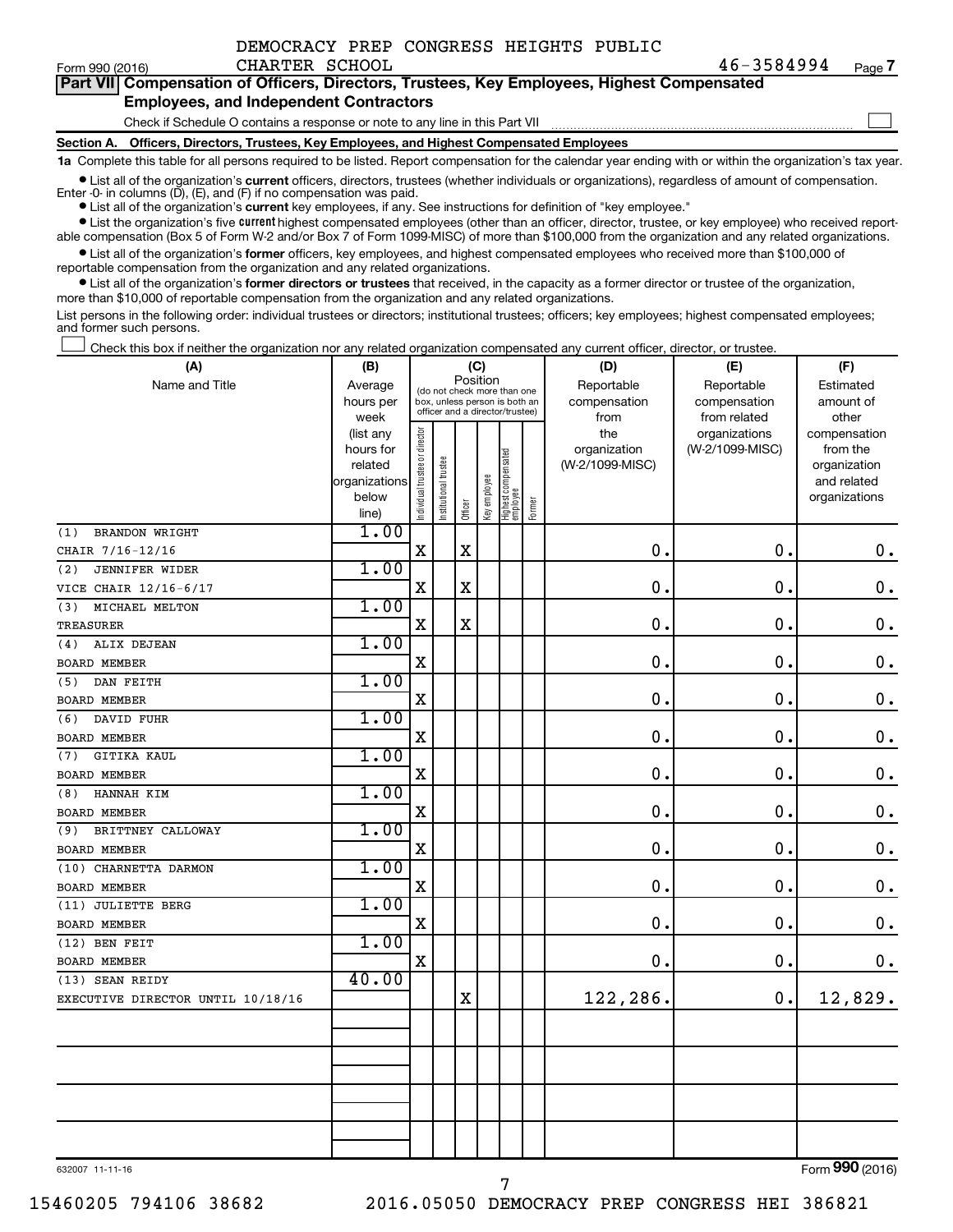|                                                                                                                                                                                                                                             |                                                                                                                                                                                                                                                                                       |  |                                                                                                                    |  |  |   | DEMOCRACY PREP CONGRESS HEIGHTS PUBLIC                                   |                                                   |                                                 |              |                                        |                       |
|---------------------------------------------------------------------------------------------------------------------------------------------------------------------------------------------------------------------------------------------|---------------------------------------------------------------------------------------------------------------------------------------------------------------------------------------------------------------------------------------------------------------------------------------|--|--------------------------------------------------------------------------------------------------------------------|--|--|---|--------------------------------------------------------------------------|---------------------------------------------------|-------------------------------------------------|--------------|----------------------------------------|-----------------------|
| CHARTER SCHOOL<br>Form 990 (2016)<br><b>Part VII</b><br>Section A. Officers, Directors, Trustees, Key Employees, and Highest Compensated Employees (continued)                                                                              |                                                                                                                                                                                                                                                                                       |  |                                                                                                                    |  |  |   |                                                                          | 46-3584994                                        |                                                 |              |                                        | Page 8                |
| (A)<br>Name and title                                                                                                                                                                                                                       | (B)<br>Average<br>hours per<br>week                                                                                                                                                                                                                                                   |  | (C)<br>Position<br>(do not check more than one<br>box, unless person is both an<br>officer and a director/trustee) |  |  |   | (D)<br>Reportable<br>compensation<br>from                                | (E)<br>Reportable<br>compensation<br>from related |                                                 |              | (F)<br>Estimated<br>amount of<br>other |                       |
|                                                                                                                                                                                                                                             | Individual trustee or director<br>(list any<br>the<br>organizations<br>hours for<br>(W-2/1099-MISC)<br>organization<br>Highest compensated<br>employee<br>Institutional trustee<br>related<br>(W-2/1099-MISC)<br>organizations<br>Key employee<br>below<br>Former<br>Officer<br>line) |  |                                                                                                                    |  |  |   | compensation<br>from the<br>organization<br>and related<br>organizations |                                                   |                                                 |              |                                        |                       |
|                                                                                                                                                                                                                                             |                                                                                                                                                                                                                                                                                       |  |                                                                                                                    |  |  |   |                                                                          |                                                   |                                                 |              |                                        |                       |
|                                                                                                                                                                                                                                             |                                                                                                                                                                                                                                                                                       |  |                                                                                                                    |  |  |   |                                                                          |                                                   |                                                 |              |                                        |                       |
|                                                                                                                                                                                                                                             |                                                                                                                                                                                                                                                                                       |  |                                                                                                                    |  |  |   |                                                                          |                                                   |                                                 |              |                                        |                       |
|                                                                                                                                                                                                                                             |                                                                                                                                                                                                                                                                                       |  |                                                                                                                    |  |  |   |                                                                          |                                                   |                                                 |              |                                        |                       |
|                                                                                                                                                                                                                                             |                                                                                                                                                                                                                                                                                       |  |                                                                                                                    |  |  |   |                                                                          |                                                   |                                                 |              |                                        |                       |
|                                                                                                                                                                                                                                             |                                                                                                                                                                                                                                                                                       |  |                                                                                                                    |  |  |   |                                                                          |                                                   |                                                 |              |                                        |                       |
| 1b Sub-total                                                                                                                                                                                                                                |                                                                                                                                                                                                                                                                                       |  |                                                                                                                    |  |  |   | 122,286.<br>$\mathbf 0$ .                                                |                                                   | $\overline{0}$ .<br>$\overline{\mathfrak{o}}$ . |              | 12,829.<br>$\overline{0}$ .            |                       |
|                                                                                                                                                                                                                                             |                                                                                                                                                                                                                                                                                       |  |                                                                                                                    |  |  |   | 122, 286.                                                                |                                                   | σ.                                              |              | 12,829.                                |                       |
| Total number of individuals (including but not limited to those listed above) who received more than \$100,000 of reportable<br>2<br>compensation from the organization $\blacktriangleright$                                               |                                                                                                                                                                                                                                                                                       |  |                                                                                                                    |  |  |   |                                                                          |                                                   |                                                 |              |                                        | 1                     |
| Did the organization list any former officer, director, or trustee, key employee, or highest compensated employee on<br>З                                                                                                                   |                                                                                                                                                                                                                                                                                       |  |                                                                                                                    |  |  |   |                                                                          |                                                   |                                                 |              | Yes                                    | No                    |
| line 1a? If "Yes," complete Schedule J for such individual                                                                                                                                                                                  |                                                                                                                                                                                                                                                                                       |  |                                                                                                                    |  |  |   |                                                                          |                                                   |                                                 | З            |                                        | $\overline{\text{X}}$ |
| For any individual listed on line 1a, is the sum of reportable compensation and other compensation from the organization<br>4                                                                                                               |                                                                                                                                                                                                                                                                                       |  |                                                                                                                    |  |  |   |                                                                          |                                                   |                                                 | 4            |                                        | X.                    |
| Did any person listed on line 1a receive or accrue compensation from any unrelated organization or individual for services<br>5                                                                                                             |                                                                                                                                                                                                                                                                                       |  |                                                                                                                    |  |  |   |                                                                          |                                                   |                                                 |              |                                        |                       |
| rendered to the organization? If "Yes," complete Schedule J for such person manufactured to the organization? If "Yes," complete Schedule J for such person manufactured and the organization?<br><b>Section B. Independent Contractors</b> |                                                                                                                                                                                                                                                                                       |  |                                                                                                                    |  |  |   |                                                                          |                                                   |                                                 | 5            |                                        | x                     |
| Complete this table for your five highest compensated independent contractors that received more than \$100,000 of compensation from<br>1                                                                                                   |                                                                                                                                                                                                                                                                                       |  |                                                                                                                    |  |  |   |                                                                          |                                                   |                                                 |              |                                        |                       |
| the organization. Report compensation for the calendar year ending with or within the organization's tax year.<br>(A)                                                                                                                       |                                                                                                                                                                                                                                                                                       |  |                                                                                                                    |  |  |   | (B)                                                                      |                                                   |                                                 | (C)          |                                        |                       |
| Name and business address                                                                                                                                                                                                                   |                                                                                                                                                                                                                                                                                       |  | <b>NONE</b>                                                                                                        |  |  |   | Description of services                                                  |                                                   |                                                 | Compensation |                                        |                       |
|                                                                                                                                                                                                                                             |                                                                                                                                                                                                                                                                                       |  |                                                                                                                    |  |  |   |                                                                          |                                                   |                                                 |              |                                        |                       |
|                                                                                                                                                                                                                                             |                                                                                                                                                                                                                                                                                       |  |                                                                                                                    |  |  |   |                                                                          |                                                   |                                                 |              |                                        |                       |
|                                                                                                                                                                                                                                             |                                                                                                                                                                                                                                                                                       |  |                                                                                                                    |  |  |   |                                                                          |                                                   |                                                 |              |                                        |                       |
|                                                                                                                                                                                                                                             |                                                                                                                                                                                                                                                                                       |  |                                                                                                                    |  |  |   |                                                                          |                                                   |                                                 |              |                                        |                       |
| Total number of independent contractors (including but not limited to those listed above) who received more than<br>2<br>\$100,000 of compensation from the organization                                                                    |                                                                                                                                                                                                                                                                                       |  |                                                                                                                    |  |  | U |                                                                          |                                                   |                                                 |              |                                        |                       |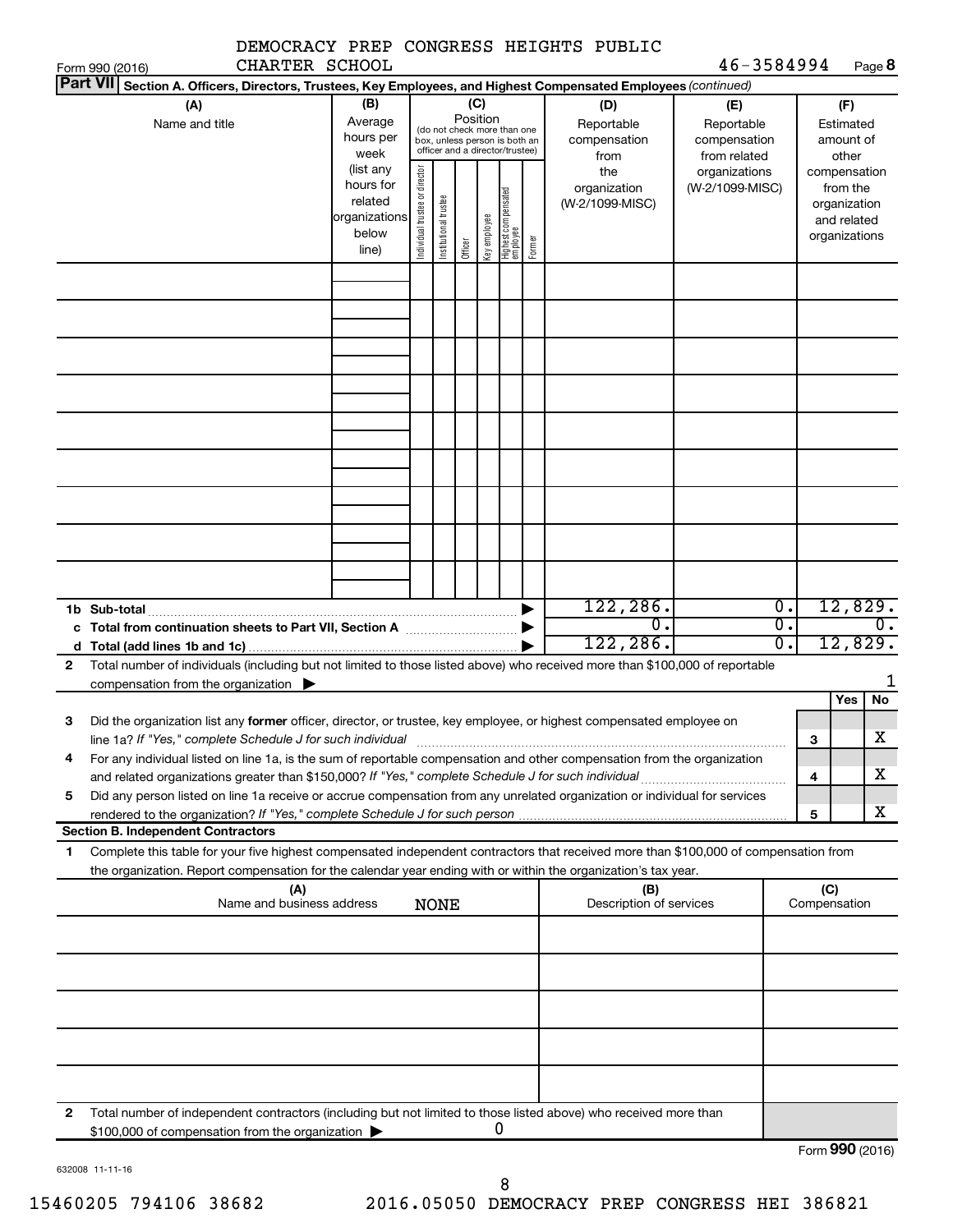|                                                           |     |   | Form 990 (2016)                                                                                                                      | CHARTER SCHOOL |                      |                      |                                                 | 46-3584994                                         | Page 9                                                               |
|-----------------------------------------------------------|-----|---|--------------------------------------------------------------------------------------------------------------------------------------|----------------|----------------------|----------------------|-------------------------------------------------|----------------------------------------------------|----------------------------------------------------------------------|
| <b>Part VIII</b>                                          |     |   | <b>Statement of Revenue</b>                                                                                                          |                |                      |                      |                                                 |                                                    |                                                                      |
|                                                           |     |   |                                                                                                                                      |                |                      |                      |                                                 |                                                    |                                                                      |
|                                                           |     |   |                                                                                                                                      |                |                      | (A)<br>Total revenue | (B)<br>Related or<br>exempt function<br>revenue | $\overline{C}$<br>Unrelated<br>business<br>revenue | (D)<br>Revenue excluded<br>trom tax under<br>sections<br>$512 - 514$ |
|                                                           |     |   | 1 a Federated campaigns                                                                                                              | 1a             |                      |                      |                                                 |                                                    |                                                                      |
| Contributions, Gifts, Grants<br>and Other Similar Amounts |     |   |                                                                                                                                      | 1b             |                      |                      |                                                 |                                                    |                                                                      |
|                                                           |     |   |                                                                                                                                      | 1c             |                      |                      |                                                 |                                                    |                                                                      |
|                                                           |     |   | d Related organizations                                                                                                              | 1 <sub>d</sub> |                      |                      |                                                 |                                                    |                                                                      |
|                                                           |     |   | e Government grants (contributions)                                                                                                  | 1e             | 12,837,538.          |                      |                                                 |                                                    |                                                                      |
|                                                           |     |   | f All other contributions, gifts, grants, and                                                                                        |                |                      |                      |                                                 |                                                    |                                                                      |
|                                                           |     |   | similar amounts not included above                                                                                                   | 1f             | 500.                 |                      |                                                 |                                                    |                                                                      |
|                                                           |     |   | <b>g</b> Noncash contributions included in lines 1a-1f: \$                                                                           |                |                      |                      |                                                 |                                                    |                                                                      |
|                                                           |     |   |                                                                                                                                      |                | ▶                    | 12,838,038.          |                                                 |                                                    |                                                                      |
|                                                           |     |   |                                                                                                                                      |                | <b>Business Code</b> |                      |                                                 |                                                    |                                                                      |
|                                                           | 2 a |   |                                                                                                                                      |                |                      |                      |                                                 |                                                    |                                                                      |
|                                                           |     | b | <u> 1980 - Johann Barn, mars an t-Amerikaansk politiker (</u>                                                                        |                |                      |                      |                                                 |                                                    |                                                                      |
|                                                           |     | с | the control of the control of the control of the control of the control of                                                           |                |                      |                      |                                                 |                                                    |                                                                      |
|                                                           |     | d | <u> 1989 - Johann Barbara, martxa alemaniar a</u><br>the control of the control of the control of the control of the control of      |                |                      |                      |                                                 |                                                    |                                                                      |
| Program Service<br>Revenue                                |     | е |                                                                                                                                      |                |                      |                      |                                                 |                                                    |                                                                      |
|                                                           |     |   | f All other program service revenue                                                                                                  |                |                      |                      |                                                 |                                                    |                                                                      |
|                                                           |     |   |                                                                                                                                      |                | ▶                    |                      |                                                 |                                                    |                                                                      |
|                                                           | 3   |   | Investment income (including dividends, interest, and                                                                                |                |                      |                      |                                                 |                                                    |                                                                      |
|                                                           |     |   |                                                                                                                                      |                | ▶                    |                      |                                                 |                                                    |                                                                      |
|                                                           | 4   |   | Income from investment of tax-exempt bond proceeds                                                                                   |                |                      |                      |                                                 |                                                    |                                                                      |
|                                                           | 5   |   |                                                                                                                                      |                |                      |                      |                                                 |                                                    |                                                                      |
|                                                           |     |   |                                                                                                                                      | (i) Real       | (ii) Personal        |                      |                                                 |                                                    |                                                                      |
|                                                           |     |   | 6 a Gross rents                                                                                                                      |                |                      |                      |                                                 |                                                    |                                                                      |
|                                                           |     |   | <b>b</b> Less: rental expenses                                                                                                       |                |                      |                      |                                                 |                                                    |                                                                      |
|                                                           |     |   | c Rental income or (loss)                                                                                                            |                |                      |                      |                                                 |                                                    |                                                                      |
|                                                           |     |   |                                                                                                                                      |                | ▶                    |                      |                                                 |                                                    |                                                                      |
|                                                           |     |   | 7 a Gross amount from sales of                                                                                                       | (i) Securities | (ii) Other           |                      |                                                 |                                                    |                                                                      |
|                                                           |     |   | assets other than inventory                                                                                                          |                |                      |                      |                                                 |                                                    |                                                                      |
|                                                           |     |   | <b>b</b> Less: cost or other basis                                                                                                   |                |                      |                      |                                                 |                                                    |                                                                      |
|                                                           |     |   | and sales expenses                                                                                                                   |                |                      |                      |                                                 |                                                    |                                                                      |
|                                                           |     |   |                                                                                                                                      |                |                      |                      |                                                 |                                                    |                                                                      |
|                                                           |     |   |                                                                                                                                      |                |                      |                      |                                                 |                                                    |                                                                      |
|                                                           |     |   | 8 a Gross income from fundraising events (not                                                                                        |                |                      |                      |                                                 |                                                    |                                                                      |
| <b>Other Revenue</b>                                      |     |   | including \$<br><u>se a seu propins de la propins de la propins de la propins de la propins de la propins de la propins de la pr</u> |                |                      |                      |                                                 |                                                    |                                                                      |
|                                                           |     |   | contributions reported on line 1c). See                                                                                              |                |                      |                      |                                                 |                                                    |                                                                      |
|                                                           |     |   |                                                                                                                                      |                |                      |                      |                                                 |                                                    |                                                                      |
|                                                           |     |   |                                                                                                                                      | b              |                      |                      |                                                 |                                                    |                                                                      |
|                                                           |     |   |                                                                                                                                      |                |                      |                      |                                                 |                                                    |                                                                      |
|                                                           |     |   | 9 a Gross income from gaming activities. See                                                                                         |                |                      |                      |                                                 |                                                    |                                                                      |
|                                                           |     |   |                                                                                                                                      |                |                      |                      |                                                 |                                                    |                                                                      |
|                                                           |     |   |                                                                                                                                      | b              |                      |                      |                                                 |                                                    |                                                                      |
|                                                           |     |   |                                                                                                                                      |                |                      |                      |                                                 |                                                    |                                                                      |
|                                                           |     |   | 10 a Gross sales of inventory, less returns                                                                                          |                |                      |                      |                                                 |                                                    |                                                                      |
|                                                           |     |   |                                                                                                                                      |                |                      |                      |                                                 |                                                    |                                                                      |
|                                                           |     |   |                                                                                                                                      | bl             |                      |                      |                                                 |                                                    |                                                                      |
|                                                           |     |   | c Net income or (loss) from sales of inventory                                                                                       |                | ▶                    |                      |                                                 |                                                    |                                                                      |
|                                                           |     |   | Miscellaneous Revenue                                                                                                                |                | <b>Business Code</b> |                      |                                                 |                                                    |                                                                      |
|                                                           |     |   | 11 a OTHER PROGRAM RELATED REVENUE                                                                                                   |                | 900099               | 22,232.              |                                                 | 22, 232.                                           |                                                                      |
|                                                           |     | b | the control of the control of the control of the control of the control of                                                           |                |                      |                      |                                                 |                                                    |                                                                      |
|                                                           |     | c |                                                                                                                                      |                |                      |                      |                                                 |                                                    |                                                                      |
|                                                           |     |   |                                                                                                                                      |                |                      |                      |                                                 |                                                    |                                                                      |
|                                                           |     |   |                                                                                                                                      |                |                      | 22,232.              |                                                 |                                                    |                                                                      |
|                                                           | 12  |   |                                                                                                                                      |                |                      | 12,860,270.          | $\mathbf{0}$ .                                  | 22, 232.                                           | $\mathbf 0$ .                                                        |

632009 11-11-16

15460205 794106 38682 2016.05050 DEMOCRACY PREP CONGRESS HEI 386821

Form (2016) **990**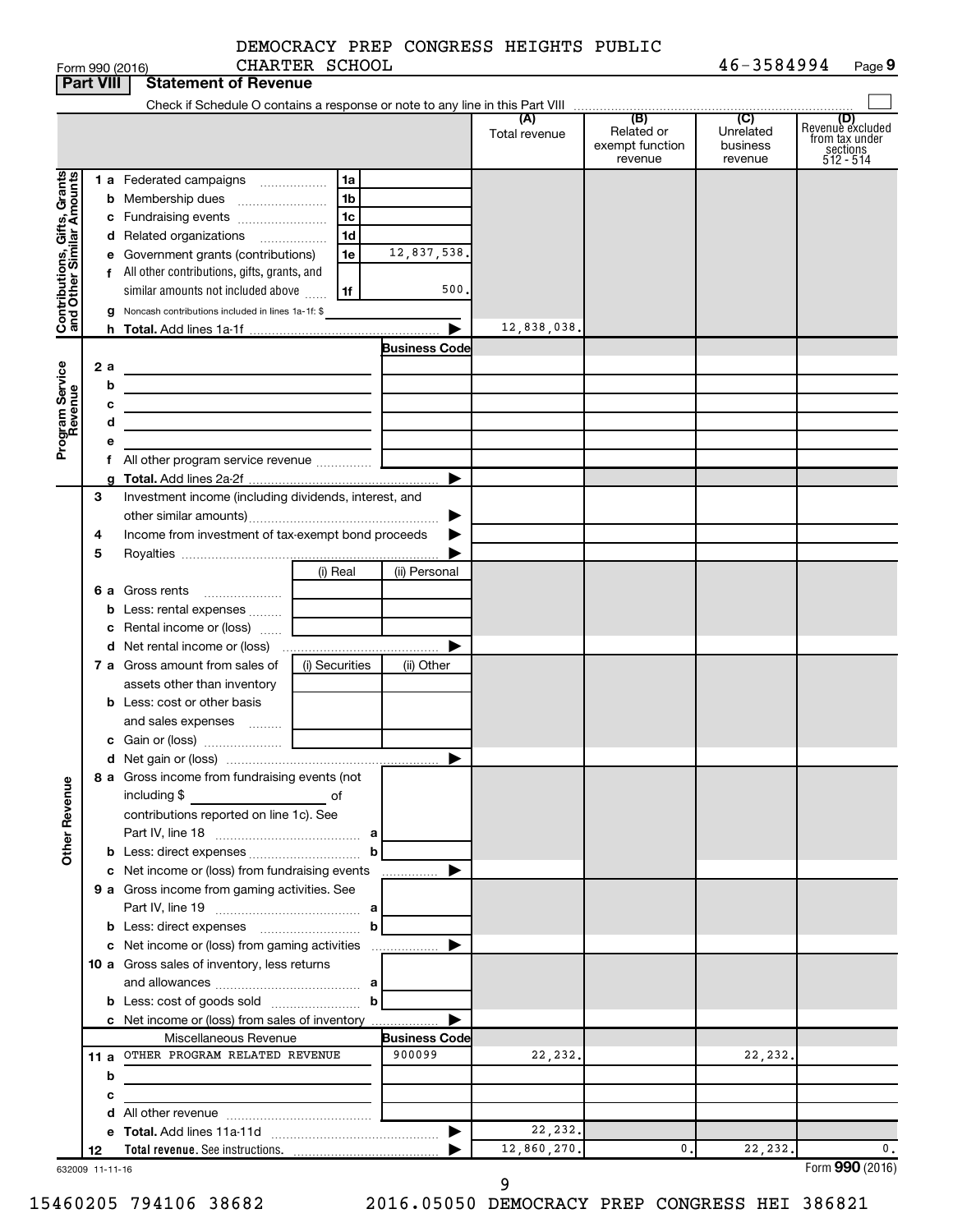#### Form 990 (2016) CHARTER SCHOOL 4 6-3 5 8 4 9 9 4 <sub>Page</sub> 1**0** DEMOCRACY PREP CONGRESS HEIGHTS PUBLIC CHARTER SCHOOL

|              | Part IX   Statement of Functional Expenses                                                                                                                                                                  |                       |                                    |                                           |                                |
|--------------|-------------------------------------------------------------------------------------------------------------------------------------------------------------------------------------------------------------|-----------------------|------------------------------------|-------------------------------------------|--------------------------------|
|              | Section 501(c)(3) and 501(c)(4) organizations must complete all columns. All other organizations must complete column (A).                                                                                  |                       |                                    |                                           |                                |
|              | Check if Schedule O contains a response or note to any line in this Part IX                                                                                                                                 |                       |                                    |                                           |                                |
|              | Do not include amounts reported on lines 6b,<br>7b, 8b, 9b, and 10b of Part VIII.                                                                                                                           | (A)<br>Total expenses | (B)<br>Program service<br>expenses | (C)<br>Management and<br>general expenses | (D)<br>Fundraising<br>expenses |
| 1.           | Grants and other assistance to domestic organizations                                                                                                                                                       |                       |                                    |                                           |                                |
|              | and domestic governments. See Part IV, line 21                                                                                                                                                              |                       |                                    |                                           |                                |
| $\mathbf{2}$ | Grants and other assistance to domestic                                                                                                                                                                     |                       |                                    |                                           |                                |
|              | individuals. See Part IV, line 22                                                                                                                                                                           |                       |                                    |                                           |                                |
| 3            | Grants and other assistance to foreign                                                                                                                                                                      |                       |                                    |                                           |                                |
|              | organizations, foreign governments, and foreign                                                                                                                                                             |                       |                                    |                                           |                                |
|              | individuals. See Part IV, lines 15 and 16                                                                                                                                                                   |                       |                                    |                                           |                                |
| 4            | Benefits paid to or for members                                                                                                                                                                             |                       |                                    |                                           |                                |
| 5            | Compensation of current officers, directors,                                                                                                                                                                | 39,408.               | 33,942.                            | 5,466.                                    |                                |
|              | trustees, and key employees                                                                                                                                                                                 |                       |                                    |                                           |                                |
| 6            | Compensation not included above, to disqualified<br>persons (as defined under section 4958(f)(1)) and                                                                                                       |                       |                                    |                                           |                                |
|              | persons described in section 4958(c)(3)(B)                                                                                                                                                                  |                       |                                    |                                           |                                |
|              |                                                                                                                                                                                                             | 4,612,681.            | 3,972,902.                         | 639,779.                                  |                                |
| 7<br>8       | Pension plan accruals and contributions (include                                                                                                                                                            |                       |                                    |                                           |                                |
|              | section 401(k) and 403(b) employer contributions)                                                                                                                                                           |                       |                                    |                                           |                                |
| 9            | Other employee benefits                                                                                                                                                                                     | 1, 118, 153.          | 970, 727.                          | 147,426.                                  |                                |
| 10           |                                                                                                                                                                                                             |                       |                                    |                                           |                                |
| 11           | Fees for services (non-employees):                                                                                                                                                                          |                       |                                    |                                           |                                |
| а            |                                                                                                                                                                                                             | 823,298.              | 709,119.                           | 114,179.                                  |                                |
| b            |                                                                                                                                                                                                             |                       |                                    |                                           |                                |
|              |                                                                                                                                                                                                             | 24, 269.              |                                    | 24, 269.                                  |                                |
| d            |                                                                                                                                                                                                             |                       |                                    |                                           |                                |
| е            | Professional fundraising services. See Part IV, line 17                                                                                                                                                     |                       |                                    |                                           |                                |
| f            | Investment management fees                                                                                                                                                                                  |                       |                                    |                                           |                                |
| g            | Other. (If line 11g amount exceeds 10% of line 25,                                                                                                                                                          |                       |                                    |                                           |                                |
|              | column (A) amount, list line 11g expenses on Sch O.)                                                                                                                                                        | 819,252.              | 700,114.                           | 119,138.                                  |                                |
| 12           |                                                                                                                                                                                                             | 125,461.              | 112,915.                           | 12,546.                                   |                                |
| 13           |                                                                                                                                                                                                             | 287,076.              | 218,428.                           | 68,648.                                   |                                |
| 14           |                                                                                                                                                                                                             | 62,002.               | 55,802.                            | 6, 200.                                   |                                |
| 15           |                                                                                                                                                                                                             | 1,739,373.            | 1,565,436.                         | 173,937.                                  |                                |
| 16           |                                                                                                                                                                                                             |                       |                                    |                                           |                                |
| 17           | Travel<br>Payments of travel or entertainment expenses                                                                                                                                                      |                       |                                    |                                           |                                |
| 18           | for any federal, state, or local public officials                                                                                                                                                           |                       |                                    |                                           |                                |
| 19           | Conferences, conventions, and meetings                                                                                                                                                                      |                       |                                    |                                           |                                |
| 20           | Interest                                                                                                                                                                                                    |                       |                                    |                                           |                                |
| 21           |                                                                                                                                                                                                             |                       |                                    |                                           |                                |
| 22           | Depreciation, depletion, and amortization                                                                                                                                                                   | 107, 280.             | 96,552.                            | 10,728.                                   |                                |
| 23           | Insurance                                                                                                                                                                                                   | 99,703.               | 89,733.                            | 9,970.                                    |                                |
| 24           | Other expenses. Itemize expenses not covered<br>above. (List miscellaneous expenses in line 24e. If line<br>24e amount exceeds 10% of line 25, column (A)<br>amount, list line 24e expenses on Schedule O.) |                       |                                    |                                           |                                |
| a            | DIRECT STUDENT COST                                                                                                                                                                                         | 2,632,160.            | 2,466,648.                         | 165, 512.                                 |                                |
| b            | REPAIRS & MAINTENANCE                                                                                                                                                                                       | 356, 339.             | 320, 705.                          | 35,634.                                   |                                |
|              | PROFESSIONAL DEVELOPMEN                                                                                                                                                                                     | 195,878.              | 190,913.                           | 4,965.                                    |                                |
| d            |                                                                                                                                                                                                             |                       |                                    |                                           |                                |
| е            | All other expenses                                                                                                                                                                                          |                       |                                    |                                           |                                |
| 25           | Total functional expenses. Add lines 1 through 24e                                                                                                                                                          | 13,042,333.           | 11,503,936.                        | 1,538,397.                                | $\overline{0}$ .               |
| 26           | Joint costs. Complete this line only if the organization                                                                                                                                                    |                       |                                    |                                           |                                |
|              | reported in column (B) joint costs from a combined                                                                                                                                                          |                       |                                    |                                           |                                |
|              | educational campaign and fundraising solicitation.<br>Check here $\blacktriangleright$                                                                                                                      |                       |                                    |                                           |                                |
|              | if following SOP 98-2 (ASC 958-720)                                                                                                                                                                         |                       |                                    |                                           |                                |

632010 11-11-16

15460205 794106 38682 2016.05050 DEMOCRACY PREP CONGRESS HEI 386821 10

Form (2016) **990**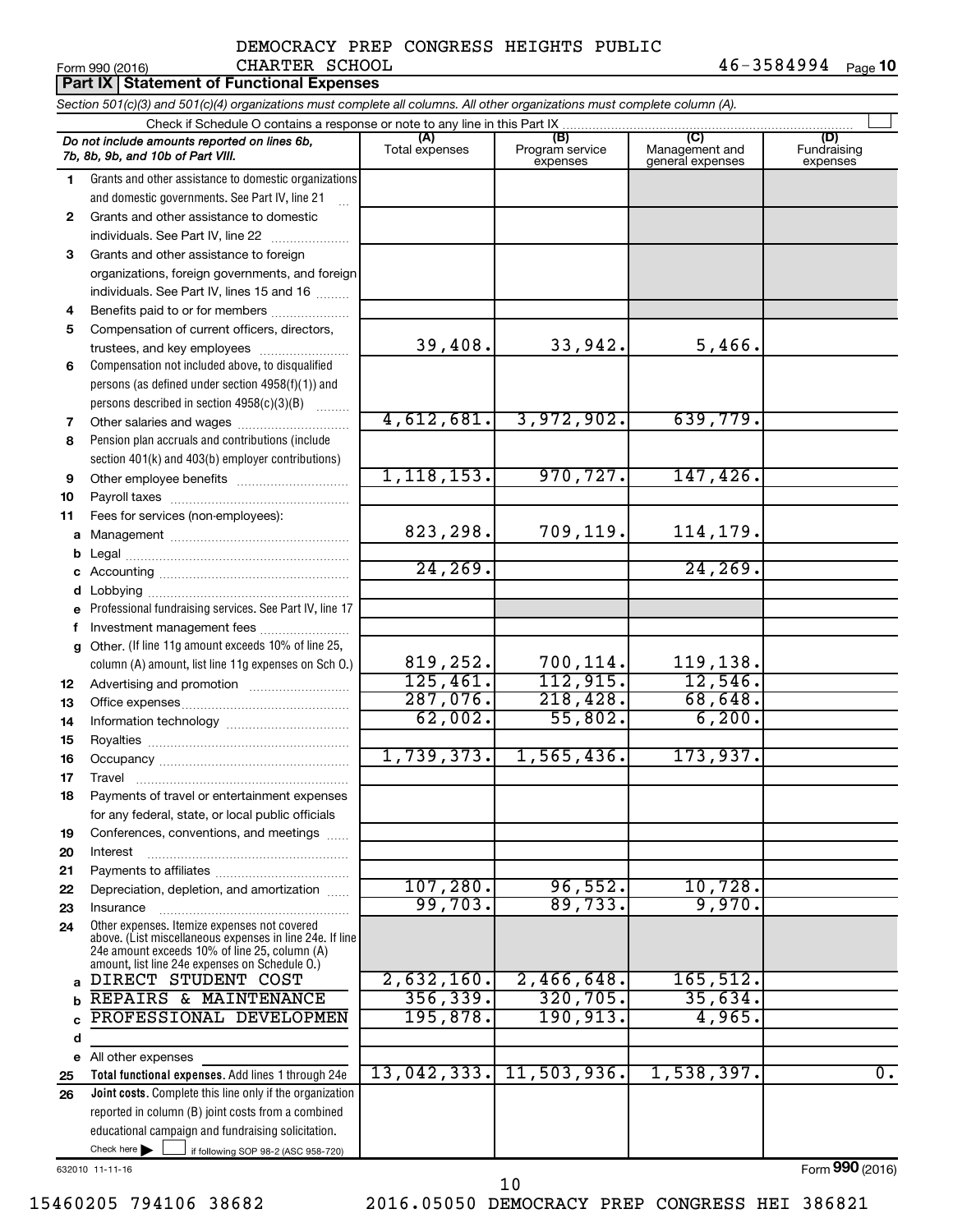#### Form 990 (2016) CHARTER SCHOOL 4 6-3 5 8 4 9 9 4 <sub>Page</sub> **11 Part X Balance Sheet** CHARTER SCHOOL

|                             |          |                                                                                                                                                               |                              | (A)<br>Beginning of year |                  | (B)<br>End of year |
|-----------------------------|----------|---------------------------------------------------------------------------------------------------------------------------------------------------------------|------------------------------|--------------------------|------------------|--------------------|
|                             | 1        |                                                                                                                                                               |                              | 568,893.                 | $\mathbf{1}$     | 96, 732.           |
|                             | 2        |                                                                                                                                                               |                              | $\mathbf{2}$             |                  |                    |
|                             | З        |                                                                                                                                                               | 1,010,823.                   | 3                        | 972,963.         |                    |
|                             | 4        |                                                                                                                                                               |                              | 4                        |                  |                    |
|                             | 5        | Loans and other receivables from current and former officers, directors,                                                                                      |                              |                          |                  |                    |
|                             |          | trustees, key employees, and highest compensated employees. Complete                                                                                          |                              |                          |                  |                    |
|                             |          | Part II of Schedule L                                                                                                                                         |                              |                          | 5                |                    |
|                             | 6        | Loans and other receivables from other disqualified persons (as defined under                                                                                 |                              |                          |                  |                    |
|                             |          | section $4958(f)(1)$ , persons described in section $4958(c)(3)(B)$ , and contributing                                                                        |                              |                          |                  |                    |
|                             |          | employers and sponsoring organizations of section 501(c)(9) voluntary                                                                                         |                              |                          |                  |                    |
|                             |          | employees' beneficiary organizations (see instr). Complete Part II of Sch L                                                                                   |                              |                          | 6                |                    |
| Assets                      | 7        |                                                                                                                                                               |                              |                          | $\overline{7}$   |                    |
|                             | 8        |                                                                                                                                                               |                              |                          | 8                |                    |
|                             | 9        |                                                                                                                                                               |                              | 54,507.                  | $\boldsymbol{9}$ | 356, 137.          |
|                             |          | <b>10a</b> Land, buildings, and equipment: cost or other                                                                                                      |                              |                          |                  |                    |
|                             |          | basis. Complete Part VI of Schedule D  10a                                                                                                                    | 456,575.                     |                          |                  |                    |
|                             |          | <b>b</b> Less: accumulated depreciation <i></i>                                                                                                               | 210, 118.<br>10 <sub>b</sub> | 176,366.                 | 10c              | 246,457.           |
|                             | 11       |                                                                                                                                                               |                              |                          | 11               |                    |
|                             | 12       |                                                                                                                                                               |                              |                          | 12               |                    |
|                             | 13       |                                                                                                                                                               |                              |                          | 13               |                    |
|                             | 14       |                                                                                                                                                               |                              |                          | 14               |                    |
|                             | 15       |                                                                                                                                                               |                              |                          | 15               |                    |
|                             | 16       |                                                                                                                                                               |                              | 1,810,589.               | 16               | 1,672,289.         |
|                             | 17       |                                                                                                                                                               |                              | 989,646.                 | 17               | 984,598.           |
|                             | 18       |                                                                                                                                                               |                              |                          | 18               |                    |
|                             | 19       |                                                                                                                                                               |                              |                          | 19               |                    |
|                             | 20       |                                                                                                                                                               |                              |                          | 20               |                    |
|                             | 21       | Escrow or custodial account liability. Complete Part IV of Schedule D                                                                                         | .                            |                          | 21               |                    |
| Liabilities                 | 22       | Loans and other payables to current and former officers, directors, trustees,                                                                                 |                              |                          |                  |                    |
|                             |          | key employees, highest compensated employees, and disqualified persons.                                                                                       |                              |                          |                  |                    |
|                             |          |                                                                                                                                                               |                              |                          | 22               |                    |
|                             | 23       | Secured mortgages and notes payable to unrelated third parties                                                                                                |                              |                          | 23               |                    |
|                             | 24<br>25 | Unsecured notes and loans payable to unrelated third parties                                                                                                  |                              |                          | 24               |                    |
|                             |          | Other liabilities (including federal income tax, payables to related third<br>parties, and other liabilities not included on lines 17-24). Complete Part X of |                              |                          |                  |                    |
|                             |          | Schedule D                                                                                                                                                    |                              | 538,225.                 | 25               | 670,771.           |
|                             | 26       |                                                                                                                                                               |                              | 1,527,871.               | 26               | 1,655,369.         |
|                             |          | Organizations that follow SFAS 117 (ASC 958), check here $\blacktriangleright \begin{array}{c} \boxed{X} \end{array}$ and                                     |                              |                          |                  |                    |
|                             |          | complete lines 27 through 29, and lines 33 and 34.                                                                                                            |                              |                          |                  |                    |
|                             | 27       |                                                                                                                                                               |                              | 151,468.                 | 27               | 16,920.            |
|                             | 28       |                                                                                                                                                               |                              | 131,250.                 | 28               | 0.                 |
|                             | 29       | Permanently restricted net assets                                                                                                                             |                              |                          | 29               |                    |
|                             |          | Organizations that do not follow SFAS 117 (ASC 958), check here $\blacktriangleright$                                                                         |                              |                          |                  |                    |
|                             |          | and complete lines 30 through 34.                                                                                                                             |                              |                          |                  |                    |
|                             | 30       |                                                                                                                                                               |                              |                          | 30               |                    |
| Net Assets or Fund Balances | 31       | Paid-in or capital surplus, or land, building, or equipment fund                                                                                              |                              |                          | 31               |                    |
|                             | 32       | Retained earnings, endowment, accumulated income, or other funds                                                                                              |                              |                          | 32               |                    |
|                             | 33       |                                                                                                                                                               |                              | 282,718.                 | 33               | 16,920.            |
|                             | 34       |                                                                                                                                                               |                              | 1,810,589.               | 34               | 1,672,289.         |

Form (2016) **990**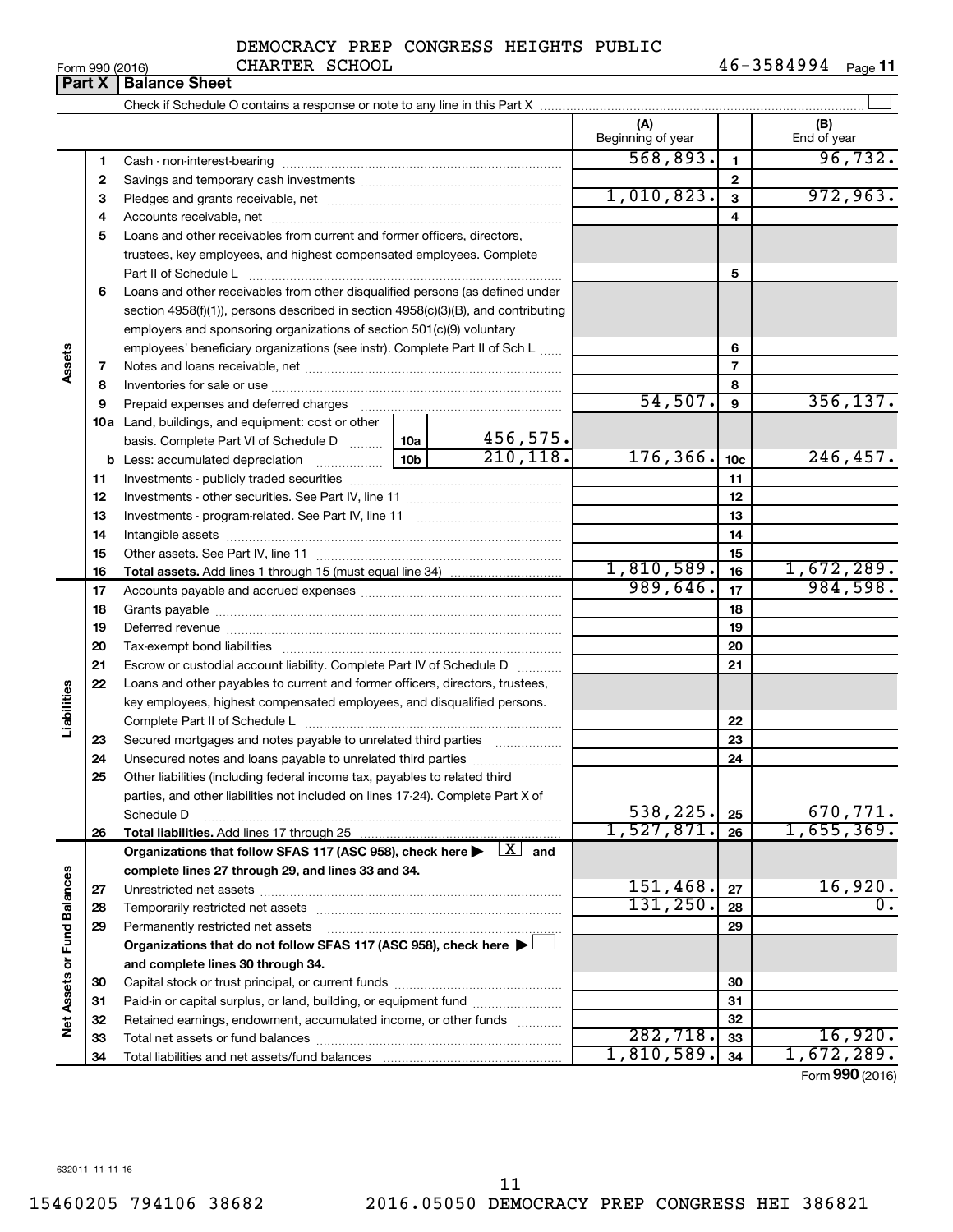| DEMOCRACY PREP CONGRESS HEIGHTS PUBLIC |  |  |
|----------------------------------------|--|--|
| CHARTER SCHOOL                         |  |  |

| 46-3584994<br>Page 12 |  |
|-----------------------|--|
|-----------------------|--|

|    | Form 990 (2016)<br>CHARTER SCHOOL                                                                                               |                         | $40 - 3584994$ |     | Page 12                 |
|----|---------------------------------------------------------------------------------------------------------------------------------|-------------------------|----------------|-----|-------------------------|
|    | <b>Part XI Reconciliation of Net Assets</b>                                                                                     |                         |                |     |                         |
|    |                                                                                                                                 |                         |                |     | $\overline{\mathbf{x}}$ |
|    |                                                                                                                                 |                         |                |     |                         |
| 1  |                                                                                                                                 | $\mathbf{1}$            | 12,860,270.    |     |                         |
| 2  |                                                                                                                                 | $\overline{2}$          | 13,042,333.    |     |                         |
| 3  | Revenue less expenses. Subtract line 2 from line 1                                                                              | 3                       | $-182,063.$    |     |                         |
| 4  |                                                                                                                                 | $\overline{\mathbf{4}}$ | 282,718.       |     |                         |
| 5  |                                                                                                                                 | 5                       |                |     |                         |
| 6  | Donated services and use of facilities                                                                                          | 6                       |                |     |                         |
| 7  | Investment expenses                                                                                                             | $\overline{7}$          |                |     |                         |
| 8  | Prior period adjustments                                                                                                        | 8                       |                |     |                         |
| 9  | Other changes in net assets or fund balances (explain in Schedule O)                                                            | 9                       |                |     | $-83,735.$              |
| 10 | Net assets or fund balances at end of year. Combine lines 3 through 9 (must equal Part X, line 33,                              |                         |                |     |                         |
|    | column (B))                                                                                                                     | 10                      |                |     | 16,920.                 |
|    | Part XII Financial Statements and Reporting                                                                                     |                         |                |     |                         |
|    |                                                                                                                                 |                         |                |     | X                       |
|    |                                                                                                                                 |                         |                | Yes | <b>No</b>               |
| 1  | $\mathbf{X}$ Accrual<br>Accounting method used to prepare the Form 990: [13] Cash<br>Other                                      |                         |                |     |                         |
|    | If the organization changed its method of accounting from a prior year or checked "Other," explain in Schedule O.               |                         |                |     |                         |
|    |                                                                                                                                 |                         | 2a             |     | x                       |
|    | If "Yes," check a box below to indicate whether the financial statements for the year were compiled or reviewed on a            |                         |                |     |                         |
|    | separate basis, consolidated basis, or both:                                                                                    |                         |                |     |                         |
|    | Separate basis<br>Both consolidated and separate basis<br>Consolidated basis                                                    |                         |                |     |                         |
|    |                                                                                                                                 |                         | 2 <sub>b</sub> | X   |                         |
|    | If "Yes," check a box below to indicate whether the financial statements for the year were audited on a separate basis,         |                         |                |     |                         |
|    | consolidated basis, or both:                                                                                                    |                         |                |     |                         |
|    | $ \mathbf{X} $ Separate basis<br><b>Consolidated basis</b><br>Both consolidated and separate basis                              |                         |                |     |                         |
|    | c If "Yes" to line 2a or 2b, does the organization have a committee that assumes responsibility for oversight of the audit,     |                         |                |     |                         |
|    | review, or compilation of its financial statements and selection of an independent accountant?                                  |                         | 2c             | x   |                         |
|    | If the organization changed either its oversight process or selection process during the tax year, explain in Schedule O.       |                         |                |     |                         |
|    | 3a As a result of a federal award, was the organization required to undergo an audit or audits as set forth in the Single Audit |                         |                |     |                         |
|    |                                                                                                                                 |                         | 3a             | x   |                         |
|    | b If "Yes," did the organization undergo the required audit or audits? If the organization did not undergo the required audit   |                         |                |     |                         |
|    |                                                                                                                                 |                         | 3 <sub>b</sub> | х   |                         |

Form (2016) **990**

632012 11-11-16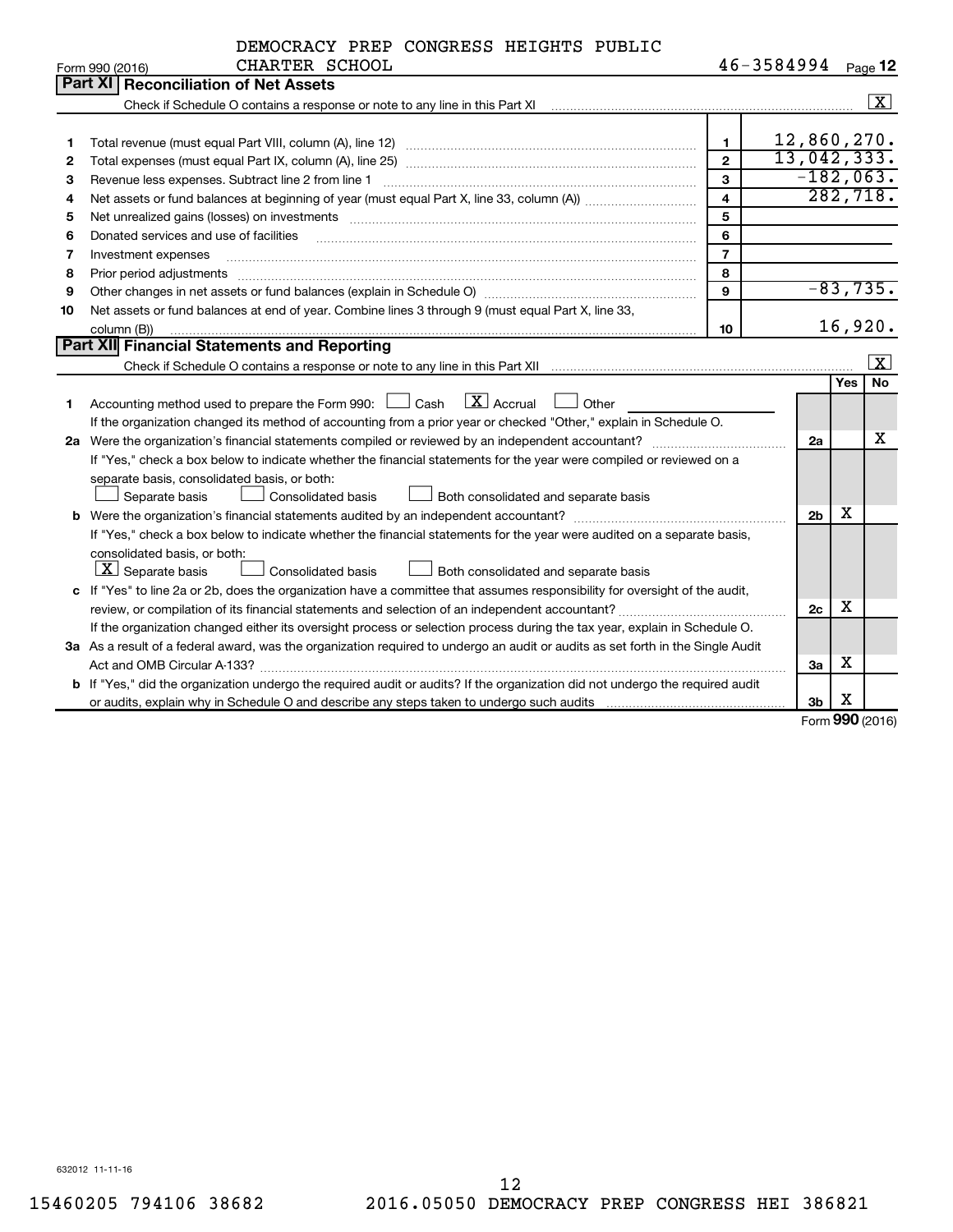| <b>SCHEDULE A</b>                                      |                                                                                                                                                                                                              |                                                                        |                                                                                                                                                                                                                                                      |     |                                                                |                            |  | OMB No. 1545-0047                     |  |  |  |
|--------------------------------------------------------|--------------------------------------------------------------------------------------------------------------------------------------------------------------------------------------------------------------|------------------------------------------------------------------------|------------------------------------------------------------------------------------------------------------------------------------------------------------------------------------------------------------------------------------------------------|-----|----------------------------------------------------------------|----------------------------|--|---------------------------------------|--|--|--|
| (Form 990 or 990-EZ)                                   | <b>Public Charity Status and Public Support</b><br>Complete if the organization is a section 501(c)(3) organization or a section                                                                             |                                                                        |                                                                                                                                                                                                                                                      |     |                                                                |                            |  |                                       |  |  |  |
|                                                        |                                                                                                                                                                                                              |                                                                        | 4947(a)(1) nonexempt charitable trust.                                                                                                                                                                                                               |     |                                                                |                            |  |                                       |  |  |  |
| Department of the Treasury<br>Internal Revenue Service |                                                                                                                                                                                                              |                                                                        | Attach to Form 990 or Form 990-EZ.                                                                                                                                                                                                                   |     |                                                                |                            |  | Open to Public<br><b>Inspection</b>   |  |  |  |
| Name of the organization                               |                                                                                                                                                                                                              |                                                                        | Information about Schedule A (Form 990 or 990-EZ) and its instructions is at WWW.irs.gov/form990.<br>DEMOCRACY PREP CONGRESS HEIGHTS PUBLIC                                                                                                          |     |                                                                |                            |  | <b>Employer identification number</b> |  |  |  |
|                                                        |                                                                                                                                                                                                              | CHARTER SCHOOL                                                         |                                                                                                                                                                                                                                                      |     |                                                                |                            |  | 46-3584994                            |  |  |  |
| Part I                                                 |                                                                                                                                                                                                              |                                                                        |                                                                                                                                                                                                                                                      |     |                                                                |                            |  |                                       |  |  |  |
|                                                        | Reason for Public Charity Status (All organizations must complete this part.) See instructions.<br>The organization is not a private foundation because it is: (For lines 1 through 12, check only one box.) |                                                                        |                                                                                                                                                                                                                                                      |     |                                                                |                            |  |                                       |  |  |  |
| 1                                                      |                                                                                                                                                                                                              |                                                                        | A church, convention of churches, or association of churches described in section 170(b)(1)(A)(i).                                                                                                                                                   |     |                                                                |                            |  |                                       |  |  |  |
| х<br>2                                                 |                                                                                                                                                                                                              |                                                                        | A school described in section 170(b)(1)(A)(ii). (Attach Schedule E (Form 990 or 990-EZ).)                                                                                                                                                            |     |                                                                |                            |  |                                       |  |  |  |
| 3                                                      |                                                                                                                                                                                                              |                                                                        | A hospital or a cooperative hospital service organization described in section 170(b)(1)(A)(iii).                                                                                                                                                    |     |                                                                |                            |  |                                       |  |  |  |
| 4                                                      |                                                                                                                                                                                                              |                                                                        | A medical research organization operated in conjunction with a hospital described in section 170(b)(1)(A)(iii). Enter the hospital's name,                                                                                                           |     |                                                                |                            |  |                                       |  |  |  |
| city, and state:                                       |                                                                                                                                                                                                              |                                                                        |                                                                                                                                                                                                                                                      |     |                                                                |                            |  |                                       |  |  |  |
| 5                                                      |                                                                                                                                                                                                              |                                                                        | An organization operated for the benefit of a college or university owned or operated by a governmental unit described in                                                                                                                            |     |                                                                |                            |  |                                       |  |  |  |
|                                                        |                                                                                                                                                                                                              | section 170(b)(1)(A)(iv). (Complete Part II.)                          |                                                                                                                                                                                                                                                      |     |                                                                |                            |  |                                       |  |  |  |
| 6                                                      |                                                                                                                                                                                                              |                                                                        | A federal, state, or local government or governmental unit described in section 170(b)(1)(A)(v).                                                                                                                                                     |     |                                                                |                            |  |                                       |  |  |  |
| 7                                                      |                                                                                                                                                                                                              | section 170(b)(1)(A)(vi). (Complete Part II.)                          | An organization that normally receives a substantial part of its support from a governmental unit or from the general public described in                                                                                                            |     |                                                                |                            |  |                                       |  |  |  |
| 8                                                      |                                                                                                                                                                                                              |                                                                        | A community trust described in section 170(b)(1)(A)(vi). (Complete Part II.)                                                                                                                                                                         |     |                                                                |                            |  |                                       |  |  |  |
| 9                                                      |                                                                                                                                                                                                              |                                                                        | An agricultural research organization described in section 170(b)(1)(A)(ix) operated in conjunction with a land-grant college                                                                                                                        |     |                                                                |                            |  |                                       |  |  |  |
|                                                        |                                                                                                                                                                                                              |                                                                        | or university or a non-land-grant college of agriculture (see instructions). Enter the name, city, and state of the college or                                                                                                                       |     |                                                                |                            |  |                                       |  |  |  |
| university:                                            |                                                                                                                                                                                                              |                                                                        |                                                                                                                                                                                                                                                      |     |                                                                |                            |  |                                       |  |  |  |
| 10                                                     |                                                                                                                                                                                                              |                                                                        | An organization that normally receives: (1) more than 33 1/3% of its support from contributions, membership fees, and gross receipts from                                                                                                            |     |                                                                |                            |  |                                       |  |  |  |
|                                                        |                                                                                                                                                                                                              |                                                                        | activities related to its exempt functions - subject to certain exceptions, and (2) no more than 33 1/3% of its support from gross investment                                                                                                        |     |                                                                |                            |  |                                       |  |  |  |
|                                                        |                                                                                                                                                                                                              |                                                                        | income and unrelated business taxable income (less section 511 tax) from businesses acquired by the organization after June 30, 1975.                                                                                                                |     |                                                                |                            |  |                                       |  |  |  |
|                                                        |                                                                                                                                                                                                              | See section 509(a)(2). (Complete Part III.)                            |                                                                                                                                                                                                                                                      |     |                                                                |                            |  |                                       |  |  |  |
| 11                                                     |                                                                                                                                                                                                              |                                                                        | An organization organized and operated exclusively to test for public safety. See section 509(a)(4).                                                                                                                                                 |     |                                                                |                            |  |                                       |  |  |  |
| 12                                                     |                                                                                                                                                                                                              |                                                                        | An organization organized and operated exclusively for the benefit of, to perform the functions of, or to carry out the purposes of one or                                                                                                           |     |                                                                |                            |  |                                       |  |  |  |
|                                                        |                                                                                                                                                                                                              |                                                                        | more publicly supported organizations described in section 509(a)(1) or section 509(a)(2). See section 509(a)(3). Check the box in<br>lines 12a through 12d that describes the type of supporting organization and complete lines 12e, 12f, and 12g. |     |                                                                |                            |  |                                       |  |  |  |
| а                                                      |                                                                                                                                                                                                              |                                                                        | Type I. A supporting organization operated, supervised, or controlled by its supported organization(s), typically by giving                                                                                                                          |     |                                                                |                            |  |                                       |  |  |  |
|                                                        |                                                                                                                                                                                                              |                                                                        | the supported organization(s) the power to regularly appoint or elect a majority of the directors or trustees of the supporting                                                                                                                      |     |                                                                |                            |  |                                       |  |  |  |
|                                                        |                                                                                                                                                                                                              | organization. You must complete Part IV, Sections A and B.             |                                                                                                                                                                                                                                                      |     |                                                                |                            |  |                                       |  |  |  |
| b                                                      |                                                                                                                                                                                                              |                                                                        | Type II. A supporting organization supervised or controlled in connection with its supported organization(s), by having                                                                                                                              |     |                                                                |                            |  |                                       |  |  |  |
|                                                        |                                                                                                                                                                                                              |                                                                        | control or management of the supporting organization vested in the same persons that control or manage the supported                                                                                                                                 |     |                                                                |                            |  |                                       |  |  |  |
|                                                        |                                                                                                                                                                                                              | organization(s). You must complete Part IV, Sections A and C.          |                                                                                                                                                                                                                                                      |     |                                                                |                            |  |                                       |  |  |  |
| с                                                      |                                                                                                                                                                                                              |                                                                        | Type III functionally integrated. A supporting organization operated in connection with, and functionally integrated with,                                                                                                                           |     |                                                                |                            |  |                                       |  |  |  |
|                                                        |                                                                                                                                                                                                              |                                                                        | its supported organization(s) (see instructions). You must complete Part IV, Sections A, D, and E.                                                                                                                                                   |     |                                                                |                            |  |                                       |  |  |  |
| d                                                      |                                                                                                                                                                                                              |                                                                        | Type III non-functionally integrated. A supporting organization operated in connection with its supported organization(s)                                                                                                                            |     |                                                                |                            |  |                                       |  |  |  |
|                                                        |                                                                                                                                                                                                              |                                                                        | that is not functionally integrated. The organization generally must satisfy a distribution requirement and an attentiveness<br>requirement (see instructions). You must complete Part IV, Sections A and D, and Part V.                             |     |                                                                |                            |  |                                       |  |  |  |
| е                                                      |                                                                                                                                                                                                              |                                                                        | Check this box if the organization received a written determination from the IRS that it is a Type I, Type II, Type III                                                                                                                              |     |                                                                |                            |  |                                       |  |  |  |
|                                                        |                                                                                                                                                                                                              |                                                                        | functionally integrated, or Type III non-functionally integrated supporting organization.                                                                                                                                                            |     |                                                                |                            |  |                                       |  |  |  |
| f Enter the number of supported organizations          |                                                                                                                                                                                                              |                                                                        |                                                                                                                                                                                                                                                      |     |                                                                |                            |  |                                       |  |  |  |
| g                                                      |                                                                                                                                                                                                              | Provide the following information about the supported organization(s). |                                                                                                                                                                                                                                                      |     |                                                                |                            |  |                                       |  |  |  |
| (i) Name of supported                                  |                                                                                                                                                                                                              | (ii) EIN                                                               | (iii) Type of organization<br>(described on lines 1-10                                                                                                                                                                                               |     | (iv) Is the organization listed<br>in your governing document? | (v) Amount of monetary     |  | (vi) Amount of other                  |  |  |  |
| organization                                           |                                                                                                                                                                                                              |                                                                        | above (see instructions))                                                                                                                                                                                                                            | Yes | No                                                             | support (see instructions) |  | support (see instructions)            |  |  |  |
|                                                        |                                                                                                                                                                                                              |                                                                        |                                                                                                                                                                                                                                                      |     |                                                                |                            |  |                                       |  |  |  |
|                                                        |                                                                                                                                                                                                              |                                                                        |                                                                                                                                                                                                                                                      |     |                                                                |                            |  |                                       |  |  |  |
|                                                        |                                                                                                                                                                                                              |                                                                        |                                                                                                                                                                                                                                                      |     |                                                                |                            |  |                                       |  |  |  |
|                                                        |                                                                                                                                                                                                              |                                                                        |                                                                                                                                                                                                                                                      |     |                                                                |                            |  |                                       |  |  |  |
|                                                        |                                                                                                                                                                                                              |                                                                        |                                                                                                                                                                                                                                                      |     |                                                                |                            |  |                                       |  |  |  |
|                                                        |                                                                                                                                                                                                              |                                                                        |                                                                                                                                                                                                                                                      |     |                                                                |                            |  |                                       |  |  |  |
|                                                        |                                                                                                                                                                                                              |                                                                        |                                                                                                                                                                                                                                                      |     |                                                                |                            |  |                                       |  |  |  |
|                                                        |                                                                                                                                                                                                              |                                                                        |                                                                                                                                                                                                                                                      |     |                                                                |                            |  |                                       |  |  |  |
|                                                        |                                                                                                                                                                                                              |                                                                        |                                                                                                                                                                                                                                                      |     |                                                                |                            |  |                                       |  |  |  |
| Total                                                  |                                                                                                                                                                                                              |                                                                        |                                                                                                                                                                                                                                                      |     |                                                                |                            |  |                                       |  |  |  |
|                                                        |                                                                                                                                                                                                              |                                                                        |                                                                                                                                                                                                                                                      | ~~~ |                                                                |                            |  |                                       |  |  |  |

LHA For Paperwork Reduction Act Notice, see the Instructions for Form 990 or 990-EZ. 632021 09-21-16 Schedule A (Form 990 or 990-EZ) 2016 13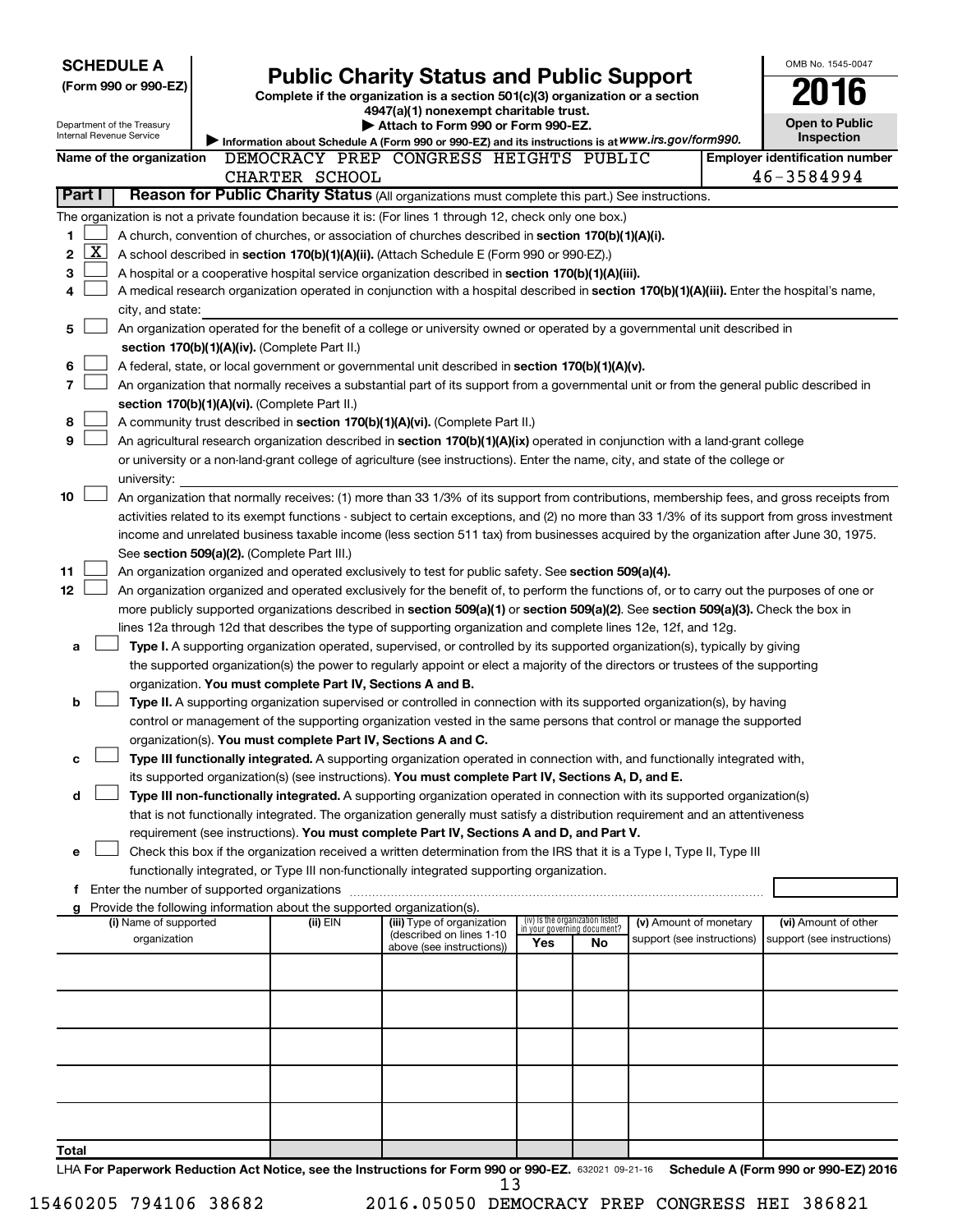| Schedule A (Form 990 or 990-EZ) 2016 CHARTER SCHOOL |  |  | $46 - 3584994$ Page 2 |  |
|-----------------------------------------------------|--|--|-----------------------|--|
|-----------------------------------------------------|--|--|-----------------------|--|

**Part II Support Schedule for Organizations Described in Sections 170(b)(1)(A)(iv) and 170(b)(1)(A)(vi)**

(Complete only if you checked the box on line 5, 7, or 8 of Part I or if the organization failed to qualify under Part III. If the organization fails to qualify under the tests listed below, please complete Part III.)

| Calendar year (or fiscal year beginning in)<br>(a) 2012<br>(b) 2013<br>$(c)$ 2014<br>$(d)$ 2015<br>(e) 2016<br>1 Gifts, grants, contributions, and<br>membership fees received. (Do not<br>include any "unusual grants.")<br>2 Tax revenues levied for the organ-<br>ization's benefit and either paid to<br>or expended on its behalf<br>3 The value of services or facilities<br>furnished by a governmental unit to<br>the organization without charge<br>4 Total. Add lines 1 through 3 | (f) Total |
|---------------------------------------------------------------------------------------------------------------------------------------------------------------------------------------------------------------------------------------------------------------------------------------------------------------------------------------------------------------------------------------------------------------------------------------------------------------------------------------------|-----------|
|                                                                                                                                                                                                                                                                                                                                                                                                                                                                                             |           |
|                                                                                                                                                                                                                                                                                                                                                                                                                                                                                             |           |
|                                                                                                                                                                                                                                                                                                                                                                                                                                                                                             |           |
|                                                                                                                                                                                                                                                                                                                                                                                                                                                                                             |           |
|                                                                                                                                                                                                                                                                                                                                                                                                                                                                                             |           |
|                                                                                                                                                                                                                                                                                                                                                                                                                                                                                             |           |
|                                                                                                                                                                                                                                                                                                                                                                                                                                                                                             |           |
|                                                                                                                                                                                                                                                                                                                                                                                                                                                                                             |           |
|                                                                                                                                                                                                                                                                                                                                                                                                                                                                                             |           |
|                                                                                                                                                                                                                                                                                                                                                                                                                                                                                             |           |
|                                                                                                                                                                                                                                                                                                                                                                                                                                                                                             |           |
| 5 The portion of total contributions                                                                                                                                                                                                                                                                                                                                                                                                                                                        |           |
| by each person (other than a                                                                                                                                                                                                                                                                                                                                                                                                                                                                |           |
| governmental unit or publicly                                                                                                                                                                                                                                                                                                                                                                                                                                                               |           |
| supported organization) included                                                                                                                                                                                                                                                                                                                                                                                                                                                            |           |
| on line 1 that exceeds 2% of the                                                                                                                                                                                                                                                                                                                                                                                                                                                            |           |
| amount shown on line 11,                                                                                                                                                                                                                                                                                                                                                                                                                                                                    |           |
| column (f)                                                                                                                                                                                                                                                                                                                                                                                                                                                                                  |           |
| 6 Public support. Subtract line 5 from line 4.                                                                                                                                                                                                                                                                                                                                                                                                                                              |           |
| <b>Section B. Total Support</b>                                                                                                                                                                                                                                                                                                                                                                                                                                                             |           |
| Calendar year (or fiscal year beginning in)<br>(a) 2012<br>(b) 2013<br>$(d)$ 2015<br>$(c)$ 2014<br>(e) 2016                                                                                                                                                                                                                                                                                                                                                                                 | (f) Total |
| 7 Amounts from line 4                                                                                                                                                                                                                                                                                                                                                                                                                                                                       |           |
| Gross income from interest,<br>8                                                                                                                                                                                                                                                                                                                                                                                                                                                            |           |
| dividends, payments received on                                                                                                                                                                                                                                                                                                                                                                                                                                                             |           |
| securities loans, rents, royalties                                                                                                                                                                                                                                                                                                                                                                                                                                                          |           |
| and income from similar sources                                                                                                                                                                                                                                                                                                                                                                                                                                                             |           |
| Net income from unrelated business<br>9                                                                                                                                                                                                                                                                                                                                                                                                                                                     |           |
| activities, whether or not the                                                                                                                                                                                                                                                                                                                                                                                                                                                              |           |
| business is regularly carried on                                                                                                                                                                                                                                                                                                                                                                                                                                                            |           |
| 10 Other income. Do not include gain                                                                                                                                                                                                                                                                                                                                                                                                                                                        |           |
| or loss from the sale of capital                                                                                                                                                                                                                                                                                                                                                                                                                                                            |           |
| assets (Explain in Part VI.)                                                                                                                                                                                                                                                                                                                                                                                                                                                                |           |
| 11 Total support. Add lines 7 through 10                                                                                                                                                                                                                                                                                                                                                                                                                                                    |           |
| 12<br><b>12</b> Gross receipts from related activities, etc. (see instructions)                                                                                                                                                                                                                                                                                                                                                                                                             |           |
| 13 First five years. If the Form 990 is for the organization's first, second, third, fourth, or fifth tax year as a section 501(c)(3)                                                                                                                                                                                                                                                                                                                                                       |           |
| organization, check this box and stop here                                                                                                                                                                                                                                                                                                                                                                                                                                                  |           |
| <b>Section C. Computation of Public Support Percentage</b>                                                                                                                                                                                                                                                                                                                                                                                                                                  |           |
| 14                                                                                                                                                                                                                                                                                                                                                                                                                                                                                          | %         |
| 15                                                                                                                                                                                                                                                                                                                                                                                                                                                                                          | %         |
| 16a 33 1/3% support test - 2016. If the organization did not check the box on line 13, and line 14 is 33 1/3% or more, check this box and                                                                                                                                                                                                                                                                                                                                                   |           |
| stop here. The organization qualifies as a publicly supported organization manufaction manufacture or the organization manufacture or the organization manufacture or the organization manufacture or the state of the state o                                                                                                                                                                                                                                                              |           |
| b 33 1/3% support test - 2015. If the organization did not check a box on line 13 or 16a, and line 15 is 33 1/3% or more, check this box                                                                                                                                                                                                                                                                                                                                                    |           |
|                                                                                                                                                                                                                                                                                                                                                                                                                                                                                             |           |
| 17a 10% -facts-and-circumstances test - 2016. If the organization did not check a box on line 13, 16a, or 16b, and line 14 is 10% or more,                                                                                                                                                                                                                                                                                                                                                  |           |
| and if the organization meets the "facts-and-circumstances" test, check this box and stop here. Explain in Part VI how the organization                                                                                                                                                                                                                                                                                                                                                     |           |
|                                                                                                                                                                                                                                                                                                                                                                                                                                                                                             |           |
| b 10% -facts-and-circumstances test - 2015. If the organization did not check a box on line 13, 16a, 16b, or 17a, and line 15 is 10% or                                                                                                                                                                                                                                                                                                                                                     |           |
| more, and if the organization meets the "facts-and-circumstances" test, check this box and stop here. Explain in Part VI how the                                                                                                                                                                                                                                                                                                                                                            |           |
| organization meets the "facts-and-circumstances" test. The organization qualifies as a publicly supported organization                                                                                                                                                                                                                                                                                                                                                                      |           |
| 18 Private foundation. If the organization did not check a box on line 13, 16a, 16b, 17a, or 17b, check this box and see instructions<br>Schodule A (Form 990 or 990-F7) 2016                                                                                                                                                                                                                                                                                                               |           |

**Schedule A (Form 990 or 990-EZ) 2016**

632022 09-21-16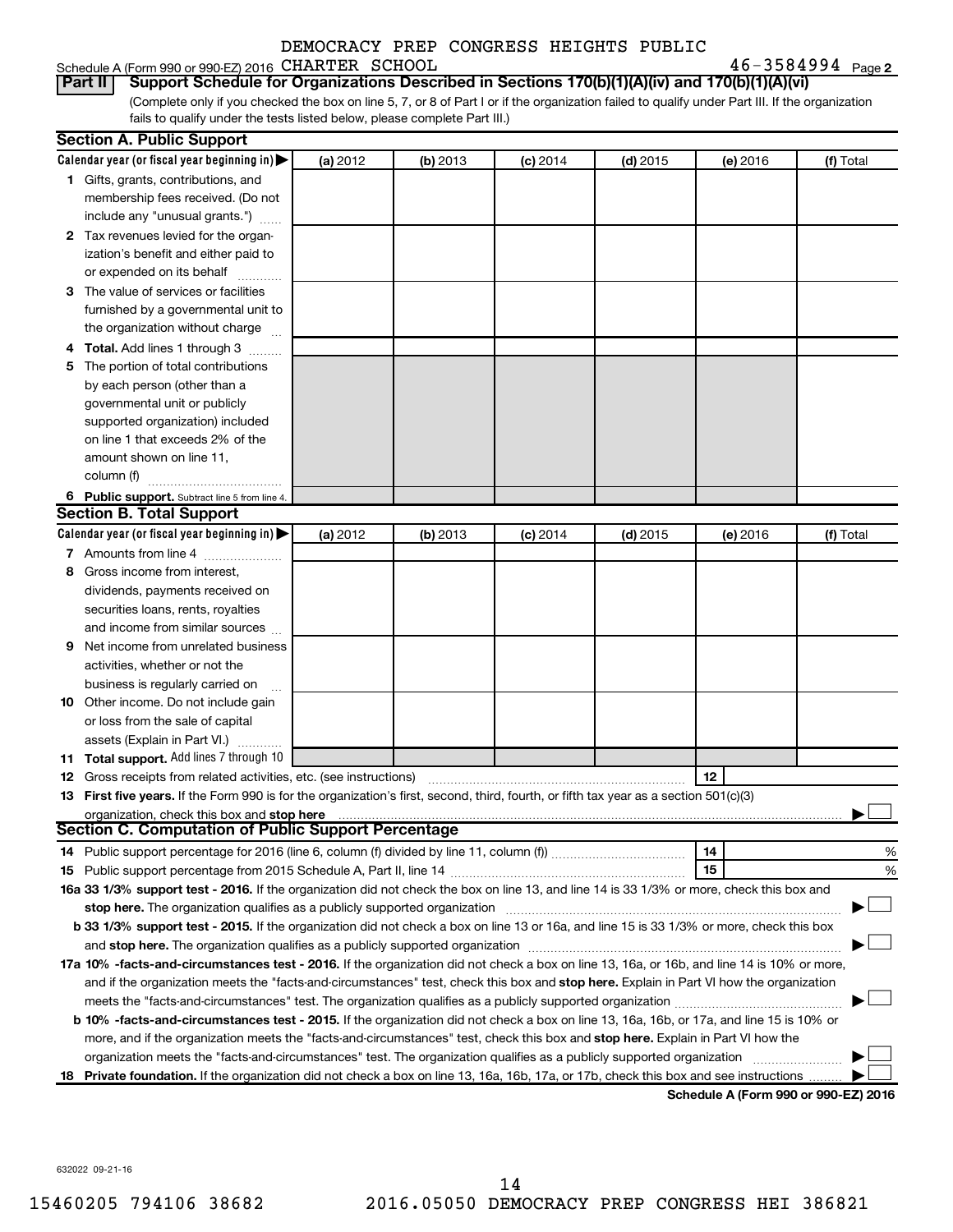$46 - 3584994$  Page 3

#### **Part III Support Schedule for Organizations Described in Section 509(a)(2)**

(Complete only if you checked the box on line 10 of Part I or if the organization failed to qualify under Part II. If the organization fails to qualify under the tests listed below, please complete Part II.)

|    | <b>Section A. Public Support</b>                                                                                                                                                                |          |          |            |            |          |                                      |
|----|-------------------------------------------------------------------------------------------------------------------------------------------------------------------------------------------------|----------|----------|------------|------------|----------|--------------------------------------|
|    | Calendar year (or fiscal year beginning in)                                                                                                                                                     | (a) 2012 | (b) 2013 | $(c)$ 2014 | $(d)$ 2015 | (e) 2016 | (f) Total                            |
|    | 1 Gifts, grants, contributions, and                                                                                                                                                             |          |          |            |            |          |                                      |
|    | membership fees received. (Do not                                                                                                                                                               |          |          |            |            |          |                                      |
|    | include any "unusual grants.")                                                                                                                                                                  |          |          |            |            |          |                                      |
|    | <b>2</b> Gross receipts from admissions,<br>merchandise sold or services per-<br>formed, or facilities furnished in<br>any activity that is related to the<br>organization's tax-exempt purpose |          |          |            |            |          |                                      |
|    | 3 Gross receipts from activities that                                                                                                                                                           |          |          |            |            |          |                                      |
|    | are not an unrelated trade or bus-                                                                                                                                                              |          |          |            |            |          |                                      |
|    | iness under section 513                                                                                                                                                                         |          |          |            |            |          |                                      |
|    |                                                                                                                                                                                                 |          |          |            |            |          |                                      |
|    | 4 Tax revenues levied for the organ-<br>ization's benefit and either paid to                                                                                                                    |          |          |            |            |          |                                      |
|    | or expended on its behalf                                                                                                                                                                       |          |          |            |            |          |                                      |
|    | 5 The value of services or facilities                                                                                                                                                           |          |          |            |            |          |                                      |
|    | furnished by a governmental unit to                                                                                                                                                             |          |          |            |            |          |                                      |
|    | the organization without charge                                                                                                                                                                 |          |          |            |            |          |                                      |
|    | <b>6 Total.</b> Add lines 1 through 5                                                                                                                                                           |          |          |            |            |          |                                      |
|    | 7a Amounts included on lines 1, 2, and                                                                                                                                                          |          |          |            |            |          |                                      |
|    | 3 received from disqualified persons                                                                                                                                                            |          |          |            |            |          |                                      |
|    | <b>b</b> Amounts included on lines 2 and 3 received<br>from other than disqualified persons that<br>exceed the greater of \$5,000 or 1% of the<br>amount on line 13 for the year                |          |          |            |            |          |                                      |
|    | c Add lines 7a and 7b                                                                                                                                                                           |          |          |            |            |          |                                      |
|    | 8 Public support. (Subtract line 7c from line 6.)                                                                                                                                               |          |          |            |            |          |                                      |
|    | <b>Section B. Total Support</b>                                                                                                                                                                 |          |          |            |            |          |                                      |
|    | Calendar year (or fiscal year beginning in)                                                                                                                                                     | (a) 2012 | (b) 2013 | $(c)$ 2014 | $(d)$ 2015 | (e) 2016 | (f) Total                            |
|    | 9 Amounts from line 6                                                                                                                                                                           |          |          |            |            |          |                                      |
|    | <b>10a</b> Gross income from interest,<br>dividends, payments received on<br>securities loans, rents, royalties<br>and income from similar sources                                              |          |          |            |            |          |                                      |
|    | <b>b</b> Unrelated business taxable income                                                                                                                                                      |          |          |            |            |          |                                      |
|    | (less section 511 taxes) from businesses<br>acquired after June 30, 1975                                                                                                                        |          |          |            |            |          |                                      |
|    | c Add lines 10a and 10b                                                                                                                                                                         |          |          |            |            |          |                                      |
|    | <b>11</b> Net income from unrelated business<br>activities not included in line 10b.<br>whether or not the business is<br>regularly carried on                                                  |          |          |            |            |          |                                      |
|    | 12 Other income. Do not include gain<br>or loss from the sale of capital<br>assets (Explain in Part VI.)                                                                                        |          |          |            |            |          |                                      |
|    | <b>13</b> Total support. (Add lines 9, 10c, 11, and 12.)                                                                                                                                        |          |          |            |            |          |                                      |
|    | 14 First five years. If the Form 990 is for the organization's first, second, third, fourth, or fifth tax year as a section 501(c)(3) organization,                                             |          |          |            |            |          |                                      |
|    |                                                                                                                                                                                                 |          |          |            |            |          |                                      |
|    | Section C. Computation of Public Support Percentage                                                                                                                                             |          |          |            |            |          |                                      |
|    |                                                                                                                                                                                                 |          |          |            |            | 15       | %                                    |
|    |                                                                                                                                                                                                 |          |          |            |            | 16       | %                                    |
|    | Section D. Computation of Investment Income Percentage                                                                                                                                          |          |          |            |            |          |                                      |
|    | 17 Investment income percentage for 2016 (line 10c, column (f) divided by line 13, column (f))                                                                                                  |          |          |            |            | 17       | %                                    |
|    | 18 Investment income percentage from 2015 Schedule A, Part III, line 17                                                                                                                         |          |          |            |            | 18       | %                                    |
|    | 19a 33 1/3% support tests - 2016. If the organization did not check the box on line 14, and line 15 is more than 33 1/3%, and line 17 is not                                                    |          |          |            |            |          |                                      |
|    | more than 33 1/3%, check this box and stop here. The organization qualifies as a publicly supported organization                                                                                |          |          |            |            |          |                                      |
|    | b 33 1/3% support tests - 2015. If the organization did not check a box on line 14 or line 19a, and line 16 is more than 33 1/3%, and                                                           |          |          |            |            |          |                                      |
|    | line 18 is not more than 33 1/3%, check this box and stop here. The organization qualifies as a publicly supported organization                                                                 |          |          |            |            |          |                                      |
| 20 |                                                                                                                                                                                                 |          |          |            |            |          |                                      |
|    | 632023 09-21-16                                                                                                                                                                                 |          |          |            |            |          | Schedule A (Form 990 or 990-EZ) 2016 |
|    |                                                                                                                                                                                                 |          |          | 15         |            |          |                                      |

15460205 794106 38682 2016.05050 DEMOCRACY PREP CONGRESS HEI 386821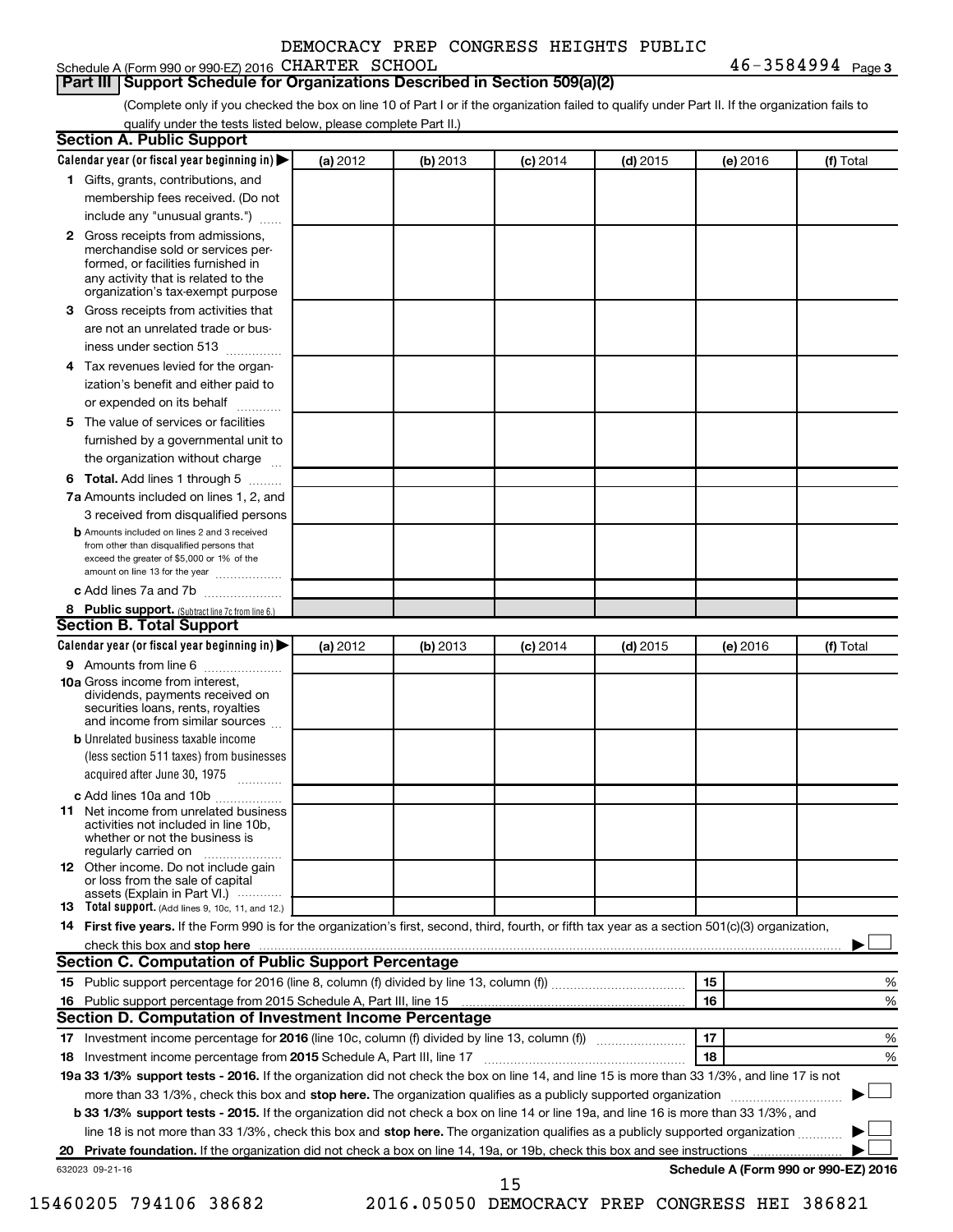#### Schedule A (Form 990 or 990-EZ) 2016 CHARTER SCHOOL  $46-3584994$  Page **Part IV Supporting Organizations**

(Complete only if you checked a box in line 12 on Part I. If you checked 12a of Part I, complete Sections A and B. If you checked 12b of Part I, complete Sections A and C. If you checked 12c of Part I, complete Sections A, D, and E. If you checked 12d of Part I, complete Sections A and D, and complete Part V.)

#### **Section A. All Supporting Organizations**

- **1** Are all of the organization's supported organizations listed by name in the organization's governing documents? If "No," describe in Part VI how the supported organizations are designated. If designated by *class or purpose, describe the designation. If historic and continuing relationship, explain.*
- **2** Did the organization have any supported organization that does not have an IRS determination of status under section 509(a)(1) or (2)? If "Yes," explain in Part VI how the organization determined that the supported *organization was described in section 509(a)(1) or (2).*
- **3a** Did the organization have a supported organization described in section 501(c)(4), (5), or (6)? If "Yes," answer *(b) and (c) below.*
- **b** Did the organization confirm that each supported organization qualified under section 501(c)(4), (5), or (6) and satisfied the public support tests under section 509(a)(2)? If "Yes," describe in Part VI when and how the *organization made the determination.*
- **c** Did the organization ensure that all support to such organizations was used exclusively for section 170(c)(2)(B) purposes? If "Yes," explain in Part VI what controls the organization put in place to ensure such use.
- **4 a** *If* Was any supported organization not organized in the United States ("foreign supported organization")? *"Yes," and if you checked 12a or 12b in Part I, answer (b) and (c) below.*
- **b** Did the organization have ultimate control and discretion in deciding whether to make grants to the foreign supported organization? If "Yes," describe in Part VI how the organization had such control and discretion *despite being controlled or supervised by or in connection with its supported organizations.*
- **c** Did the organization support any foreign supported organization that does not have an IRS determination under sections 501(c)(3) and 509(a)(1) or (2)? If "Yes," explain in Part VI what controls the organization used *to ensure that all support to the foreign supported organization was used exclusively for section 170(c)(2)(B) purposes.*
- **5a** Did the organization add, substitute, or remove any supported organizations during the tax year? If "Yes," answer (b) and (c) below (if applicable). Also, provide detail in Part VI, including (i) the names and EIN *numbers of the supported organizations added, substituted, or removed; (ii) the reasons for each such action; (iii) the authority under the organization's organizing document authorizing such action; and (iv) how the action was accomplished (such as by amendment to the organizing document).*
- **b Type I or Type II only.** Was any added or substituted supported organization part of a class already designated in the organization's organizing document?
- **c Substitutions only.**  Was the substitution the result of an event beyond the organization's control?
- **6** Did the organization provide support (whether in the form of grants or the provision of services or facilities) to support or benefit one or more of the filing organization's supported organizations? If "Yes," provide detail in anyone other than (i) its supported organizations, (ii) individuals that are part of the charitable class benefited by one or more of its supported organizations, or (iii) other supporting organizations that also *Part VI.*
- **7** Did the organization provide a grant, loan, compensation, or other similar payment to a substantial contributor regard to a substantial contributor? If "Yes," complete Part I of Schedule L (Form 990 or 990-EZ). (defined in section 4958(c)(3)(C)), a family member of a substantial contributor, or a 35% controlled entity with
- **8** Did the organization make a loan to a disqualified person (as defined in section 4958) not described in line 7? *If "Yes," complete Part I of Schedule L (Form 990 or 990-EZ).*
- **9 a** Was the organization controlled directly or indirectly at any time during the tax year by one or more in section 509(a)(1) or (2))? If "Yes," provide detail in Part VI. disqualified persons as defined in section 4946 (other than foundation managers and organizations described
- **b** Did one or more disqualified persons (as defined in line 9a) hold a controlling interest in any entity in which the supporting organization had an interest? If "Yes," provide detail in Part VI.
- **c** Did a disqualified person (as defined in line 9a) have an ownership interest in, or derive any personal benefit from, assets in which the supporting organization also had an interest? If "Yes," provide detail in Part VI.
- **10 a** Was the organization subject to the excess business holdings rules of section 4943 because of section supporting organizations)? If "Yes," answer 10b below. 4943(f) (regarding certain Type II supporting organizations, and all Type III non-functionally integrated
	- **b** Did the organization have any excess business holdings in the tax year? (Use Schedule C, Form 4720, to *determine whether the organization had excess business holdings.)*

632024 09-21-16

**1 2 3a 3b 3c 4a 4b 4c 5a 5b 5c 6 7 8 9a 9b 9c**

46-3584994 Page 4

**Yes No**

**Schedule A (Form 990 or 990-EZ) 2016**

**10a**

**10b**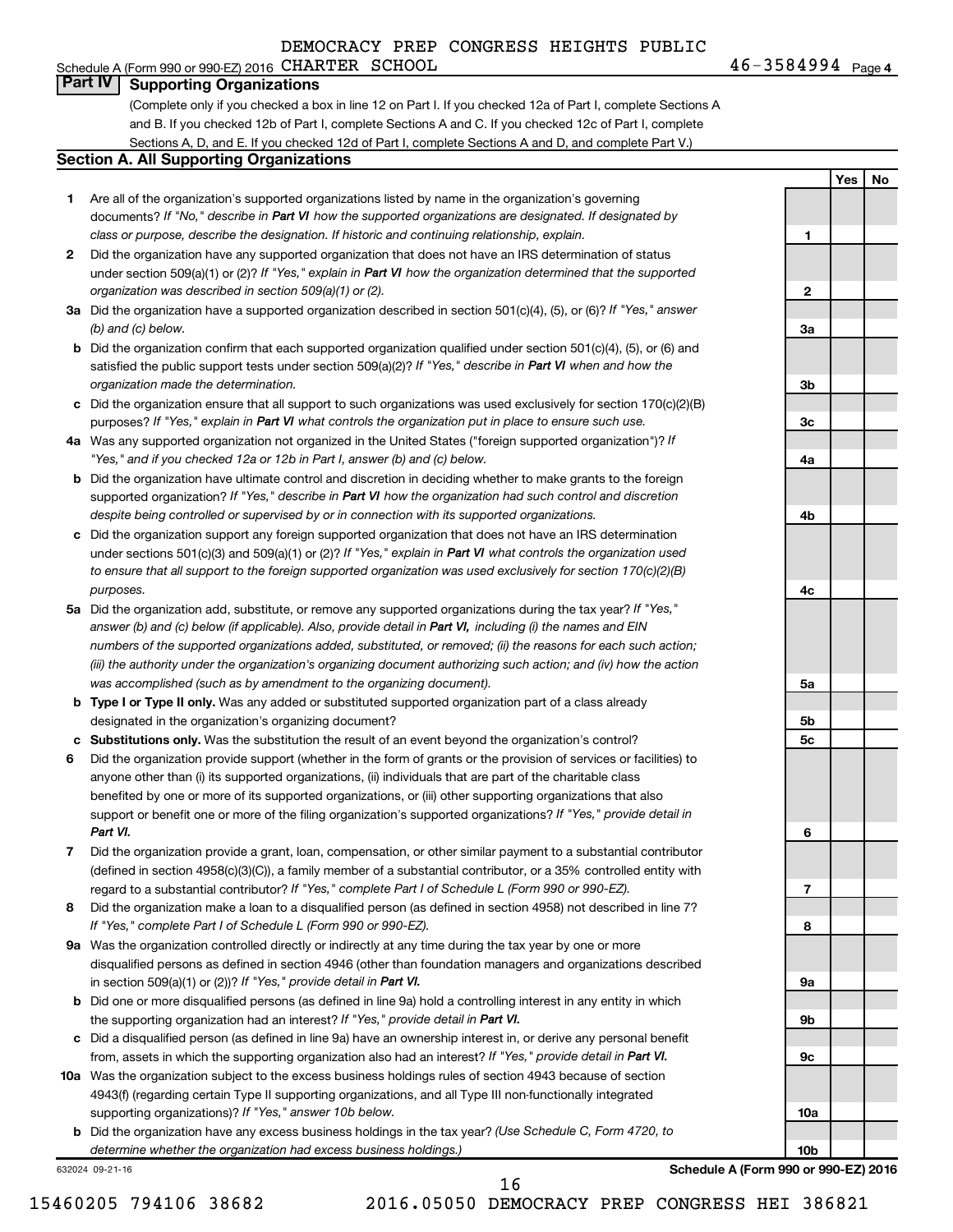Schedule A (Form 990 or 990-EZ) 2016 CHARTER SCHOOL  $46-3584994$  Page

46-3584994 Page 5

|    | Part IV<br><b>Supporting Organizations (continued)</b>                                                                          |                 |     |    |
|----|---------------------------------------------------------------------------------------------------------------------------------|-----------------|-----|----|
|    |                                                                                                                                 |                 | Yes | No |
| 11 | Has the organization accepted a gift or contribution from any of the following persons?                                         |                 |     |    |
|    | a A person who directly or indirectly controls, either alone or together with persons described in (b) and (c)                  |                 |     |    |
|    | below, the governing body of a supported organization?                                                                          | 11a             |     |    |
|    | <b>b</b> A family member of a person described in (a) above?                                                                    | 11 <sub>b</sub> |     |    |
|    | c A 35% controlled entity of a person described in (a) or (b) above? If "Yes" to a, b, or c, provide detail in Part VI.         | 11c             |     |    |
|    | <b>Section B. Type I Supporting Organizations</b>                                                                               |                 |     |    |
|    |                                                                                                                                 |                 | Yes | No |
|    | Did the directors, trustees, or membership of one or more supported organizations have the power to                             |                 |     |    |
| 1  |                                                                                                                                 |                 |     |    |
|    | regularly appoint or elect at least a majority of the organization's directors or trustees at all times during the              |                 |     |    |
|    | tax year? If "No," describe in Part VI how the supported organization(s) effectively operated, supervised, or                   |                 |     |    |
|    | controlled the organization's activities. If the organization had more than one supported organization,                         |                 |     |    |
|    | describe how the powers to appoint and/or remove directors or trustees were allocated among the supported                       |                 |     |    |
|    | organizations and what conditions or restrictions, if any, applied to such powers during the tax year.                          | 1               |     |    |
| 2  | Did the organization operate for the benefit of any supported organization other than the supported                             |                 |     |    |
|    | organization(s) that operated, supervised, or controlled the supporting organization? If "Yes," explain in                      |                 |     |    |
|    | Part VI how providing such benefit carried out the purposes of the supported organization(s) that operated,                     |                 |     |    |
|    | supervised, or controlled the supporting organization.                                                                          | $\mathbf{2}$    |     |    |
|    | <b>Section C. Type II Supporting Organizations</b>                                                                              |                 |     |    |
|    |                                                                                                                                 |                 | Yes | No |
| 1  | Were a majority of the organization's directors or trustees during the tax year also a majority of the directors                |                 |     |    |
|    | or trustees of each of the organization's supported organization(s)? If "No," describe in Part VI how control                   |                 |     |    |
|    | or management of the supporting organization was vested in the same persons that controlled or managed                          |                 |     |    |
|    | the supported organization(s).                                                                                                  | 1               |     |    |
|    | <b>Section D. All Type III Supporting Organizations</b>                                                                         |                 |     |    |
|    |                                                                                                                                 |                 | Yes | No |
| 1  | Did the organization provide to each of its supported organizations, by the last day of the fifth month of the                  |                 |     |    |
|    | organization's tax year, (i) a written notice describing the type and amount of support provided during the prior tax           |                 |     |    |
|    | year, (ii) a copy of the Form 990 that was most recently filed as of the date of notification, and (iii) copies of the          |                 |     |    |
|    | organization's governing documents in effect on the date of notification, to the extent not previously provided?                | 1               |     |    |
| 2  | Were any of the organization's officers, directors, or trustees either (i) appointed or elected by the supported                |                 |     |    |
|    | organization(s) or (ii) serving on the governing body of a supported organization? If "No," explain in Part VI how              |                 |     |    |
|    | the organization maintained a close and continuous working relationship with the supported organization(s).                     | 2               |     |    |
| 3  | By reason of the relationship described in (2), did the organization's supported organizations have a                           |                 |     |    |
|    | significant voice in the organization's investment policies and in directing the use of the organization's                      |                 |     |    |
|    | income or assets at all times during the tax year? If "Yes," describe in Part VI the role the organization's                    |                 |     |    |
|    | supported organizations played in this regard.                                                                                  |                 |     |    |
|    | Section E. Type III Functionally Integrated Supporting Organizations                                                            | з               |     |    |
|    |                                                                                                                                 |                 |     |    |
| 1  | Check the box next to the method that the organization used to satisfy the Integral Part Test during the yealsee instructions). |                 |     |    |
| a  | The organization satisfied the Activities Test. Complete line 2 below.                                                          |                 |     |    |
| b  | The organization is the parent of each of its supported organizations. Complete line 3 below.                                   |                 |     |    |
| c  | The organization supported a governmental entity. Describe in Part VI how you supported a government entity (see instructions). |                 |     |    |
| 2  | Activities Test. Answer (a) and (b) below.                                                                                      |                 | Yes | No |
| а  | Did substantially all of the organization's activities during the tax year directly further the exempt purposes of              |                 |     |    |
|    | the supported organization(s) to which the organization was responsive? If "Yes," then in Part VI identify                      |                 |     |    |
|    | those supported organizations and explain<br>how these activities directly furthered their exempt purposes,                     |                 |     |    |
|    | how the organization was responsive to those supported organizations, and how the organization determined                       |                 |     |    |
|    | that these activities constituted substantially all of its activities.                                                          | 2a              |     |    |
| b  | Did the activities described in (a) constitute activities that, but for the organization's involvement, one or more             |                 |     |    |
|    | of the organization's supported organization(s) would have been engaged in? If "Yes," explain in Part VI the                    |                 |     |    |
|    | reasons for the organization's position that its supported organization(s) would have engaged in these                          |                 |     |    |
|    | activities but for the organization's involvement.                                                                              | 2b              |     |    |
| з  | Parent of Supported Organizations. Answer (a) and (b) below.                                                                    |                 |     |    |
| а  | Did the organization have the power to regularly appoint or elect a majority of the officers, directors, or                     |                 |     |    |
|    | trustees of each of the supported organizations? Provide details in Part VI.                                                    | За              |     |    |
|    | <b>b</b> Did the organization exercise a substantial degree of direction over the policies, programs, and activities of each    |                 |     |    |
|    | of its supported organizations? If "Yes," describe in Part VI the role played by the organization in this regard.               | 3b              |     |    |
|    | Schedule A (Form 990 or 990-EZ) 2016<br>632025 09-21-16                                                                         |                 |     |    |

15460205 794106 38682 2016.05050 DEMOCRACY PREP CONGRESS HEI 386821 17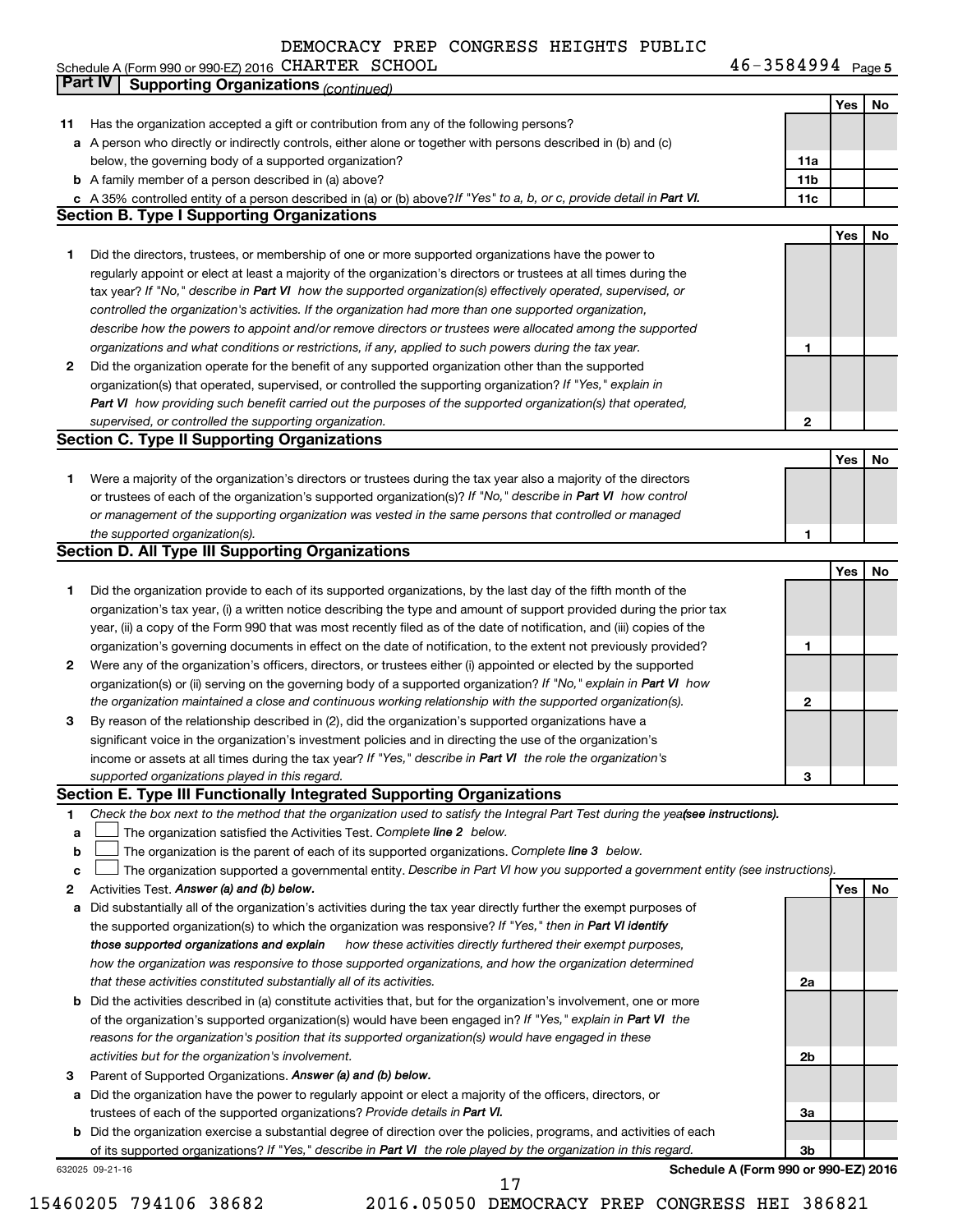#### **1 Letter or if the organization satisfied the Integral Part Test as a qualifying trust on Nov. 20, 1970 (explain in Part VI.) See instructions. All Section A - Adjusted Net Income 1 2 3 4 5 6 7 8 1 2 3 4 5 6 7 Adjusted Net Income** (subtract lines 5, 6, and 7 from line 4) **8 8 Section B - Minimum Asset Amount 1 2 3 4 5 6 7 8 a** Average monthly value of securities **b** Average monthly cash balances **c** Fair market value of other non-exempt-use assets **d Total**  (add lines 1a, 1b, and 1c) **e Discount** claimed for blockage or other **1a 1b 1c 1d 2 3 4 5 6 7 8** factors (explain in detail in Part VI): **Minimum Asset Amount**  (add line 7 to line 6) **Section C - Distributable Amount 1 2 3 4 5 6 1 2 3 4 5 6** Distributable Amount. Subtract line 5 from line 4, unless subject to other Type III non-functionally integrated supporting organizations must complete Sections A through E. (B) Current Year (A) Prior Year Net short-term capital gain Recoveries of prior-year distributions Other gross income (see instructions) Add lines 1 through 3 Depreciation and depletion Portion of operating expenses paid or incurred for production or collection of gross income or for management, conservation, or maintenance of property held for production of income (see instructions) Other expenses (see instructions) (B) Current Year  $(A)$  Prior Year  $\left\{\n\begin{array}{ccc}\n\end{array}\n\right\}$  (optional) Aggregate fair market value of all non-exempt-use assets (see instructions for short tax year or assets held for part of year): Acquisition indebtedness applicable to non-exempt-use assets Subtract line 2 from line 1d Cash deemed held for exempt use. Enter 1-1/2% of line 3 (for greater amount, see instructions) Net value of non-exempt-use assets (subtract line 4 from line 3) Multiply line 5 by .035 Recoveries of prior-year distributions Current Year Adjusted net income for prior year (from Section A, line 8, Column A) Enter 85% of line 1 Minimum asset amount for prior year (from Section B, line 8, Column A) Enter greater of line 2 or line 3 Income tax imposed in prior year emergency temporary reduction (see instructions) **Part V Type III Non-Functionally Integrated 509(a)(3) Supporting Organizations**   $\Box$

**7** Check here if the current year is the organization's first as a non-functionally integrated Type III supporting organization (see † instructions).

**Schedule A (Form 990 or 990-EZ) 2016**

632026 09-21-16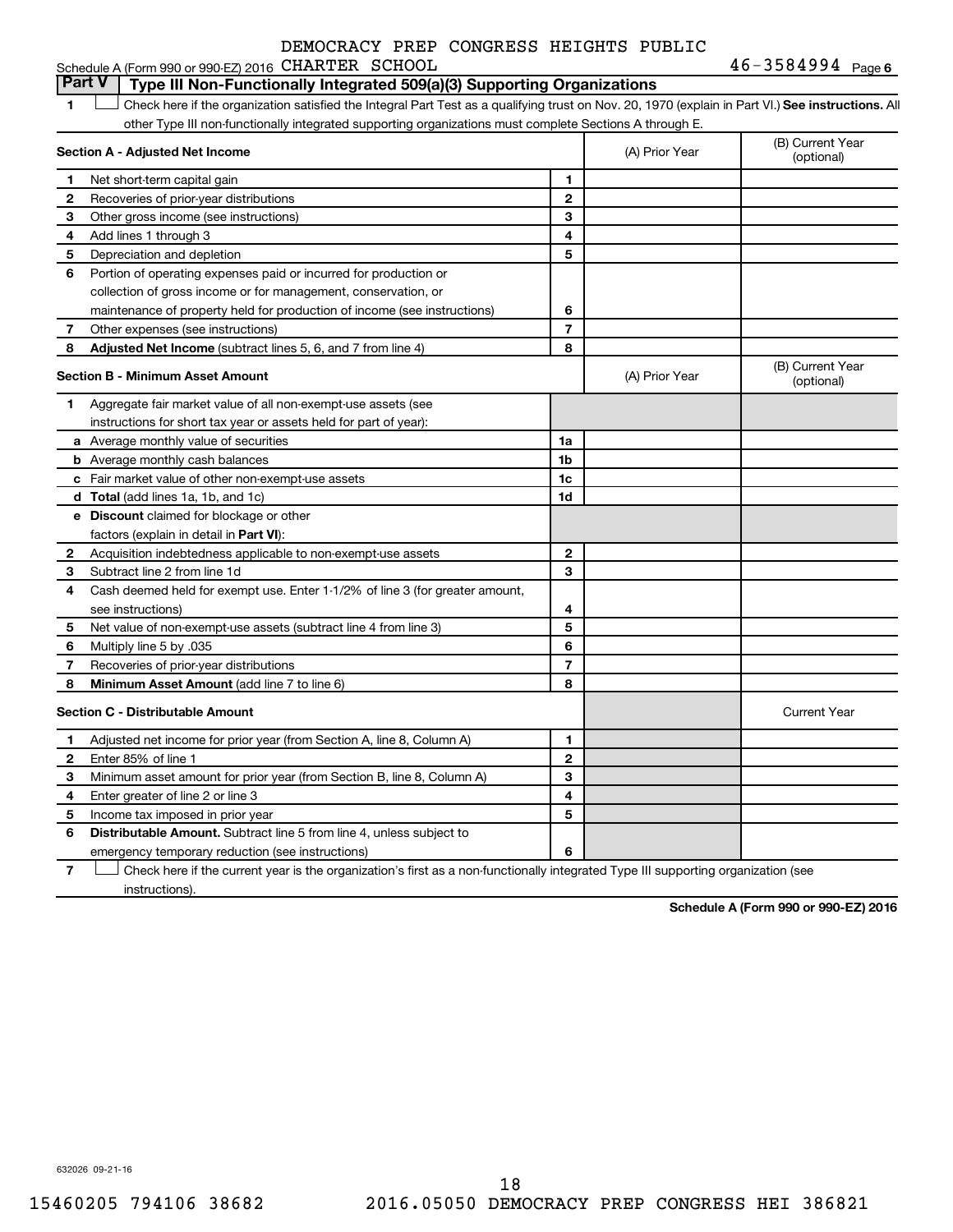|               | Schedule A (Form 990 or 990-EZ) 2016 CHARTER SCHOOL                                        |                             |                           | $46 - 3584994$ Page 7 |
|---------------|--------------------------------------------------------------------------------------------|-----------------------------|---------------------------|-----------------------|
| <b>Part V</b> | Type III Non-Functionally Integrated 509(a)(3) Supporting Organizations (continued)        |                             |                           |                       |
|               | Section D - Distributions                                                                  |                             |                           | <b>Current Year</b>   |
| 1             | Amounts paid to supported organizations to accomplish exempt purposes                      |                             |                           |                       |
| 2             | Amounts paid to perform activity that directly furthers exempt purposes of supported       |                             |                           |                       |
|               | organizations, in excess of income from activity                                           |                             |                           |                       |
| 3             | Administrative expenses paid to accomplish exempt purposes of supported organizations      |                             |                           |                       |
| 4             | Amounts paid to acquire exempt-use assets                                                  |                             |                           |                       |
| 5             | Qualified set-aside amounts (prior IRS approval required)                                  |                             |                           |                       |
| 6             | Other distributions (describe in Part VI). See instructions                                |                             |                           |                       |
| 7             | Total annual distributions. Add lines 1 through 6                                          |                             |                           |                       |
| 8             | Distributions to attentive supported organizations to which the organization is responsive |                             |                           |                       |
|               | (provide details in Part VI). See instructions                                             |                             |                           |                       |
| 9             | Distributable amount for 2016 from Section C, line 6                                       |                             |                           |                       |
| 10            | Line 8 amount divided by Line 9 amount                                                     |                             |                           |                       |
|               |                                                                                            | (i)                         | (ii)                      | (iii)                 |
|               |                                                                                            | <b>Excess Distributions</b> | <b>Underdistributions</b> | <b>Distributable</b>  |
|               | Section E - Distribution Allocations (see instructions)                                    |                             | Pre-2016                  | Amount for 2016       |
| 1             | Distributable amount for 2016 from Section C, line 6                                       |                             |                           |                       |
| 2             | Underdistributions, if any, for years prior to 2016 (reason-                               |                             |                           |                       |
|               | able cause required-explain in Part VI). See instructions                                  |                             |                           |                       |
| 3             | Excess distributions carryover, if any, to 2016:                                           |                             |                           |                       |
| а             |                                                                                            |                             |                           |                       |
| b             |                                                                                            |                             |                           |                       |
|               | c From 2013                                                                                |                             |                           |                       |
|               | <b>d</b> From 2014                                                                         |                             |                           |                       |
|               | e From 2015                                                                                |                             |                           |                       |
|               | f Total of lines 3a through e                                                              |                             |                           |                       |
|               | g Applied to underdistributions of prior years                                             |                             |                           |                       |
|               | h Applied to 2016 distributable amount                                                     |                             |                           |                       |
| Ť.            | Carryover from 2011 not applied (see instructions)                                         |                             |                           |                       |
|               | Remainder. Subtract lines 3g, 3h, and 3i from 3f.                                          |                             |                           |                       |
| 4             | Distributions for 2016 from Section D,                                                     |                             |                           |                       |
|               | line $7:$                                                                                  |                             |                           |                       |
|               | a Applied to underdistributions of prior years                                             |                             |                           |                       |
|               | <b>b</b> Applied to 2016 distributable amount                                              |                             |                           |                       |
|               | c Remainder. Subtract lines 4a and 4b from 4                                               |                             |                           |                       |
|               | 5 Remaining underdistributions for years prior to 2016, if                                 |                             |                           |                       |
|               | any. Subtract lines 3g and 4a from line 2. For result greater                              |                             |                           |                       |
|               | than zero, explain in Part VI. See instructions                                            |                             |                           |                       |
| 6             | Remaining underdistributions for 2016. Subtract lines 3h                                   |                             |                           |                       |
|               | and 4b from line 1. For result greater than zero, explain in                               |                             |                           |                       |
|               | Part VI. See instructions                                                                  |                             |                           |                       |
| 7             | Excess distributions carryover to 2017. Add lines 3j                                       |                             |                           |                       |
|               | and 4c                                                                                     |                             |                           |                       |
| 8             | Breakdown of line 7:                                                                       |                             |                           |                       |
| а             |                                                                                            |                             |                           |                       |
|               | <b>b</b> Excess from 2013                                                                  |                             |                           |                       |
|               | c Excess from 2014                                                                         |                             |                           |                       |
|               | d Excess from 2015                                                                         |                             |                           |                       |
|               | e Excess from 2016                                                                         |                             |                           |                       |

**Schedule A (Form 990 or 990-EZ) 2016**

632027 09-21-16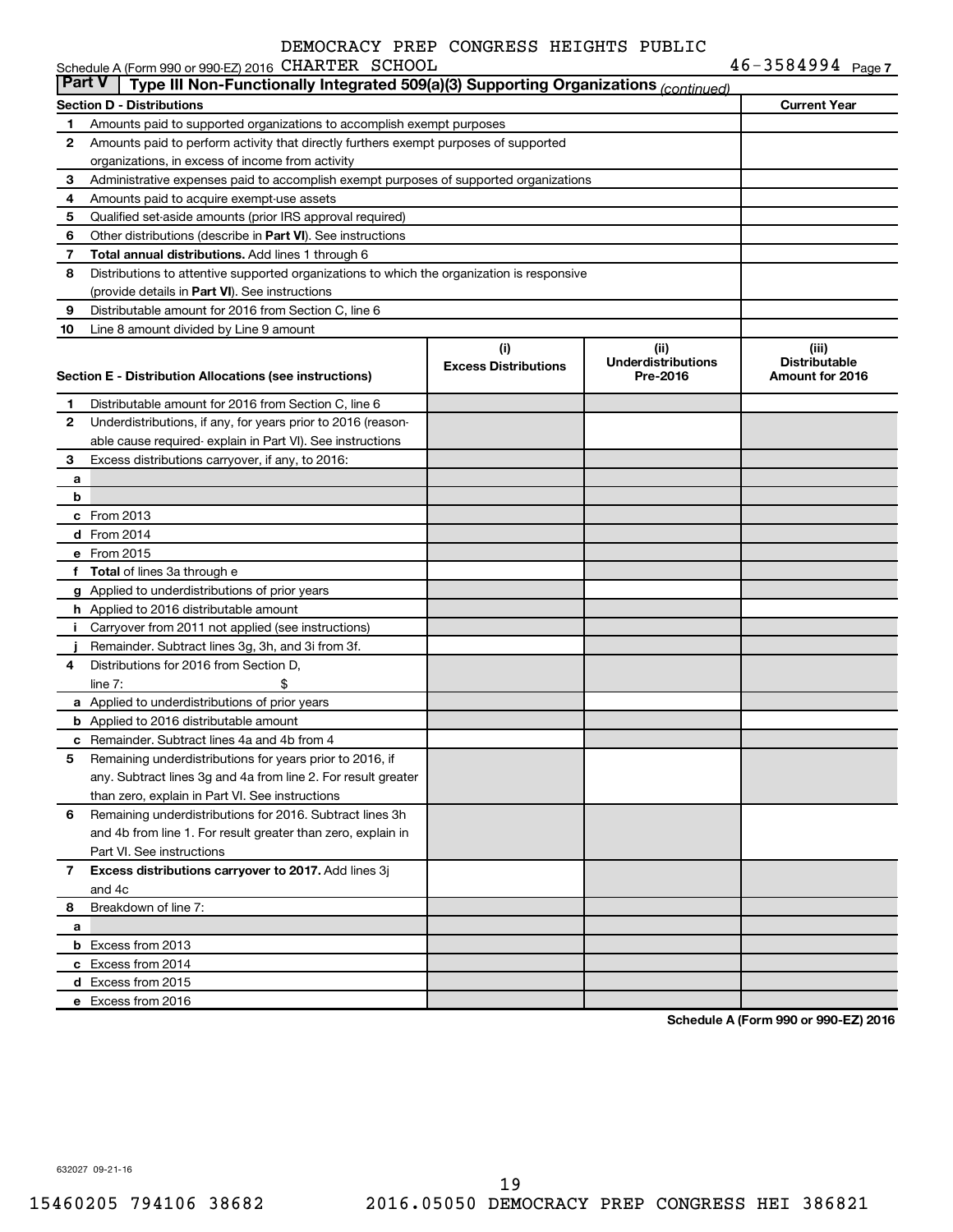|                 | Schedule A (Form 990 or 990-EZ) 2016 CHARTER SCHOOL                                                                                                                                                                                                                                                                                                                                                                                                                                                                                                                                         | DEMOCRACY PREP CONGRESS HEIGHTS PUBLIC |  |    |  | $46 - 3584994$ Page 8                         |  |
|-----------------|---------------------------------------------------------------------------------------------------------------------------------------------------------------------------------------------------------------------------------------------------------------------------------------------------------------------------------------------------------------------------------------------------------------------------------------------------------------------------------------------------------------------------------------------------------------------------------------------|----------------------------------------|--|----|--|-----------------------------------------------|--|
| <b>Part VI</b>  | Supplemental Information. Provide the explanations required by Part II, line 10; Part II, line 17a or 17b; Part III, line 12;<br>Part IV, Section A, lines 1, 2, 3b, 3c, 4b, 4c, 5a, 6, 9a, 9b, 9c, 11a, 11b, and 11c; Part IV, Section B, lines 1 and 2; Part IV, Section C,<br>line 1; Part IV, Section D, lines 2 and 3; Part IV, Section E, lines 1c, 2a, 2b, 3a, and 3b; Part V, line 1; Part V, Section B, line 1e; Part V,<br>Section D, lines 5, 6, and 8; and Part V, Section E, lines 2, 5, and 6. Also complete this part for any additional information.<br>(See instructions.) |                                        |  |    |  |                                               |  |
|                 |                                                                                                                                                                                                                                                                                                                                                                                                                                                                                                                                                                                             |                                        |  |    |  |                                               |  |
|                 |                                                                                                                                                                                                                                                                                                                                                                                                                                                                                                                                                                                             |                                        |  |    |  |                                               |  |
|                 |                                                                                                                                                                                                                                                                                                                                                                                                                                                                                                                                                                                             |                                        |  |    |  |                                               |  |
|                 |                                                                                                                                                                                                                                                                                                                                                                                                                                                                                                                                                                                             |                                        |  |    |  |                                               |  |
|                 |                                                                                                                                                                                                                                                                                                                                                                                                                                                                                                                                                                                             |                                        |  |    |  |                                               |  |
|                 |                                                                                                                                                                                                                                                                                                                                                                                                                                                                                                                                                                                             |                                        |  |    |  |                                               |  |
|                 |                                                                                                                                                                                                                                                                                                                                                                                                                                                                                                                                                                                             |                                        |  |    |  |                                               |  |
|                 |                                                                                                                                                                                                                                                                                                                                                                                                                                                                                                                                                                                             |                                        |  |    |  |                                               |  |
|                 |                                                                                                                                                                                                                                                                                                                                                                                                                                                                                                                                                                                             |                                        |  |    |  |                                               |  |
|                 |                                                                                                                                                                                                                                                                                                                                                                                                                                                                                                                                                                                             |                                        |  |    |  |                                               |  |
|                 |                                                                                                                                                                                                                                                                                                                                                                                                                                                                                                                                                                                             |                                        |  |    |  |                                               |  |
|                 |                                                                                                                                                                                                                                                                                                                                                                                                                                                                                                                                                                                             |                                        |  |    |  |                                               |  |
|                 |                                                                                                                                                                                                                                                                                                                                                                                                                                                                                                                                                                                             |                                        |  |    |  |                                               |  |
|                 |                                                                                                                                                                                                                                                                                                                                                                                                                                                                                                                                                                                             |                                        |  |    |  |                                               |  |
|                 |                                                                                                                                                                                                                                                                                                                                                                                                                                                                                                                                                                                             |                                        |  |    |  |                                               |  |
|                 |                                                                                                                                                                                                                                                                                                                                                                                                                                                                                                                                                                                             |                                        |  |    |  |                                               |  |
|                 |                                                                                                                                                                                                                                                                                                                                                                                                                                                                                                                                                                                             |                                        |  |    |  |                                               |  |
|                 |                                                                                                                                                                                                                                                                                                                                                                                                                                                                                                                                                                                             |                                        |  |    |  |                                               |  |
|                 |                                                                                                                                                                                                                                                                                                                                                                                                                                                                                                                                                                                             |                                        |  |    |  |                                               |  |
|                 |                                                                                                                                                                                                                                                                                                                                                                                                                                                                                                                                                                                             |                                        |  |    |  |                                               |  |
|                 |                                                                                                                                                                                                                                                                                                                                                                                                                                                                                                                                                                                             |                                        |  |    |  |                                               |  |
|                 |                                                                                                                                                                                                                                                                                                                                                                                                                                                                                                                                                                                             |                                        |  |    |  |                                               |  |
|                 |                                                                                                                                                                                                                                                                                                                                                                                                                                                                                                                                                                                             |                                        |  |    |  |                                               |  |
|                 |                                                                                                                                                                                                                                                                                                                                                                                                                                                                                                                                                                                             |                                        |  |    |  |                                               |  |
|                 |                                                                                                                                                                                                                                                                                                                                                                                                                                                                                                                                                                                             |                                        |  |    |  |                                               |  |
|                 |                                                                                                                                                                                                                                                                                                                                                                                                                                                                                                                                                                                             |                                        |  |    |  |                                               |  |
| 632028 09-21-16 |                                                                                                                                                                                                                                                                                                                                                                                                                                                                                                                                                                                             |                                        |  |    |  | Schedule A (Form 990 or 990-EZ) 2016          |  |
|                 | 15460205 794106 38682                                                                                                                                                                                                                                                                                                                                                                                                                                                                                                                                                                       |                                        |  | 20 |  | 2016.05050 DEMOCRACY PREP CONGRESS HEI 386821 |  |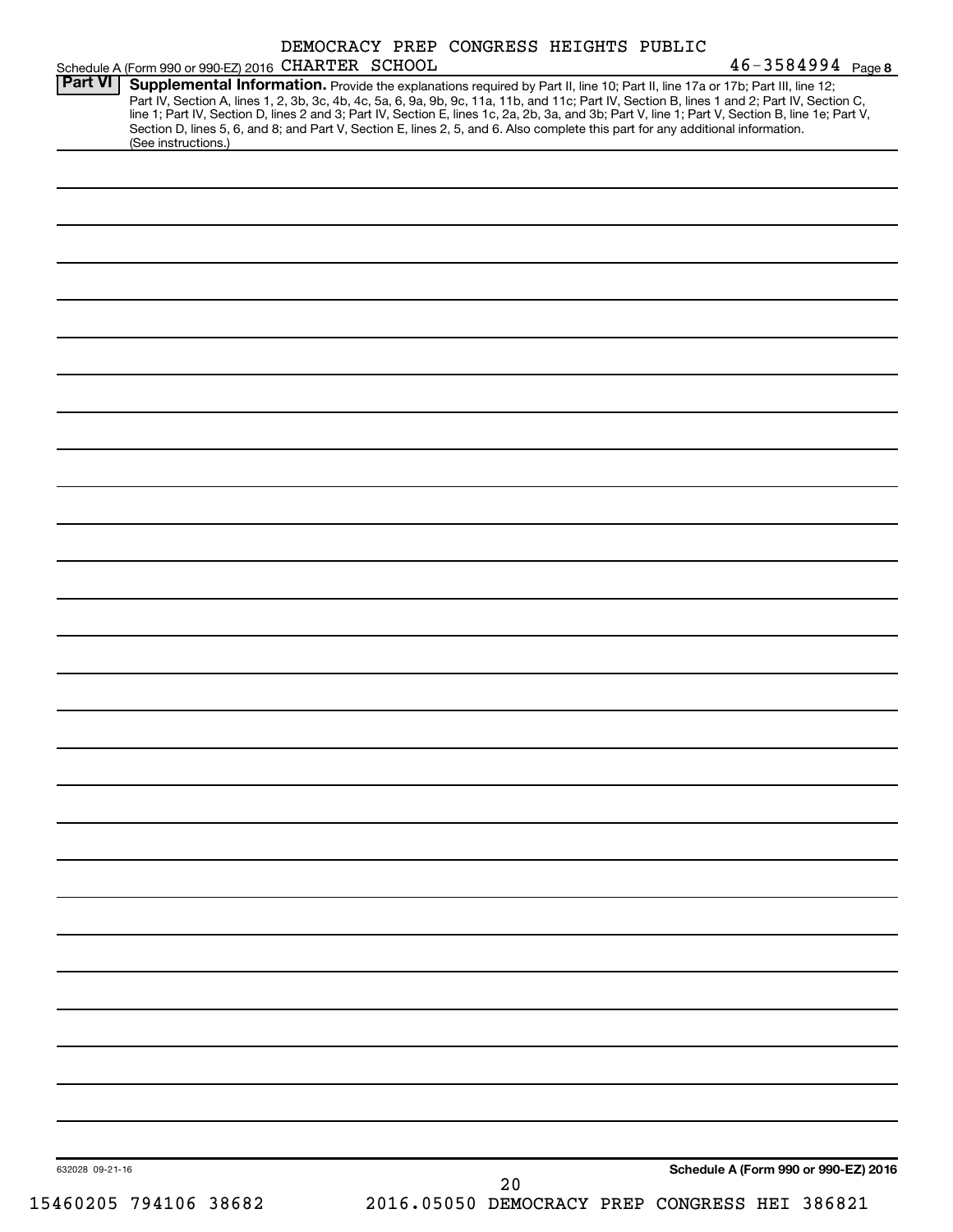Department of the Treasury **(Form 990, 990-EZ,**

Internal Revenue Service

## **Schedule B Schedule of Contributors**

**or 990-PF) | Attach to Form 990, Form 990-EZ, or Form 990-PF. | Information about Schedule B (Form 990, 990-EZ, or 990-PF) and** its instructions is at www.irs.gov/form990.

OMB No. 1545-0047

**2016**

**Name of the organization Employer identification number**

DEMOCRACY PREP CONGRESS HEIGHTS PUBLIC

| CHARTER SCHOOL |  | 46-3584994 |
|----------------|--|------------|

| <b>Organization type (check one):</b> |  |
|---------------------------------------|--|
|                                       |  |

| Filers of:         | Section:                                                                           |
|--------------------|------------------------------------------------------------------------------------|
| Form 990 or 990-EZ | $\lfloor x \rfloor$ 501(c)( 3) (enter number) organization                         |
|                    | $4947(a)(1)$ nonexempt charitable trust <b>not</b> treated as a private foundation |
|                    | 527 political organization                                                         |
| Form 990-PF        | 501(c)(3) exempt private foundation                                                |
|                    | 4947(a)(1) nonexempt charitable trust treated as a private foundation              |
|                    | 501(c)(3) taxable private foundation                                               |

Check if your organization is covered by the General Rule or a Special Rule.

**Note:**  Only a section 501(c)(7), (8), or (10) organization can check boxes for both the General Rule and a Special Rule. See instructions.

#### **General Rule**

**K** For an organization filing Form 990, 990-EZ, or 990-PF that received, during the year, contributions totaling \$5,000 or more (in money or property) from any one contributor. Complete Parts I and II. See instructions for determining a contributor's total contributions.

#### **Special Rules**

 $\Box$ 

any one contributor, during the year, total contributions of the greater of **(1)** \$5,000 or **(2)** 2% of the amount on (i) Form 990, Part VIII, line 1h, For an organization described in section 501(c)(3) filing Form 990 or 990-EZ that met the 33 1/3% support test of the regulations under sections 509(a)(1) and 170(b)(1)(A)(vi), that checked Schedule A (Form 990 or 990-EZ), Part II, line 13, 16a, or 16b, and that received from or (ii) Form 990-EZ, line 1. Complete Parts I and II.  $\Box$ 

year, total contributions of more than \$1,000 *exclusively* for religious, charitable, scientific, literary, or educational purposes, or for For an organization described in section 501(c)(7), (8), or (10) filing Form 990 or 990-EZ that received from any one contributor, during the the prevention of cruelty to children or animals. Complete Parts I, II, and III.  $\Box$ 

purpose. Don't complete any of the parts unless the General Rule applies to this organization because it received nonexclusively year, contributions exclusively for religious, charitable, etc., purposes, but no such contributions totaled more than \$1,000. If this box is checked, enter here the total contributions that were received during the year for an exclusively religious, charitable, etc., For an organization described in section 501(c)(7), (8), or (10) filing Form 990 or 990-EZ that received from any one contributor, during the religious, charitable, etc., contributions totaling \$5,000 or more during the year  $\ldots$  $\ldots$  $\ldots$  $\ldots$  $\ldots$  $\ldots$ 

**Caution:**  An organization that isn't covered by the General Rule and/or the Special Rules doesn't file Schedule B (Form 990, 990-EZ, or 990-PF),  **must** but it answer "No" on Part IV, line 2, of its Form 990; or check the box on line H of its Form 990-EZ or on its Form 990-PF, Part I, line 2, to certify that it doesn't meet the filing requirements of Schedule B (Form 990, 990-EZ, or 990-PF).

LHA For Paperwork Reduction Act Notice, see the Instructions for Form 990, 990-EZ, or 990-PF. Schedule B (Form 990, 990-EZ, or 990-PF) (2016)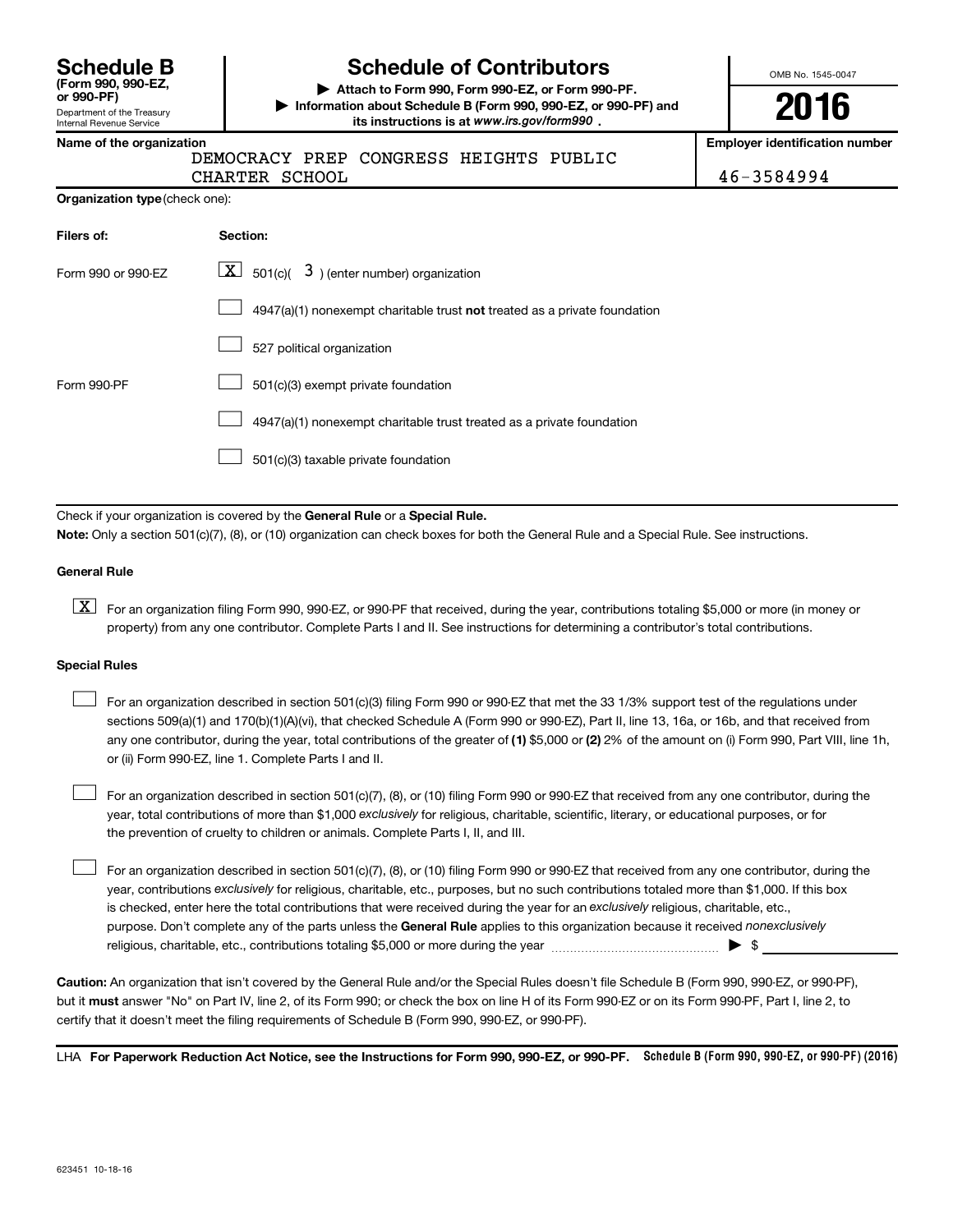#### Schedule B (Form 990, 990-EZ, or 990-PF) (2016)

DEMOCRACY PREP CONGRESS HEIGHTS PUBLIC CHARTER SCHOOL 46-3584994

**Name of organization Employer identification number**

| Part I     | <b>Contributors</b> (See instructions). Use duplicate copies of Part I if additional space is needed.               |                                   |                                                                                                                                     |
|------------|---------------------------------------------------------------------------------------------------------------------|-----------------------------------|-------------------------------------------------------------------------------------------------------------------------------------|
| (a)<br>No. | (b)<br>Name, address, and ZIP + 4                                                                                   | (c)<br><b>Total contributions</b> | (d)<br>Type of contribution                                                                                                         |
| 1          | OFFICE OF THE STATE SUPERINTENDENT OF<br><b>EDUCATION</b><br>810 1ST STREET NE, NINTH FLOOR<br>WASHINGTON, DC 20002 | 11,533,853.<br>\$                 | $\mathbf{X}$<br>Person<br>Payroll<br><b>Noncash</b><br>(Complete Part II for<br>noncash contributions.)                             |
| (a)<br>No. | (b)<br>Name, address, and ZIP + 4                                                                                   | (c)<br><b>Total contributions</b> | (d)<br>Type of contribution                                                                                                         |
| 2          | US DEPARTMENT OF AGRICULTURE<br>1400 INDEPENDENCE AVE SW<br>WASHINGTON, DC 20250                                    | 548,242.<br>\$                    | $\mathbf{X}$<br>Person<br>Payroll<br><b>Noncash</b><br>(Complete Part II for<br>noncash contributions.)                             |
| (a)<br>No. | (b)<br>Name, address, and ZIP + 4                                                                                   | (c)<br><b>Total contributions</b> | (d)<br>Type of contribution                                                                                                         |
| 3          | FEDERAL COMMUNICATIONS COMMISSION<br>445 12TH STREET SW<br>WASHINGTON, DC 20554                                     | 43,729.<br>\$                     | $\overline{\mathbf{X}}$<br>Person<br>Payroll<br><b>Noncash</b><br>(Complete Part II for<br>noncash contributions.)                  |
|            |                                                                                                                     |                                   |                                                                                                                                     |
| (a)<br>No. | (b)<br>Name, address, and ZIP + 4                                                                                   | (c)<br><b>Total contributions</b> | (d)<br>Type of contribution                                                                                                         |
| 4          | US DEPARTMENT OF EDUCATION<br>400 MARYLAND AVENUE SW<br>WASHINGTON, DC 20202                                        | 711,714.<br>\$                    | $\overline{\mathbf{X}}$<br>Person<br>Payroll<br><b>Noncash</b><br>(Complete Part II for<br>noncash contributions.)                  |
| (a)<br>No. | (b)<br>Name, address, and ZIP + 4                                                                                   | (c)<br><b>Total contributions</b> | (d)<br>Type of contribution                                                                                                         |
|            |                                                                                                                     | \$                                | Person<br>Payroll<br>Noncash<br>(Complete Part II for<br>noncash contributions.)                                                    |
| (a)<br>No. | (b)<br>Name, address, and ZIP + 4                                                                                   | (c)<br><b>Total contributions</b> | (d)<br>Type of contribution                                                                                                         |
|            |                                                                                                                     | \$                                | Person<br>Payroll<br>Noncash<br>(Complete Part II for<br>noncash contributions.)<br>Schedule B (Form 990, 990-EZ, or 990-PF) (2016) |

15460205 794106 38682 2016.05050 DEMOCRACY PREP CONGRESS HEI 386821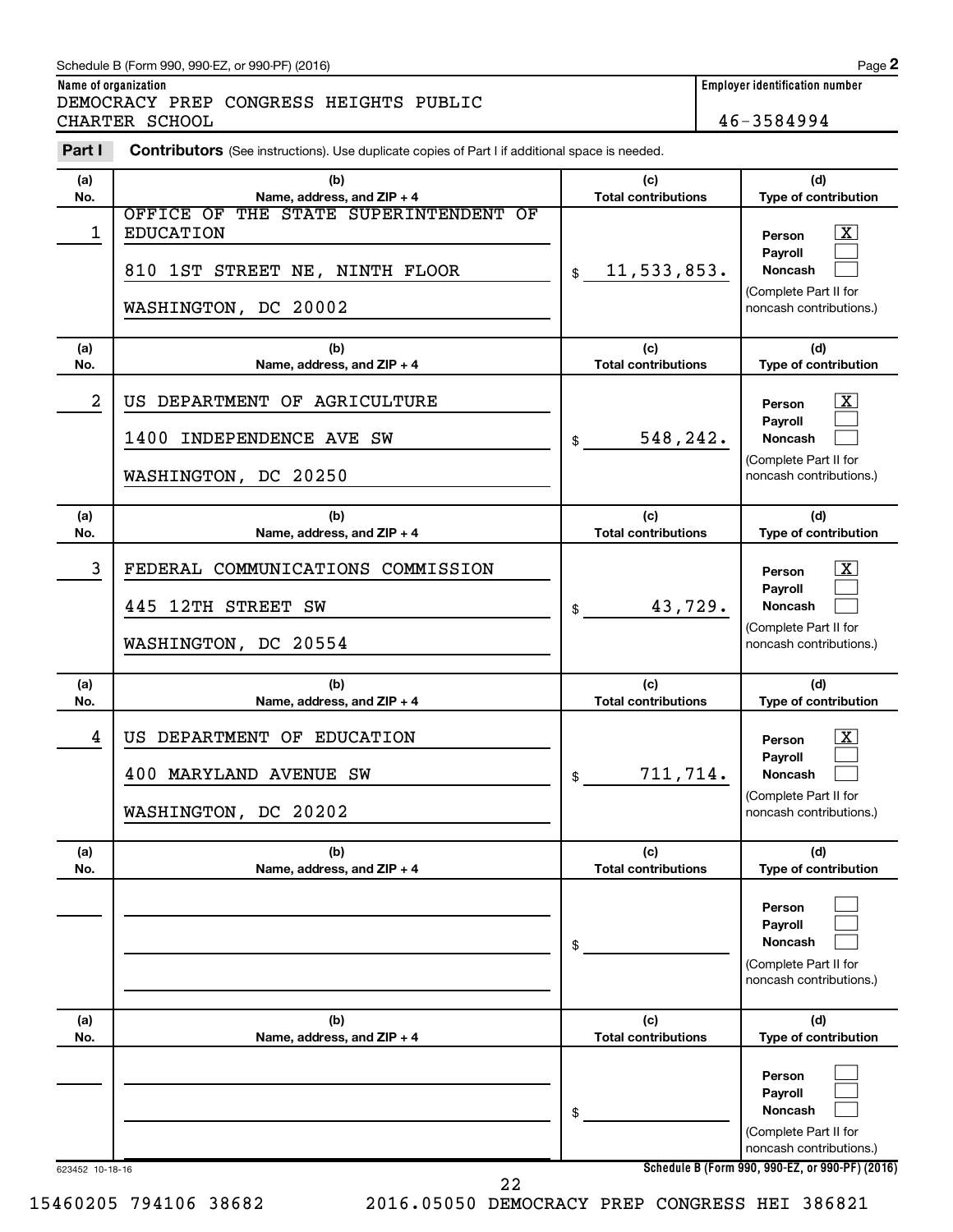| Name of organization         | DEMOCRACY PREP CONGRESS HEIGHTS PUBLIC                                                              |                                                | Employer identification number                  |
|------------------------------|-----------------------------------------------------------------------------------------------------|------------------------------------------------|-------------------------------------------------|
|                              | CHARTER SCHOOL                                                                                      |                                                | 46-3584994                                      |
| Part II                      | Noncash Property (See instructions). Use duplicate copies of Part II if additional space is needed. |                                                |                                                 |
| (a)<br>No.<br>from<br>Part I | (b)<br>Description of noncash property given                                                        | (c)<br>FMV (or estimate)<br>(See instructions) | (d)<br>Date received                            |
|                              |                                                                                                     | \$                                             |                                                 |
| (a)<br>No.<br>from<br>Part I | (b)<br>Description of noncash property given                                                        | (c)<br>FMV (or estimate)<br>(See instructions) | (d)<br>Date received                            |
|                              |                                                                                                     | \$                                             |                                                 |
| (a)<br>No.<br>from<br>Part I | (b)<br>Description of noncash property given                                                        | (c)<br>FMV (or estimate)<br>(See instructions) | (d)<br>Date received                            |
|                              |                                                                                                     | \$                                             |                                                 |
| (a)<br>No.<br>from<br>Part I | (b)<br>Description of noncash property given                                                        | (c)<br>FMV (or estimate)<br>(See instructions) | (d)<br>Date received                            |
|                              |                                                                                                     | \$                                             |                                                 |
| (a)<br>No.<br>from<br>Part I | (b)<br>Description of noncash property given                                                        | (c)<br>FMV (or estimate)<br>(See instructions) | (d)<br>Date received                            |
|                              |                                                                                                     | \$                                             |                                                 |
| (a)<br>No.<br>from<br>Part I | (b)<br>Description of noncash property given                                                        | (c)<br>FMV (or estimate)<br>(See instructions) | (d)<br>Date received                            |
|                              |                                                                                                     | \$                                             |                                                 |
| 623453 10-18-16              | 23                                                                                                  |                                                | Schedule B (Form 990, 990-EZ, or 990-PF) (2016) |

Schedule B (Form 990, 990-EZ, or 990-PF) (2016)

15460205 794106 38682 2016.05050 DEMOCRACY PREP CONGRESS HEI 386821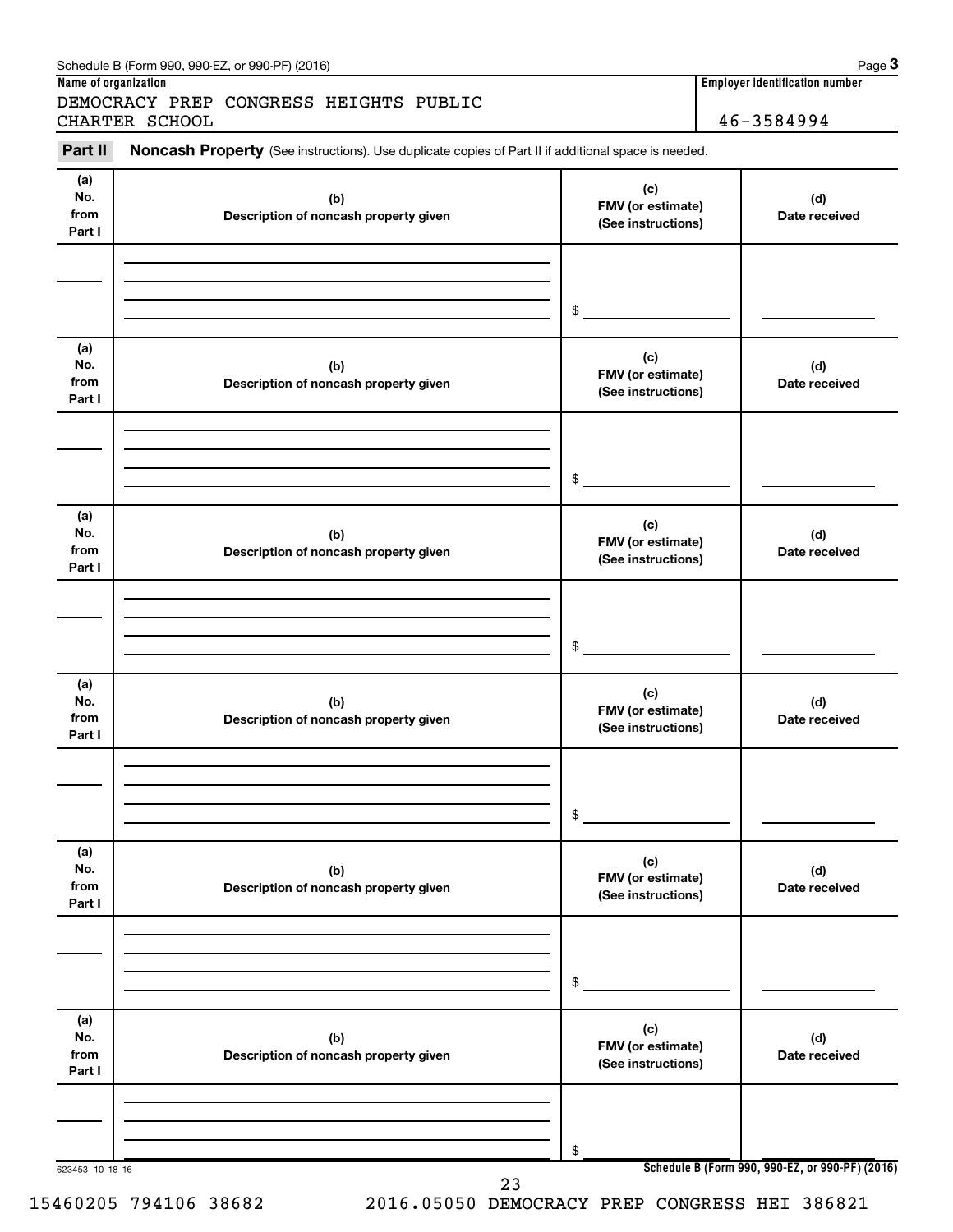|                      | Schedule B (Form 990, 990-EZ, or 990-PF) (2016)                                                                                                                                                                                                                                 |                      | Page 4                                                                                                                                                   |
|----------------------|---------------------------------------------------------------------------------------------------------------------------------------------------------------------------------------------------------------------------------------------------------------------------------|----------------------|----------------------------------------------------------------------------------------------------------------------------------------------------------|
| Name of organization |                                                                                                                                                                                                                                                                                 |                      | <b>Employer identification number</b>                                                                                                                    |
|                      | DEMOCRACY PREP CONGRESS HEIGHTS PUBLIC                                                                                                                                                                                                                                          |                      | 46-3584994                                                                                                                                               |
| Part III             | CHARTER SCHOOL                                                                                                                                                                                                                                                                  |                      | Exclusively religious, charitable, etc., contributions to organizations described in section $501(c)(7)$ , (8), or (10) that total more than \$1,000 for |
|                      | the year from any one contributor. Complete columns (a) through (e) and the following line entry. For organizations<br>completing Part III, enter the total of exclusively religious, charitable, etc., contributions of \$1,000 or less for the year. (Enter this info. once.) |                      | $\blacktriangleright$ \$                                                                                                                                 |
|                      | Use duplicate copies of Part III if additional space is needed.                                                                                                                                                                                                                 |                      |                                                                                                                                                          |
| (a) No.<br>from      |                                                                                                                                                                                                                                                                                 |                      |                                                                                                                                                          |
| Part I               | (b) Purpose of gift                                                                                                                                                                                                                                                             | (c) Use of gift      | (d) Description of how gift is held                                                                                                                      |
|                      |                                                                                                                                                                                                                                                                                 |                      |                                                                                                                                                          |
|                      |                                                                                                                                                                                                                                                                                 |                      |                                                                                                                                                          |
|                      |                                                                                                                                                                                                                                                                                 |                      |                                                                                                                                                          |
|                      |                                                                                                                                                                                                                                                                                 | (e) Transfer of gift |                                                                                                                                                          |
|                      |                                                                                                                                                                                                                                                                                 |                      |                                                                                                                                                          |
|                      | Transferee's name, address, and ZIP + 4                                                                                                                                                                                                                                         |                      | Relationship of transferor to transferee                                                                                                                 |
|                      |                                                                                                                                                                                                                                                                                 |                      |                                                                                                                                                          |
|                      |                                                                                                                                                                                                                                                                                 |                      |                                                                                                                                                          |
|                      |                                                                                                                                                                                                                                                                                 |                      |                                                                                                                                                          |
| (a) No.<br>from      | (b) Purpose of gift                                                                                                                                                                                                                                                             | (c) Use of gift      | (d) Description of how gift is held                                                                                                                      |
| Part I               |                                                                                                                                                                                                                                                                                 |                      |                                                                                                                                                          |
|                      |                                                                                                                                                                                                                                                                                 |                      |                                                                                                                                                          |
|                      |                                                                                                                                                                                                                                                                                 |                      |                                                                                                                                                          |
|                      |                                                                                                                                                                                                                                                                                 |                      |                                                                                                                                                          |
|                      |                                                                                                                                                                                                                                                                                 | (e) Transfer of gift |                                                                                                                                                          |
|                      |                                                                                                                                                                                                                                                                                 |                      |                                                                                                                                                          |
|                      | Transferee's name, address, and ZIP + 4                                                                                                                                                                                                                                         |                      | Relationship of transferor to transferee                                                                                                                 |
|                      |                                                                                                                                                                                                                                                                                 |                      |                                                                                                                                                          |
|                      |                                                                                                                                                                                                                                                                                 |                      |                                                                                                                                                          |
|                      |                                                                                                                                                                                                                                                                                 |                      |                                                                                                                                                          |
| (a) No.<br>from      | (b) Purpose of gift                                                                                                                                                                                                                                                             | (c) Use of gift      | (d) Description of how gift is held                                                                                                                      |
| Part I               |                                                                                                                                                                                                                                                                                 |                      |                                                                                                                                                          |
|                      |                                                                                                                                                                                                                                                                                 |                      |                                                                                                                                                          |
|                      |                                                                                                                                                                                                                                                                                 |                      |                                                                                                                                                          |
|                      |                                                                                                                                                                                                                                                                                 |                      |                                                                                                                                                          |
|                      |                                                                                                                                                                                                                                                                                 | (e) Transfer of gift |                                                                                                                                                          |
|                      | Transferee's name, address, and ZIP + 4                                                                                                                                                                                                                                         |                      | Relationship of transferor to transferee                                                                                                                 |
|                      |                                                                                                                                                                                                                                                                                 |                      |                                                                                                                                                          |
|                      |                                                                                                                                                                                                                                                                                 |                      |                                                                                                                                                          |
|                      |                                                                                                                                                                                                                                                                                 |                      |                                                                                                                                                          |
| (a) No.<br>from      |                                                                                                                                                                                                                                                                                 |                      |                                                                                                                                                          |
| Part I               | (b) Purpose of gift                                                                                                                                                                                                                                                             | (c) Use of gift      | (d) Description of how gift is held                                                                                                                      |
|                      |                                                                                                                                                                                                                                                                                 |                      |                                                                                                                                                          |
|                      |                                                                                                                                                                                                                                                                                 |                      |                                                                                                                                                          |
|                      |                                                                                                                                                                                                                                                                                 |                      |                                                                                                                                                          |
|                      |                                                                                                                                                                                                                                                                                 | (e) Transfer of gift |                                                                                                                                                          |
|                      |                                                                                                                                                                                                                                                                                 |                      |                                                                                                                                                          |
|                      | Transferee's name, address, and ZIP + 4                                                                                                                                                                                                                                         |                      | Relationship of transferor to transferee                                                                                                                 |
|                      |                                                                                                                                                                                                                                                                                 |                      |                                                                                                                                                          |
|                      |                                                                                                                                                                                                                                                                                 |                      |                                                                                                                                                          |
|                      |                                                                                                                                                                                                                                                                                 |                      |                                                                                                                                                          |
| 623454 10-18-16      |                                                                                                                                                                                                                                                                                 |                      | Schedule B (Form 990, 990-EZ, or 990-PF) (2016)                                                                                                          |
|                      |                                                                                                                                                                                                                                                                                 | 24                   |                                                                                                                                                          |

15460205 794106 38682 2016.05050 DEMOCRACY PREP CONGRESS HEI 386821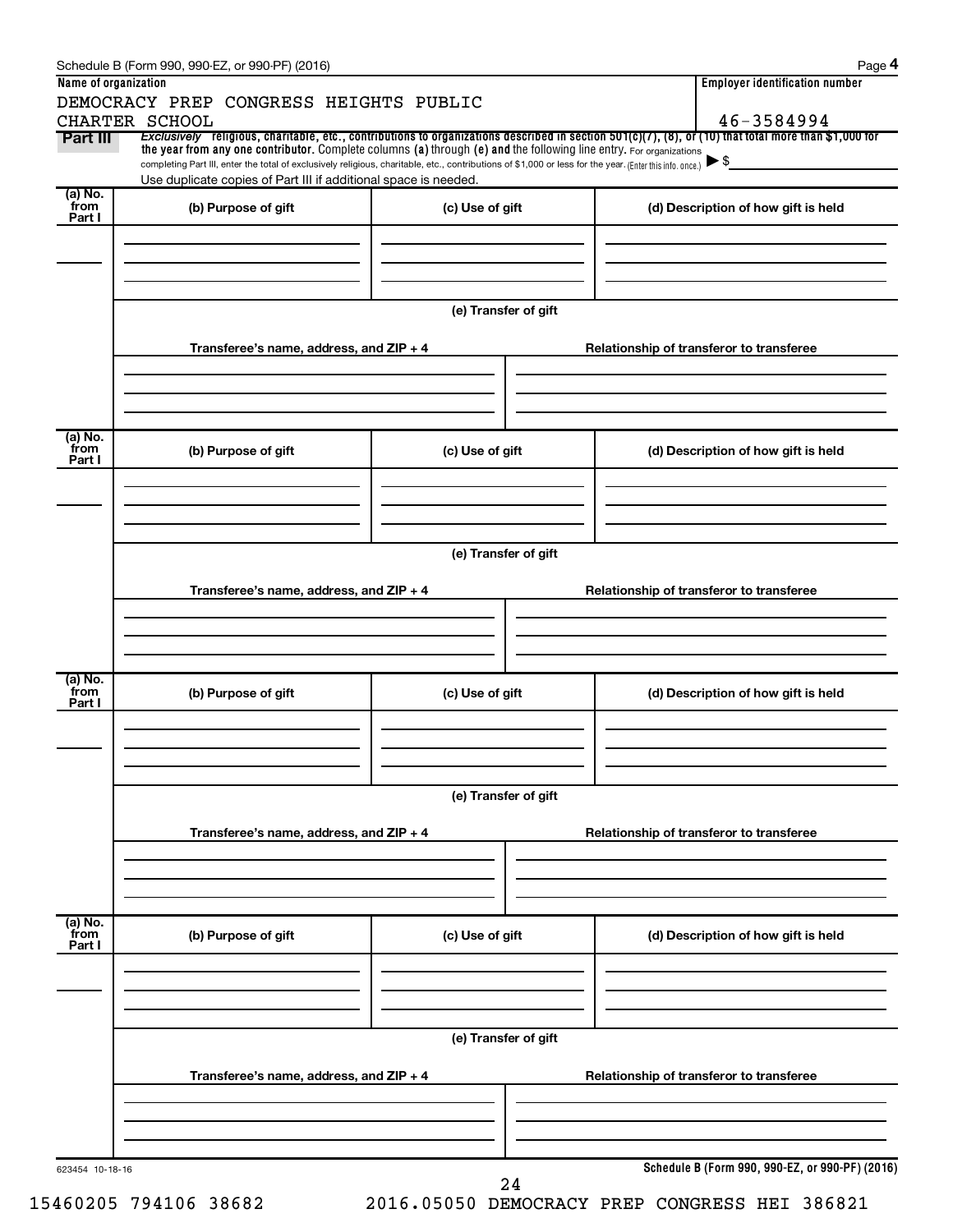|         | <b>SCHEDULE D</b>                                                                                                                                                           |                                                                                                        | <b>Supplemental Financial Statements</b>                                                                                                                   | OMB No. 1545-0047                                  |           |  |  |
|---------|-----------------------------------------------------------------------------------------------------------------------------------------------------------------------------|--------------------------------------------------------------------------------------------------------|------------------------------------------------------------------------------------------------------------------------------------------------------------|----------------------------------------------------|-----------|--|--|
|         | Complete if the organization answered "Yes" on Form 990,<br>(Form 990)                                                                                                      |                                                                                                        |                                                                                                                                                            |                                                    |           |  |  |
|         | Part IV, line 6, 7, 8, 9, 10, 11a, 11b, 11c, 11d, 11e, 11f, 12a, or 12b.<br><b>Open to Public</b><br>Attach to Form 990.<br>Department of the Treasury                      |                                                                                                        |                                                                                                                                                            |                                                    |           |  |  |
|         | Inspection<br>Information about Schedule D (Form 990) and its instructions is at www.irs.gov/form990.<br>Internal Revenue Service<br>DEMOCRACY PREP CONGRESS HEIGHTS PUBLIC |                                                                                                        |                                                                                                                                                            |                                                    |           |  |  |
|         | Name of the organization                                                                                                                                                    |                                                                                                        |                                                                                                                                                            | <b>Employer identification number</b>              |           |  |  |
|         |                                                                                                                                                                             | CHARTER SCHOOL                                                                                         | Organizations Maintaining Donor Advised Funds or Other Similar Funds or Accounts. Complete if the                                                          | 46-3584994                                         |           |  |  |
| Part I  |                                                                                                                                                                             |                                                                                                        |                                                                                                                                                            |                                                    |           |  |  |
|         |                                                                                                                                                                             | organization answered "Yes" on Form 990, Part IV, line 6.                                              | (a) Donor advised funds                                                                                                                                    | (b) Funds and other accounts                       |           |  |  |
|         |                                                                                                                                                                             |                                                                                                        |                                                                                                                                                            |                                                    |           |  |  |
| 1<br>2  |                                                                                                                                                                             | Aggregate value of contributions to (during year)                                                      |                                                                                                                                                            |                                                    |           |  |  |
| З       |                                                                                                                                                                             |                                                                                                        |                                                                                                                                                            |                                                    |           |  |  |
| 4       |                                                                                                                                                                             |                                                                                                        |                                                                                                                                                            |                                                    |           |  |  |
| 5       |                                                                                                                                                                             |                                                                                                        | Did the organization inform all donors and donor advisors in writing that the assets held in donor advised funds                                           |                                                    |           |  |  |
|         |                                                                                                                                                                             |                                                                                                        |                                                                                                                                                            | Yes                                                | <b>No</b> |  |  |
| 6       |                                                                                                                                                                             |                                                                                                        | Did the organization inform all grantees, donors, and donor advisors in writing that grant funds can be used only                                          |                                                    |           |  |  |
|         |                                                                                                                                                                             |                                                                                                        | for charitable purposes and not for the benefit of the donor or donor advisor, or for any other purpose conferring                                         |                                                    |           |  |  |
|         | impermissible private benefit?                                                                                                                                              |                                                                                                        |                                                                                                                                                            | Yes                                                | No        |  |  |
| Part II |                                                                                                                                                                             |                                                                                                        | Conservation Easements. Complete if the organization answered "Yes" on Form 990, Part IV, line 7.                                                          |                                                    |           |  |  |
| 1       |                                                                                                                                                                             | Purpose(s) of conservation easements held by the organization (check all that apply).                  |                                                                                                                                                            |                                                    |           |  |  |
|         |                                                                                                                                                                             | Preservation of land for public use (e.g., recreation or education)                                    |                                                                                                                                                            | Preservation of a historically important land area |           |  |  |
|         |                                                                                                                                                                             | Protection of natural habitat                                                                          | Preservation of a certified historic structure                                                                                                             |                                                    |           |  |  |
|         |                                                                                                                                                                             | Preservation of open space                                                                             |                                                                                                                                                            |                                                    |           |  |  |
| 2       |                                                                                                                                                                             |                                                                                                        | Complete lines 2a through 2d if the organization held a qualified conservation contribution in the form of a conservation easement on the last             |                                                    |           |  |  |
|         | day of the tax year.                                                                                                                                                        |                                                                                                        |                                                                                                                                                            | Held at the End of the Tax Year                    |           |  |  |
|         |                                                                                                                                                                             |                                                                                                        |                                                                                                                                                            | 2a                                                 |           |  |  |
|         |                                                                                                                                                                             |                                                                                                        |                                                                                                                                                            | 2b                                                 |           |  |  |
|         |                                                                                                                                                                             |                                                                                                        |                                                                                                                                                            | 2c                                                 |           |  |  |
|         |                                                                                                                                                                             |                                                                                                        | d Number of conservation easements included in (c) acquired after 8/17/06, and not on a historic structure                                                 |                                                    |           |  |  |
|         |                                                                                                                                                                             |                                                                                                        |                                                                                                                                                            | 2d                                                 |           |  |  |
| З       |                                                                                                                                                                             |                                                                                                        | Number of conservation easements modified, transferred, released, extinguished, or terminated by the organization during the tax                           |                                                    |           |  |  |
|         | $year \triangleright$                                                                                                                                                       |                                                                                                        |                                                                                                                                                            |                                                    |           |  |  |
| 4       |                                                                                                                                                                             | Number of states where property subject to conservation easement is located                            |                                                                                                                                                            |                                                    |           |  |  |
| 5       |                                                                                                                                                                             | Does the organization have a written policy regarding the periodic monitoring, inspection, handling of |                                                                                                                                                            |                                                    |           |  |  |
|         |                                                                                                                                                                             |                                                                                                        |                                                                                                                                                            | Yes                                                | <b>No</b> |  |  |
| 6       |                                                                                                                                                                             |                                                                                                        | Staff and volunteer hours devoted to monitoring, inspecting, handling of violations, and enforcing conservation easements during the year                  |                                                    |           |  |  |
|         |                                                                                                                                                                             |                                                                                                        |                                                                                                                                                            |                                                    |           |  |  |
| 7       |                                                                                                                                                                             |                                                                                                        | Amount of expenses incurred in monitoring, inspecting, handling of violations, and enforcing conservation easements during the year                        |                                                    |           |  |  |
|         | $\blacktriangleright$ \$                                                                                                                                                    |                                                                                                        |                                                                                                                                                            |                                                    |           |  |  |
| 8       |                                                                                                                                                                             |                                                                                                        | Does each conservation easement reported on line 2(d) above satisfy the requirements of section 170(h)(4)(B)(i)                                            |                                                    |           |  |  |
| 9       |                                                                                                                                                                             |                                                                                                        | In Part XIII, describe how the organization reports conservation easements in its revenue and expense statement, and balance sheet, and                    | Yes                                                | No        |  |  |
|         |                                                                                                                                                                             |                                                                                                        | include, if applicable, the text of the footnote to the organization's financial statements that describes the organization's accounting for               |                                                    |           |  |  |
|         | conservation easements.                                                                                                                                                     |                                                                                                        |                                                                                                                                                            |                                                    |           |  |  |
|         | Part III                                                                                                                                                                    |                                                                                                        | Organizations Maintaining Collections of Art, Historical Treasures, or Other Similar Assets.                                                               |                                                    |           |  |  |
|         |                                                                                                                                                                             | Complete if the organization answered "Yes" on Form 990, Part IV, line 8.                              |                                                                                                                                                            |                                                    |           |  |  |
|         |                                                                                                                                                                             |                                                                                                        | 1a If the organization elected, as permitted under SFAS 116 (ASC 958), not to report in its revenue statement and balance sheet works of art,              |                                                    |           |  |  |
|         |                                                                                                                                                                             |                                                                                                        | historical treasures, or other similar assets held for public exhibition, education, or research in furtherance of public service, provide, in Part XIII,  |                                                    |           |  |  |
|         |                                                                                                                                                                             | the text of the footnote to its financial statements that describes these items.                       |                                                                                                                                                            |                                                    |           |  |  |
|         |                                                                                                                                                                             |                                                                                                        | <b>b</b> If the organization elected, as permitted under SFAS 116 (ASC 958), to report in its revenue statement and balance sheet works of art, historical |                                                    |           |  |  |
|         |                                                                                                                                                                             |                                                                                                        | treasures, or other similar assets held for public exhibition, education, or research in furtherance of public service, provide the following amounts      |                                                    |           |  |  |
|         | relating to these items:                                                                                                                                                    |                                                                                                        |                                                                                                                                                            |                                                    |           |  |  |
|         |                                                                                                                                                                             |                                                                                                        |                                                                                                                                                            | \$                                                 |           |  |  |
|         | \$<br>(ii) Assets included in Form 990, Part X                                                                                                                              |                                                                                                        |                                                                                                                                                            |                                                    |           |  |  |
| 2       |                                                                                                                                                                             |                                                                                                        | If the organization received or held works of art, historical treasures, or other similar assets for financial gain, provide                               |                                                    |           |  |  |
|         |                                                                                                                                                                             | the following amounts required to be reported under SFAS 116 (ASC 958) relating to these items:        |                                                                                                                                                            |                                                    |           |  |  |
|         |                                                                                                                                                                             |                                                                                                        |                                                                                                                                                            | \$                                                 |           |  |  |
|         |                                                                                                                                                                             |                                                                                                        |                                                                                                                                                            | $\blacktriangleright$ s                            |           |  |  |
|         |                                                                                                                                                                             | LHA For Paperwork Reduction Act Notice, see the Instructions for Form 990.                             |                                                                                                                                                            | Schedule D (Form 990) 2016                         |           |  |  |
|         | 632051 08-29-16                                                                                                                                                             |                                                                                                        |                                                                                                                                                            |                                                    |           |  |  |
|         |                                                                                                                                                                             |                                                                                                        | 25                                                                                                                                                         |                                                    |           |  |  |

15460205 794106 38682 2016.05050 DEMOCRACY PREP CONGRESS HEI 386821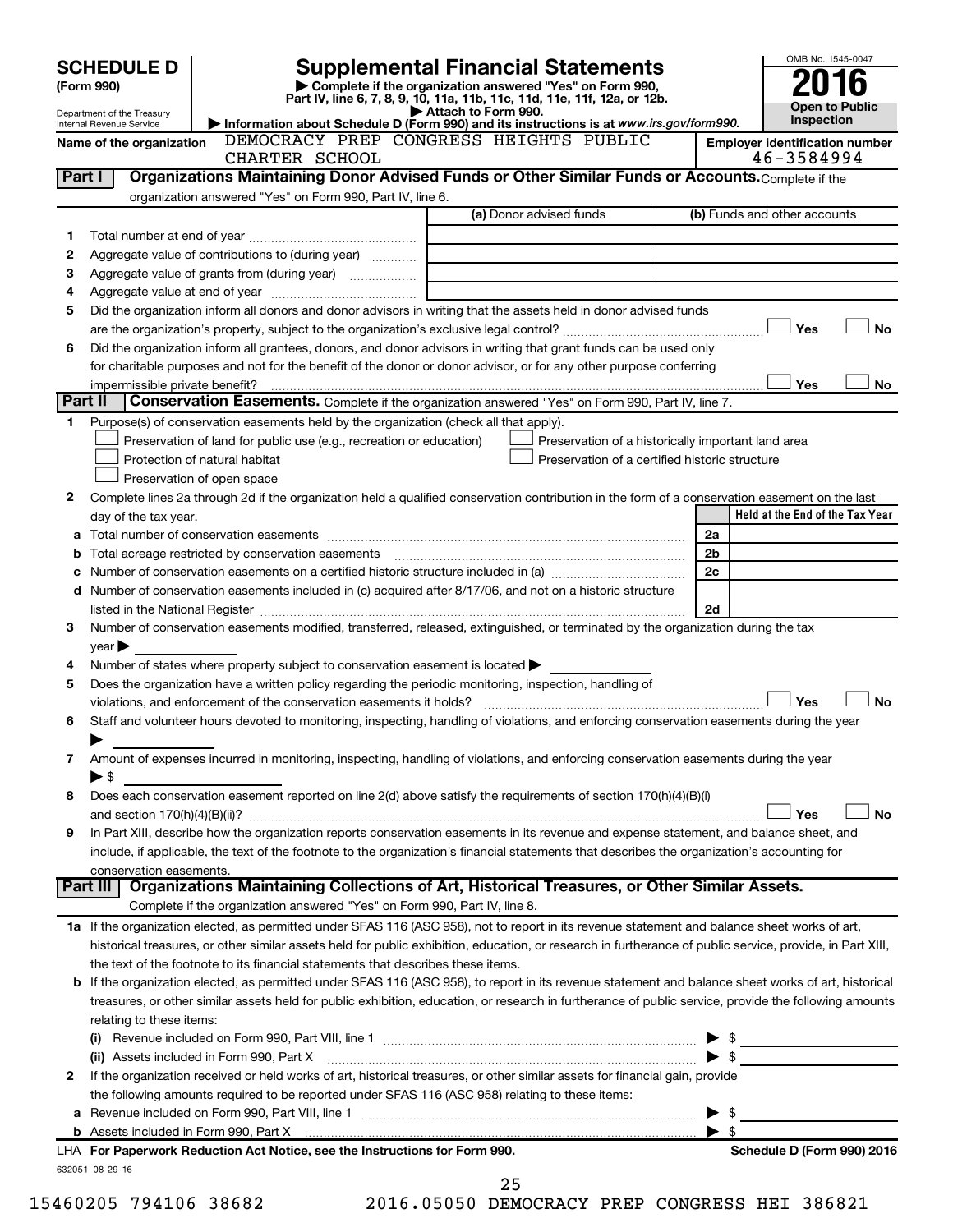|               |                                                                                                                                                                                                                               | DEMOCRACY PREP CONGRESS HEIGHTS PUBLIC |                    |                |                                                                                                                                                                                                                               |                 |                                                                  |           |
|---------------|-------------------------------------------------------------------------------------------------------------------------------------------------------------------------------------------------------------------------------|----------------------------------------|--------------------|----------------|-------------------------------------------------------------------------------------------------------------------------------------------------------------------------------------------------------------------------------|-----------------|------------------------------------------------------------------|-----------|
|               | Schedule D (Form 990) 2016                                                                                                                                                                                                    | CHARTER SCHOOL                         |                    |                |                                                                                                                                                                                                                               |                 | $46 - 3584994$ Page 2                                            |           |
|               | Part III<br>Organizations Maintaining Collections of Art, Historical Treasures, or Other Similar Assets (continued)                                                                                                           |                                        |                    |                |                                                                                                                                                                                                                               |                 |                                                                  |           |
| З             | Using the organization's acquisition, accession, and other records, check any of the following that are a significant use of its collection items                                                                             |                                        |                    |                |                                                                                                                                                                                                                               |                 |                                                                  |           |
|               | (check all that apply):                                                                                                                                                                                                       |                                        |                    |                |                                                                                                                                                                                                                               |                 |                                                                  |           |
| a             | Public exhibition                                                                                                                                                                                                             |                                        |                    |                | Loan or exchange programs                                                                                                                                                                                                     |                 |                                                                  |           |
| b             | Scholarly research                                                                                                                                                                                                            |                                        |                    |                | Other and the contract of the contract of the contract of the contract of the contract of the contract of the contract of the contract of the contract of the contract of the contract of the contract of the contract of the |                 |                                                                  |           |
| c             | Preservation for future generations                                                                                                                                                                                           |                                        |                    |                |                                                                                                                                                                                                                               |                 |                                                                  |           |
| 4             | Provide a description of the organization's collections and explain how they further the organization's exempt purpose in Part XIII.                                                                                          |                                        |                    |                |                                                                                                                                                                                                                               |                 |                                                                  |           |
| 5             | During the year, did the organization solicit or receive donations of art, historical treasures, or other similar assets                                                                                                      |                                        |                    |                |                                                                                                                                                                                                                               |                 |                                                                  |           |
|               |                                                                                                                                                                                                                               |                                        |                    |                |                                                                                                                                                                                                                               |                 | Yes                                                              | No        |
|               | Part IV<br><b>Escrow and Custodial Arrangements.</b> Complete if the organization answered "Yes" on Form 990, Part IV, line 9, or                                                                                             |                                        |                    |                |                                                                                                                                                                                                                               |                 |                                                                  |           |
|               | reported an amount on Form 990, Part X, line 21.                                                                                                                                                                              |                                        |                    |                |                                                                                                                                                                                                                               |                 |                                                                  |           |
|               | 1a Is the organization an agent, trustee, custodian or other intermediary for contributions or other assets not included                                                                                                      |                                        |                    |                |                                                                                                                                                                                                                               |                 |                                                                  |           |
|               |                                                                                                                                                                                                                               |                                        |                    |                |                                                                                                                                                                                                                               |                 | Yes                                                              | <b>No</b> |
|               | b If "Yes," explain the arrangement in Part XIII and complete the following table:                                                                                                                                            |                                        |                    |                |                                                                                                                                                                                                                               |                 |                                                                  |           |
|               |                                                                                                                                                                                                                               |                                        |                    |                |                                                                                                                                                                                                                               |                 | Amount                                                           |           |
|               |                                                                                                                                                                                                                               |                                        |                    |                |                                                                                                                                                                                                                               | 1c              |                                                                  |           |
|               |                                                                                                                                                                                                                               |                                        |                    |                |                                                                                                                                                                                                                               | 1d              |                                                                  |           |
|               | e Distributions during the year manufactured and continuum control of the control of the control of the state of the control of the control of the control of the control of the control of the control of the control of the |                                        |                    |                |                                                                                                                                                                                                                               | 1e              |                                                                  |           |
| f.            |                                                                                                                                                                                                                               |                                        |                    |                |                                                                                                                                                                                                                               | 1f              |                                                                  |           |
|               | 2a Did the organization include an amount on Form 990, Part X, line 21, for escrow or custodial account liability?                                                                                                            |                                        |                    |                |                                                                                                                                                                                                                               |                 | Yes                                                              | No        |
|               | <b>b</b> If "Yes," explain the arrangement in Part XIII. Check here if the explanation has been provided on Part XIII                                                                                                         |                                        |                    |                |                                                                                                                                                                                                                               |                 |                                                                  |           |
| <b>Part V</b> | <b>Endowment Funds.</b> Complete if the organization answered "Yes" on Form 990, Part IV, line 10.                                                                                                                            |                                        |                    |                |                                                                                                                                                                                                                               |                 |                                                                  |           |
|               |                                                                                                                                                                                                                               | (a) Current year                       |                    | (b) Prior year |                                                                                                                                                                                                                               |                 | (c) Two years back $ (d)$ Three years back $ e $ Four years back |           |
|               | <b>1a</b> Beginning of year balance <i>manumumum</i>                                                                                                                                                                          |                                        |                    |                |                                                                                                                                                                                                                               |                 |                                                                  |           |
|               |                                                                                                                                                                                                                               |                                        |                    |                |                                                                                                                                                                                                                               |                 |                                                                  |           |
|               |                                                                                                                                                                                                                               |                                        |                    |                |                                                                                                                                                                                                                               |                 |                                                                  |           |
| c             | Net investment earnings, gains, and losses                                                                                                                                                                                    |                                        |                    |                |                                                                                                                                                                                                                               |                 |                                                                  |           |
|               |                                                                                                                                                                                                                               |                                        |                    |                |                                                                                                                                                                                                                               |                 |                                                                  |           |
|               | e Other expenditures for facilities                                                                                                                                                                                           |                                        |                    |                |                                                                                                                                                                                                                               |                 |                                                                  |           |
|               | and programs                                                                                                                                                                                                                  |                                        |                    |                |                                                                                                                                                                                                                               |                 |                                                                  |           |
|               |                                                                                                                                                                                                                               |                                        |                    |                |                                                                                                                                                                                                                               |                 |                                                                  |           |
|               |                                                                                                                                                                                                                               |                                        |                    |                |                                                                                                                                                                                                                               |                 |                                                                  |           |
| 2             | Provide the estimated percentage of the current year end balance (line 1g, column (a)) held as:                                                                                                                               |                                        |                    |                |                                                                                                                                                                                                                               |                 |                                                                  |           |
| а             | Board designated or quasi-endowment                                                                                                                                                                                           |                                        | %                  |                |                                                                                                                                                                                                                               |                 |                                                                  |           |
|               | Permanent endowment                                                                                                                                                                                                           | %                                      |                    |                |                                                                                                                                                                                                                               |                 |                                                                  |           |
|               | <b>c</b> Temporarily restricted endowment $\blacktriangleright$                                                                                                                                                               |                                        | %                  |                |                                                                                                                                                                                                                               |                 |                                                                  |           |
|               | The percentages on lines 2a, 2b, and 2c should equal 100%.                                                                                                                                                                    |                                        |                    |                |                                                                                                                                                                                                                               |                 |                                                                  |           |
|               | 3a Are there endowment funds not in the possession of the organization that are held and administered for the organization                                                                                                    |                                        |                    |                |                                                                                                                                                                                                                               |                 |                                                                  |           |
|               | by:                                                                                                                                                                                                                           |                                        |                    |                |                                                                                                                                                                                                                               |                 |                                                                  | Yes<br>No |
|               | (i)                                                                                                                                                                                                                           |                                        |                    |                |                                                                                                                                                                                                                               |                 | 3a(i)                                                            |           |
|               |                                                                                                                                                                                                                               |                                        |                    |                |                                                                                                                                                                                                                               |                 | 3a(ii)                                                           |           |
|               |                                                                                                                                                                                                                               |                                        |                    |                |                                                                                                                                                                                                                               |                 | 3b                                                               |           |
| 4             | Describe in Part XIII the intended uses of the organization's endowment funds.                                                                                                                                                |                                        |                    |                |                                                                                                                                                                                                                               |                 |                                                                  |           |
|               | Land, Buildings, and Equipment.<br><b>Part VI</b>                                                                                                                                                                             |                                        |                    |                |                                                                                                                                                                                                                               |                 |                                                                  |           |
|               | Complete if the organization answered "Yes" on Form 990, Part IV, line 11a. See Form 990, Part X, line 10.                                                                                                                    |                                        |                    |                |                                                                                                                                                                                                                               |                 |                                                                  |           |
|               | Description of property                                                                                                                                                                                                       |                                        | (a) Cost or other  |                | (b) Cost or other                                                                                                                                                                                                             | (c) Accumulated | (d) Book value                                                   |           |
|               |                                                                                                                                                                                                                               |                                        | basis (investment) |                | basis (other)                                                                                                                                                                                                                 | depreciation    |                                                                  |           |
|               |                                                                                                                                                                                                                               |                                        |                    |                |                                                                                                                                                                                                                               |                 |                                                                  |           |
| b             |                                                                                                                                                                                                                               |                                        |                    |                |                                                                                                                                                                                                                               |                 |                                                                  |           |
|               |                                                                                                                                                                                                                               |                                        |                    |                | 8,343.                                                                                                                                                                                                                        | 295.            |                                                                  | 8,048.    |
|               |                                                                                                                                                                                                                               |                                        |                    |                | 448,232.                                                                                                                                                                                                                      | 209,823.        |                                                                  | 238,409.  |
|               |                                                                                                                                                                                                                               |                                        |                    |                |                                                                                                                                                                                                                               |                 |                                                                  |           |
|               | Total. Add lines 1a through 1e. (Column (d) must equal Form 990, Part X, column (B), line 10c.)                                                                                                                               |                                        |                    |                |                                                                                                                                                                                                                               |                 |                                                                  | 246, 457. |

**Schedule D (Form 990) 2016**

632052 08-29-16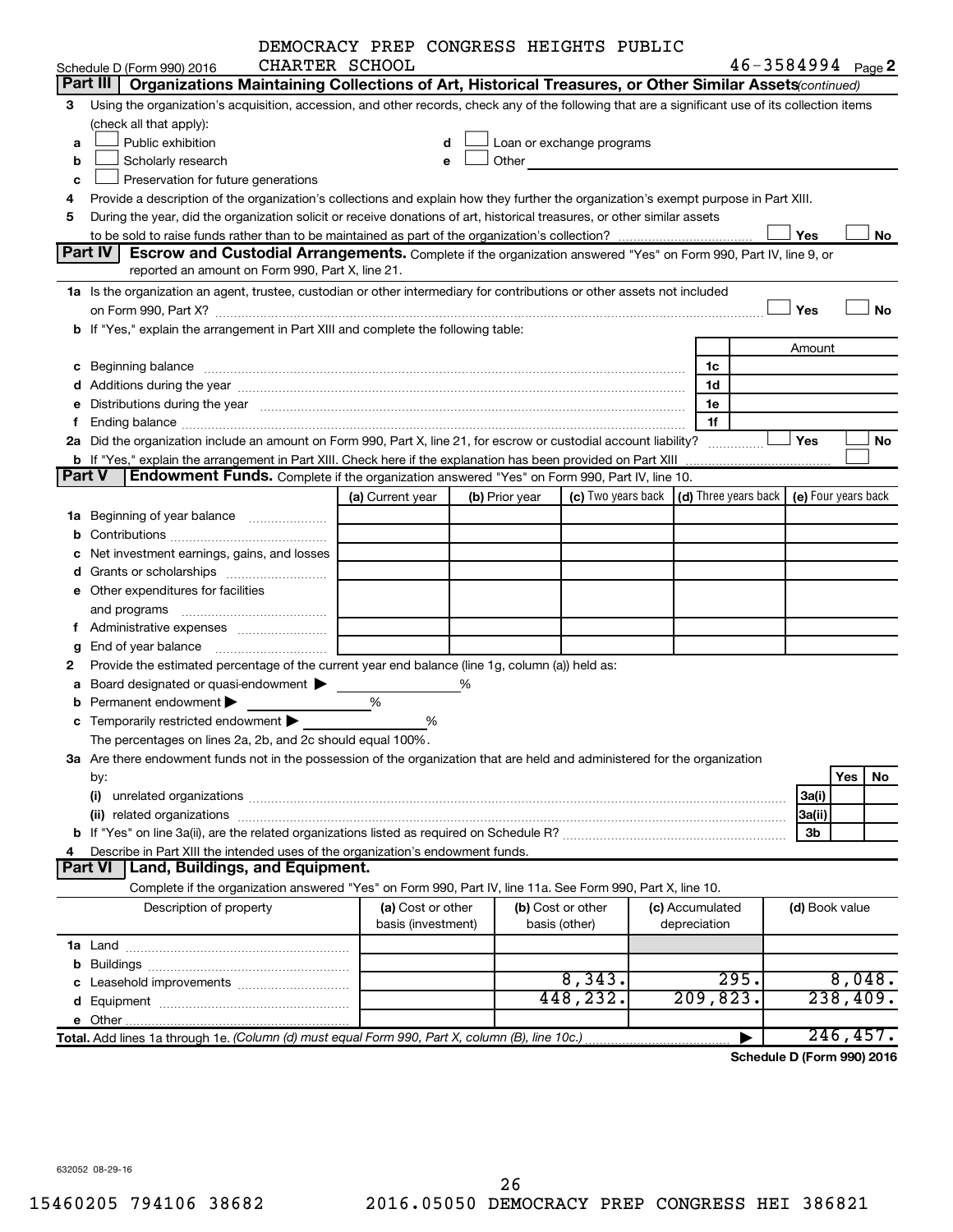| DEMOCRACY PREP CONGRESS HEIGHTS PUBLIC |                                    |  |  |
|----------------------------------------|------------------------------------|--|--|
| ---- - -- --                           | $\sim$ $\sim$ $\sim$ $\sim$ $\sim$ |  |  |

| Schedule D (Form 990) 2016<br>CHARTER SCHOOL                                                                                                                            |                 |                                                           | 46-3584994<br>Page 3 |
|-------------------------------------------------------------------------------------------------------------------------------------------------------------------------|-----------------|-----------------------------------------------------------|----------------------|
| Part VII Investments - Other Securities.                                                                                                                                |                 |                                                           |                      |
| Complete if the organization answered "Yes" on Form 990, Part IV, line 11b. See Form 990, Part X, line 12.                                                              |                 |                                                           |                      |
| (a) Description of security or category (including name of security)                                                                                                    | (b) Book value  | (c) Method of valuation: Cost or end-of-year market value |                      |
| (1) Financial derivatives                                                                                                                                               |                 |                                                           |                      |
| (2) Closely-held equity interests                                                                                                                                       |                 |                                                           |                      |
| (3) Other                                                                                                                                                               |                 |                                                           |                      |
| (A)                                                                                                                                                                     |                 |                                                           |                      |
| (B)                                                                                                                                                                     |                 |                                                           |                      |
| (C)                                                                                                                                                                     |                 |                                                           |                      |
| (D)                                                                                                                                                                     |                 |                                                           |                      |
| (E)                                                                                                                                                                     |                 |                                                           |                      |
| (F)                                                                                                                                                                     |                 |                                                           |                      |
| (G)                                                                                                                                                                     |                 |                                                           |                      |
| (H)                                                                                                                                                                     |                 |                                                           |                      |
| Total. (Col. (b) must equal Form 990, Part X, col. (B) line 12.) $\blacktriangleright$                                                                                  |                 |                                                           |                      |
| Part VIII Investments - Program Related.                                                                                                                                |                 |                                                           |                      |
| Complete if the organization answered "Yes" on Form 990, Part IV, line 11c. See Form 990, Part X, line 13.                                                              |                 |                                                           |                      |
| (a) Description of investment                                                                                                                                           | (b) Book value  | (c) Method of valuation: Cost or end-of-year market value |                      |
| (1)                                                                                                                                                                     |                 |                                                           |                      |
| (2)                                                                                                                                                                     |                 |                                                           |                      |
| (3)                                                                                                                                                                     |                 |                                                           |                      |
| (4)                                                                                                                                                                     |                 |                                                           |                      |
| (5)                                                                                                                                                                     |                 |                                                           |                      |
| (6)                                                                                                                                                                     |                 |                                                           |                      |
| (7)                                                                                                                                                                     |                 |                                                           |                      |
| (8)                                                                                                                                                                     |                 |                                                           |                      |
| (9)                                                                                                                                                                     |                 |                                                           |                      |
| Total. (Col. (b) must equal Form 990, Part X, col. (B) line $13$ .)                                                                                                     |                 |                                                           |                      |
| <b>Other Assets.</b><br>Part $ X $                                                                                                                                      |                 |                                                           |                      |
| Complete if the organization answered "Yes" on Form 990, Part IV, line 11d. See Form 990, Part X, line 15.                                                              |                 |                                                           |                      |
|                                                                                                                                                                         | (a) Description |                                                           | (b) Book value       |
| (1)                                                                                                                                                                     |                 |                                                           |                      |
| (2)                                                                                                                                                                     |                 |                                                           |                      |
| (3)                                                                                                                                                                     |                 |                                                           |                      |
| (4)                                                                                                                                                                     |                 |                                                           |                      |
| (5)                                                                                                                                                                     |                 |                                                           |                      |
| (6)                                                                                                                                                                     |                 |                                                           |                      |
| (7)                                                                                                                                                                     |                 |                                                           |                      |
| (8)                                                                                                                                                                     |                 |                                                           |                      |
| (9)                                                                                                                                                                     |                 |                                                           |                      |
| Total. (Column (b) must equal Form 990, Part X, col. (B) line 15.)                                                                                                      |                 |                                                           |                      |
| <b>Other Liabilities.</b><br>Part X                                                                                                                                     |                 |                                                           |                      |
| Complete if the organization answered "Yes" on Form 990, Part IV, line 11e or 11f. See Form 990, Part X, line 25.                                                       |                 |                                                           |                      |
| (a) Description of liability                                                                                                                                            |                 | (b) Book value                                            |                      |
| 1.                                                                                                                                                                      |                 |                                                           |                      |
| (1)<br>Federal income taxes<br><b>DEFERRED RENT</b>                                                                                                                     |                 | 670, 771.                                                 |                      |
| (2)                                                                                                                                                                     |                 |                                                           |                      |
| (3)                                                                                                                                                                     |                 |                                                           |                      |
| (4)                                                                                                                                                                     |                 |                                                           |                      |
| (5)                                                                                                                                                                     |                 |                                                           |                      |
| (6)                                                                                                                                                                     |                 |                                                           |                      |
| (7)                                                                                                                                                                     |                 |                                                           |                      |
| (8)                                                                                                                                                                     |                 |                                                           |                      |
| (9)                                                                                                                                                                     |                 |                                                           |                      |
| Total. (Column (b) must equal Form 990, Part X, col. (B) line 25.)                                                                                                      |                 | 670,771                                                   |                      |
| Liability for uncertain tax positions. In Part XIII, provide the text of the footnote to the organization's financial statements that reports the<br>2.                 |                 |                                                           |                      |
| organization's liability for uncertain tax positions under FIN 48 (ASC 740). Check here if the text of the footnote has been provided in Part XIII $\boxed{\mathrm{X}}$ |                 |                                                           |                      |

632053 08-29-16

**Schedule D (Form 990) 2016**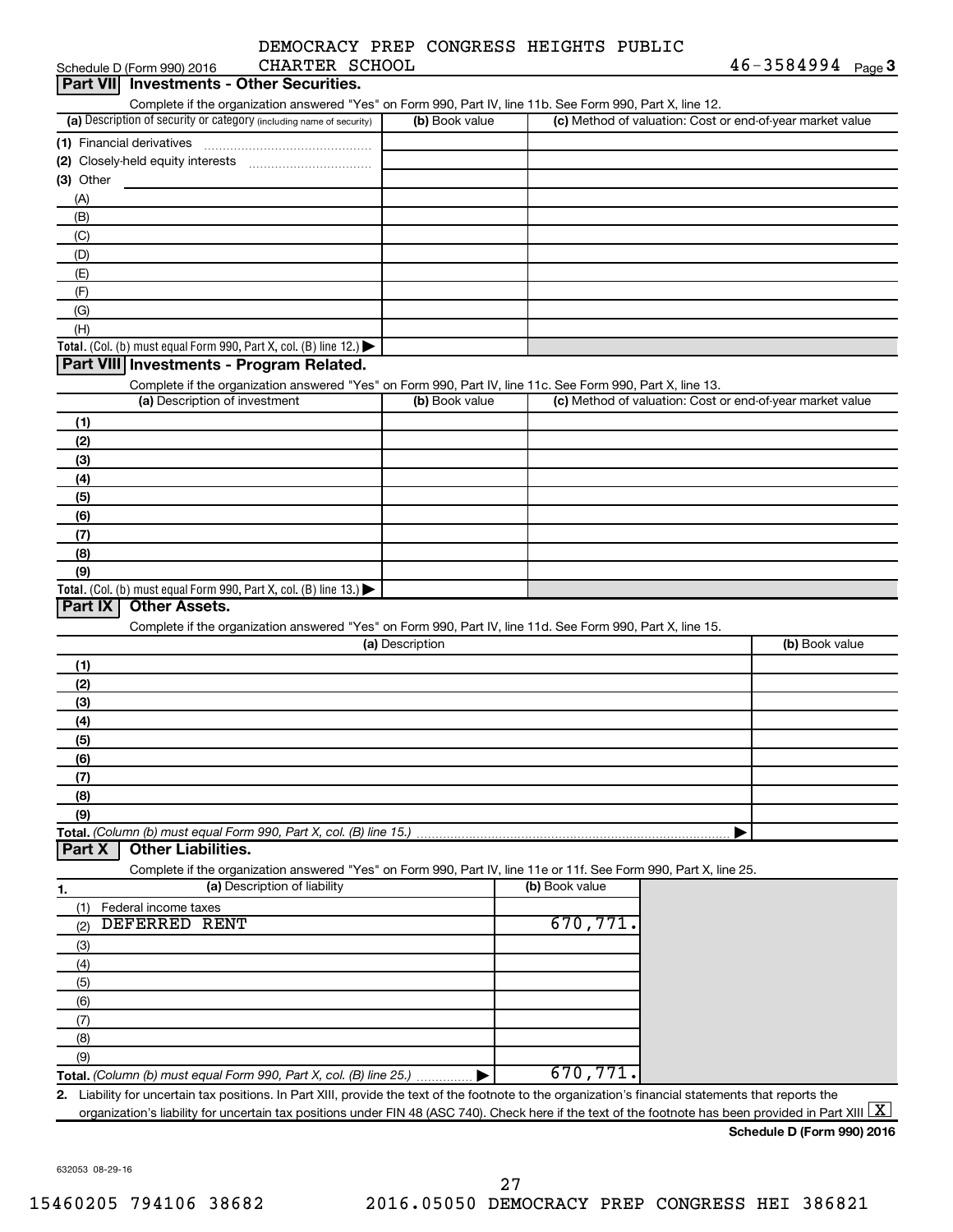|    | DEMOCRACY PREP CONGRESS HEIGHTS PUBLIC                                                                                                                                                                                             |                |          |                |                       |           |
|----|------------------------------------------------------------------------------------------------------------------------------------------------------------------------------------------------------------------------------------|----------------|----------|----------------|-----------------------|-----------|
|    | CHARTER SCHOOL<br>Schedule D (Form 990) 2016                                                                                                                                                                                       |                |          |                | $46 - 3584994$ Page 4 |           |
|    | Part XI   Reconciliation of Revenue per Audited Financial Statements With Revenue per Return.                                                                                                                                      |                |          |                |                       |           |
|    | Complete if the organization answered "Yes" on Form 990, Part IV, line 12a.                                                                                                                                                        |                |          |                |                       |           |
| 1  | Total revenue, gains, and other support per audited financial statements [11] [11] Total revenue, gains, and other support per audited financial statements                                                                        |                |          | $\overline{1}$ | 12,998,775.           |           |
| 2  | Amounts included on line 1 but not on Form 990, Part VIII, line 12:                                                                                                                                                                |                |          |                |                       |           |
| a  |                                                                                                                                                                                                                                    | 2a             |          |                |                       |           |
|    |                                                                                                                                                                                                                                    | 2 <sub>b</sub> | 138,505. |                |                       |           |
| с  |                                                                                                                                                                                                                                    | 2c             |          |                |                       |           |
| d  |                                                                                                                                                                                                                                    | 2d             |          |                |                       |           |
| e  | Add lines 2a through 2d                                                                                                                                                                                                            |                |          | 2е             |                       | 138,505.  |
| 3  |                                                                                                                                                                                                                                    |                |          | 3              | 12,860,270.           |           |
| 4  | Amounts included on Form 990, Part VIII, line 12, but not on line 1:                                                                                                                                                               |                |          |                |                       |           |
| a  |                                                                                                                                                                                                                                    | 4a             |          |                |                       |           |
| b  |                                                                                                                                                                                                                                    | 4 <sub>h</sub> |          |                |                       |           |
|    | c Add lines 4a and 4b                                                                                                                                                                                                              |                |          | 4c             |                       | 0.        |
| 5  |                                                                                                                                                                                                                                    |                |          |                | 12,860,270.           |           |
|    | Part XII   Reconciliation of Expenses per Audited Financial Statements With Expenses per Return.                                                                                                                                   |                |          |                |                       |           |
|    | Complete if the organization answered "Yes" on Form 990, Part IV, line 12a.                                                                                                                                                        |                |          |                |                       |           |
| 1  |                                                                                                                                                                                                                                    |                |          | $\blacksquare$ | 13, 264, 573.         |           |
| 2  | Amounts included on line 1 but not on Form 990, Part IX, line 25:                                                                                                                                                                  |                |          |                |                       |           |
| a  |                                                                                                                                                                                                                                    | 2a             | 138,505. |                |                       |           |
|    |                                                                                                                                                                                                                                    | 2 <sub>b</sub> |          |                |                       |           |
| C. |                                                                                                                                                                                                                                    | 2c             |          |                |                       |           |
| d  |                                                                                                                                                                                                                                    | 2d             | 83,735.  |                |                       |           |
| e  | Add lines 2a through 2d <b>manufactures</b> in the contract of the contract of the contract of the contract of the contract of the contract of the contract of the contract of the contract of the contract of the contract of the |                |          | 2е             |                       | 222, 240. |
| 3  |                                                                                                                                                                                                                                    |                |          | $\mathbf{a}$   | 13,042,333.           |           |
| 4  | Amounts included on Form 990, Part IX, line 25, but not on line 1:                                                                                                                                                                 |                |          |                |                       |           |
| a  | Investment expenses not included on Form 990, Part VIII, line 7b [                                                                                                                                                                 | 4a             |          |                |                       |           |
|    |                                                                                                                                                                                                                                    | 4 <sub>b</sub> |          |                |                       |           |
|    | Add lines 4a and 4b                                                                                                                                                                                                                |                |          | 4c             |                       |           |
| 5  |                                                                                                                                                                                                                                    |                |          | 5              | 13,042,333.           |           |
|    | Part XIII Supplemental Information.                                                                                                                                                                                                |                |          |                |                       |           |

Provide the descriptions required for Part II, lines 3, 5, and 9; Part III, lines 1a and 4; Part IV, lines 1b and 2b; Part V, line 4; Part X, line 2; Part XI, lines 2d and 4b; and Part XII, lines 2d and 4b. Also complete this part to provide any additional information.

PART X, LINE 2:

| FINANCIAL STATEMENT FOOTNOTE REGARDING FIN 48 (ASC 740)                    |
|----------------------------------------------------------------------------|
| THE SCHOOL EVALUATES UNCERTAINTY IN INCOME TAX POSITIONS TAKEN OR EXPECTED |
| TO BE TAKEN ON A TAX RETURN BASED ON A MORE-LIKELY-THAN-NOT RECOGNITION    |
| STANDARD. IF THAT THRESHOLD IS MET, THE TAX POSITION IS THEN MEASURED AT   |
| THE LARGEST AMOUNT THAT IS GREATER THAN 50% LIKELY OF BEING REALIZED UPON  |
| ULTIMATE SETTLEMENT. AS OF JUNE 30, 2017 AND 2016, THERE ARE NO ACCRUALS   |
| FOR UNCERTAIN TAX POSITIONS. IF APPLICABLE, THE SCHOOL RECORDS INTEREST    |
| AND PENALTIES AS A COMPONENT OF INCOME TAX EXPENSE. TAX YEARS FROM 2016    |
| THROUGH THE CURRENT YEAR REMAIN OPEN FOR EXAMINATION BY TAX AUTHORITIES.   |
|                                                                            |

| 2D<br>LINE<br>XII<br>PART | OTHER<br><b>ADJUSTMENTS:</b><br>$\sim$ |                            |
|---------------------------|----------------------------------------|----------------------------|
| 632054 08-29-16           |                                        | Schedule D (Form 990) 2016 |
|                           |                                        | 20                         |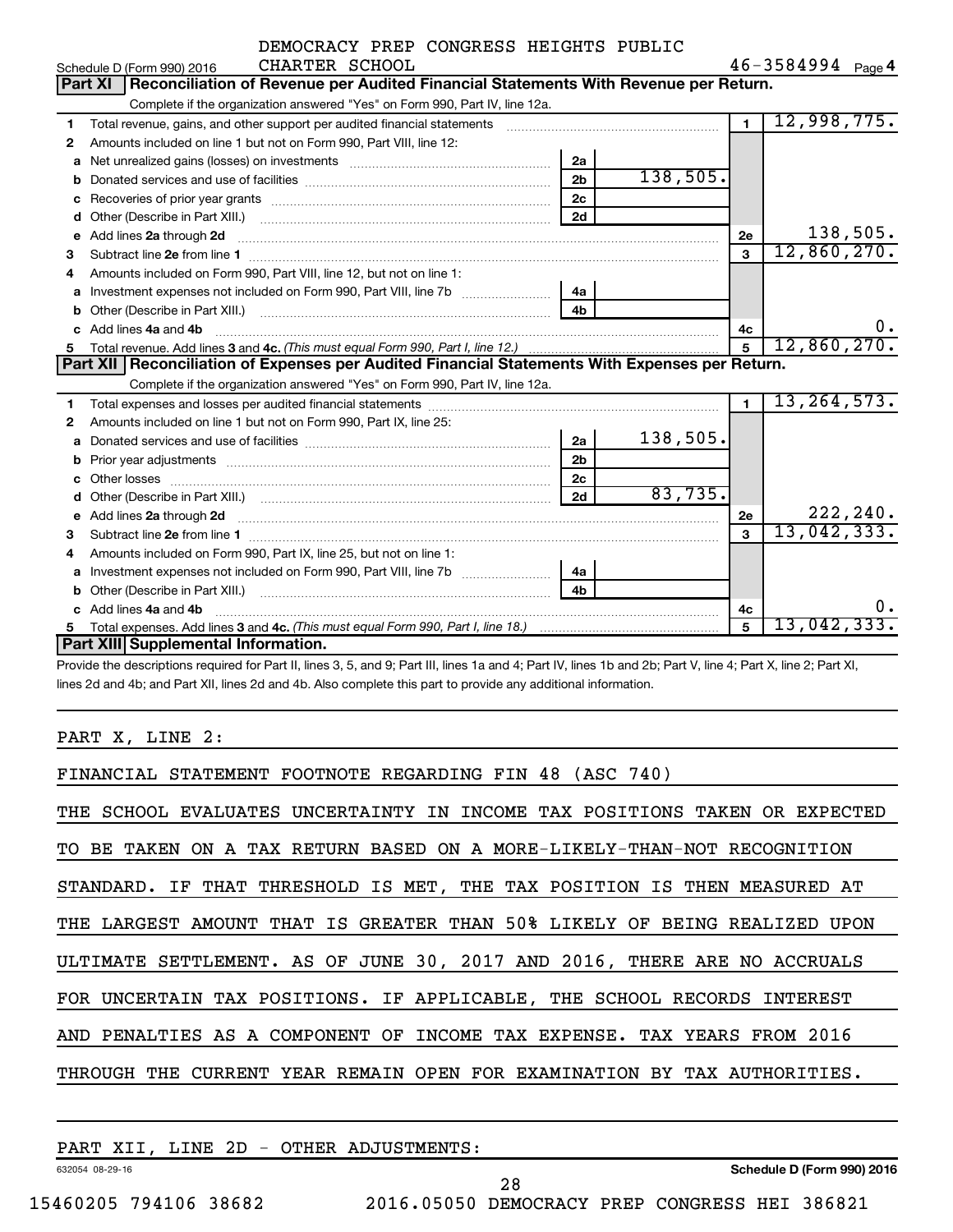| Schedule D (Form 990) 2016<br><b>Part XIII Supplemental Information (continued)</b> | DEMOCRACY PREP CONGRESS HEIGHTS PUBLIC<br>CHARTER SCHOOL |          |  | $46 - 3584994$ Page 5      |  |
|-------------------------------------------------------------------------------------|----------------------------------------------------------|----------|--|----------------------------|--|
|                                                                                     |                                                          |          |  |                            |  |
| <b>BAD DEBT EXPENSE</b>                                                             | \$83,735                                                 |          |  |                            |  |
|                                                                                     |                                                          |          |  |                            |  |
|                                                                                     |                                                          |          |  |                            |  |
|                                                                                     |                                                          |          |  |                            |  |
|                                                                                     |                                                          |          |  |                            |  |
|                                                                                     |                                                          |          |  |                            |  |
|                                                                                     |                                                          |          |  |                            |  |
|                                                                                     |                                                          |          |  |                            |  |
|                                                                                     |                                                          |          |  |                            |  |
|                                                                                     |                                                          |          |  |                            |  |
|                                                                                     |                                                          |          |  |                            |  |
|                                                                                     |                                                          |          |  |                            |  |
|                                                                                     |                                                          |          |  |                            |  |
|                                                                                     |                                                          |          |  |                            |  |
|                                                                                     |                                                          |          |  |                            |  |
|                                                                                     |                                                          |          |  |                            |  |
|                                                                                     |                                                          |          |  |                            |  |
|                                                                                     |                                                          |          |  |                            |  |
|                                                                                     |                                                          |          |  |                            |  |
|                                                                                     |                                                          |          |  |                            |  |
|                                                                                     |                                                          |          |  |                            |  |
|                                                                                     |                                                          |          |  |                            |  |
|                                                                                     |                                                          |          |  |                            |  |
|                                                                                     |                                                          |          |  |                            |  |
|                                                                                     |                                                          |          |  |                            |  |
|                                                                                     |                                                          |          |  |                            |  |
|                                                                                     |                                                          |          |  |                            |  |
|                                                                                     |                                                          |          |  |                            |  |
|                                                                                     |                                                          |          |  |                            |  |
|                                                                                     |                                                          |          |  |                            |  |
|                                                                                     |                                                          |          |  |                            |  |
|                                                                                     |                                                          |          |  |                            |  |
|                                                                                     |                                                          |          |  |                            |  |
|                                                                                     |                                                          |          |  |                            |  |
|                                                                                     |                                                          |          |  |                            |  |
|                                                                                     |                                                          |          |  |                            |  |
|                                                                                     |                                                          |          |  |                            |  |
|                                                                                     |                                                          |          |  |                            |  |
|                                                                                     |                                                          |          |  |                            |  |
|                                                                                     |                                                          |          |  |                            |  |
|                                                                                     |                                                          |          |  |                            |  |
|                                                                                     |                                                          |          |  |                            |  |
|                                                                                     |                                                          |          |  |                            |  |
| 632055 08-29-16                                                                     |                                                          |          |  | Schedule D (Form 990) 2016 |  |
|                                                                                     |                                                          | $\Omega$ |  |                            |  |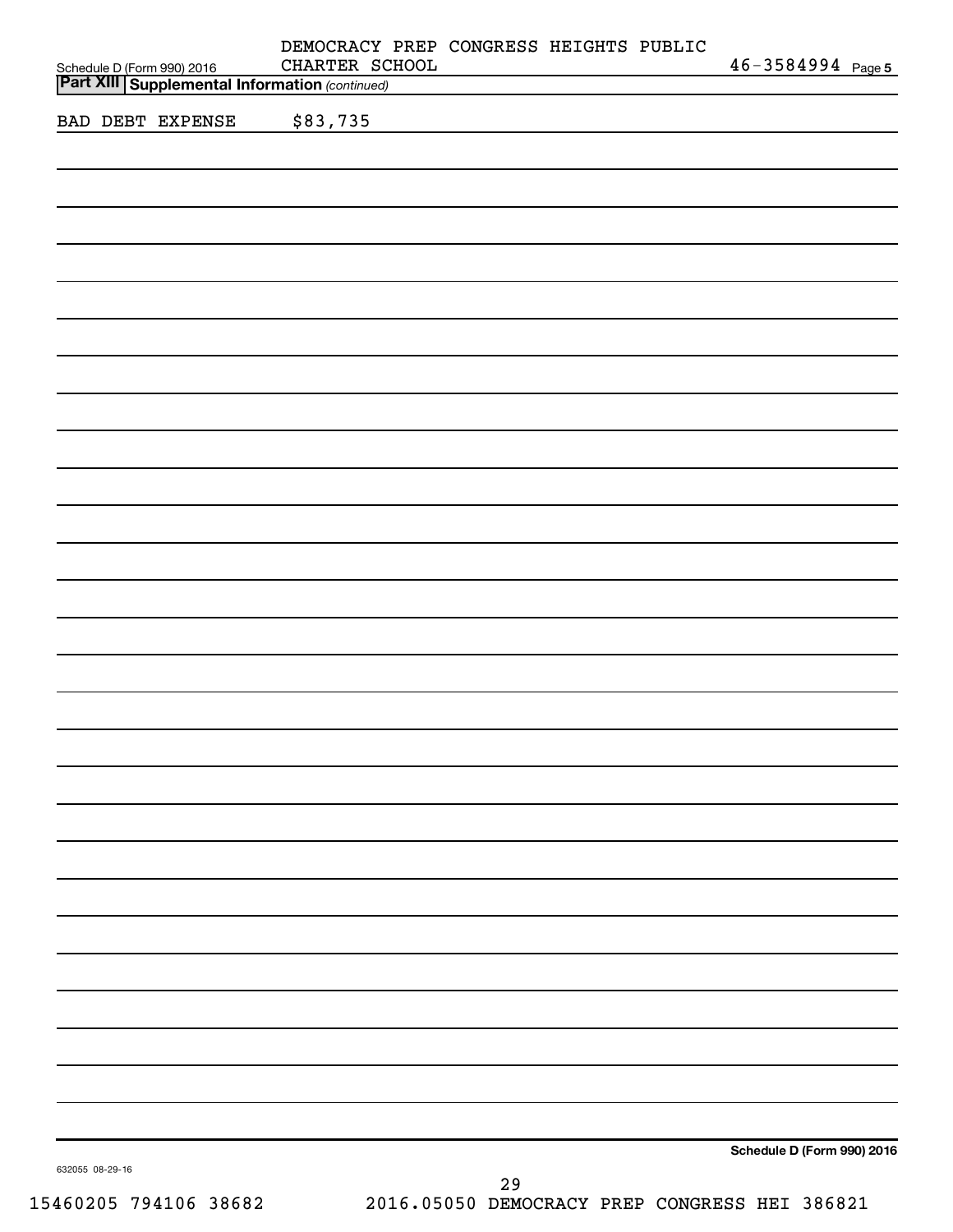|        | <b>SCHEDULE E</b><br><b>Schools</b>                                                                                                                                                                                                                    | OMB No. 1545-0047                     |                       |                         |
|--------|--------------------------------------------------------------------------------------------------------------------------------------------------------------------------------------------------------------------------------------------------------|---------------------------------------|-----------------------|-------------------------|
|        | Complete if the organization answered "Yes" on Form 990,<br>(Form 990 or 990-EZ)<br>Part IV, line 13, or Form 990-EZ, Part VI, line 48.                                                                                                                |                                       | 16                    |                         |
|        | Attach to Form 990 or Form 990-EZ.                                                                                                                                                                                                                     |                                       |                       |                         |
|        | Department of the Treasury<br>Internal Revenue Service                                                                                                                                                                                                 | <b>Open to Public</b><br>Inspection   |                       |                         |
|        | Information about Schedule E (Form 990 or 990-EZ) and its instructions is at WWW.irs.gov/form990.<br>DEMOCRACY PREP CONGRESS HEIGHTS PUBLIC<br>Name of the organization                                                                                | <b>Employer identification number</b> |                       |                         |
|        | CHARTER SCHOOL                                                                                                                                                                                                                                         | 46-3584994                            |                       |                         |
| Part I |                                                                                                                                                                                                                                                        |                                       |                       |                         |
|        |                                                                                                                                                                                                                                                        |                                       | <b>YES</b>            | <b>NO</b>               |
| 1      | Does the organization have a racially nondiscriminatory policy toward students by statement in its charter, bylaws,                                                                                                                                    |                                       |                       |                         |
|        |                                                                                                                                                                                                                                                        | 1                                     | х                     |                         |
| 2      | Does the organization include a statement of its racially nondiscriminatory policy toward students in all its brochures,                                                                                                                               |                                       |                       |                         |
|        | catalogues, and other written communications with the public dealing with student admissions, programs, and scholarships?                                                                                                                              | 2                                     | x                     |                         |
| 3      | Has the organization publicized its racially nondiscriminatory policy through newspaper or broadcast media during the                                                                                                                                  |                                       |                       |                         |
|        | period of solicitation for students, or during the registration period if it has no solicitation program, in a way that makes                                                                                                                          |                                       |                       |                         |
|        | the policy known to all parts of the general community it serves? If "Yes," please describe. If "No," please explain.                                                                                                                                  |                                       |                       |                         |
|        | If you need more space, use Part II measured and contain an according to the state of the state of the space,                                                                                                                                          | 3                                     | х                     |                         |
|        | NONDISCRIMINATORY POLICY:                                                                                                                                                                                                                              |                                       |                       |                         |
|        | DEMOCRACY PREP HAS WIDELY PUBLICIZED ITS RACIALLY                                                                                                                                                                                                      |                                       |                       |                         |
|        | NONDISCRIMINATORY POLICY BY ENROLLING THEIR STUDENTS THROUGH                                                                                                                                                                                           |                                       |                       |                         |
|        | A RANDOM LOTTERY PROCESS.                                                                                                                                                                                                                              |                                       |                       |                         |
|        |                                                                                                                                                                                                                                                        |                                       |                       |                         |
| 4      | Does the organization maintain the following?                                                                                                                                                                                                          |                                       | х                     |                         |
|        |                                                                                                                                                                                                                                                        | 4a                                    | $\overline{\text{x}}$ |                         |
|        | b Records documenting that scholarships and other financial assistance are awarded on a racially nondiscriminatory basis?<br>c Copies of all catalogues, brochures, announcements, and other written communications to the public dealing with student | 4b                                    |                       |                         |
|        |                                                                                                                                                                                                                                                        | 4с                                    | х                     |                         |
|        |                                                                                                                                                                                                                                                        | 4d                                    | $\overline{\text{x}}$ |                         |
|        | If you answered "No" to any of the above, please explain. If you need more space, use Part II.                                                                                                                                                         |                                       |                       |                         |
|        |                                                                                                                                                                                                                                                        |                                       |                       |                         |
|        |                                                                                                                                                                                                                                                        |                                       |                       |                         |
|        |                                                                                                                                                                                                                                                        |                                       |                       |                         |
|        |                                                                                                                                                                                                                                                        |                                       |                       |                         |
| 5      | Does the organization discriminate by race in any way with respect to:                                                                                                                                                                                 |                                       |                       |                         |
|        |                                                                                                                                                                                                                                                        | 5a                                    |                       | x                       |
|        |                                                                                                                                                                                                                                                        | 5b                                    |                       | $\overline{\mathbf{x}}$ |
|        | c Employment of faculty or administrative staff?                                                                                                                                                                                                       | 5c                                    |                       | $\overline{\text{x}}$   |
|        |                                                                                                                                                                                                                                                        | 5d                                    |                       | х                       |
|        |                                                                                                                                                                                                                                                        | 5е                                    |                       | $\overline{\mathbf{x}}$ |
|        | f Use of facilities?                                                                                                                                                                                                                                   | 5f                                    |                       | $\overline{\mathbf{X}}$ |
|        |                                                                                                                                                                                                                                                        | 5g                                    |                       | $\overline{\mathbf{x}}$ |
|        |                                                                                                                                                                                                                                                        | 5h                                    |                       | X                       |
|        | If you answered "Yes" to any of the above, please explain. If you need more space, use Part II.                                                                                                                                                        |                                       |                       |                         |
|        |                                                                                                                                                                                                                                                        |                                       |                       |                         |
|        |                                                                                                                                                                                                                                                        |                                       |                       |                         |
|        |                                                                                                                                                                                                                                                        |                                       |                       |                         |
|        |                                                                                                                                                                                                                                                        | 6a                                    | х                     |                         |
|        |                                                                                                                                                                                                                                                        | 6b                                    |                       | X                       |
|        | If you answered "Yes" on either line 6a or line 6b, explain on Part II.                                                                                                                                                                                |                                       |                       |                         |
| 7      | Does the organization certify that it has complied with the applicable requirements of sections 4.01 through 4.05 of                                                                                                                                   |                                       |                       |                         |
|        |                                                                                                                                                                                                                                                        | $\overline{7}$                        | х                     |                         |

**For Paperwork Reduction Act Notice, see the Instructions for Form 990 or Form 990-EZ.** LHA

**Schedule E (Form 990 or 990-EZ) 2016**

632061 10-10-16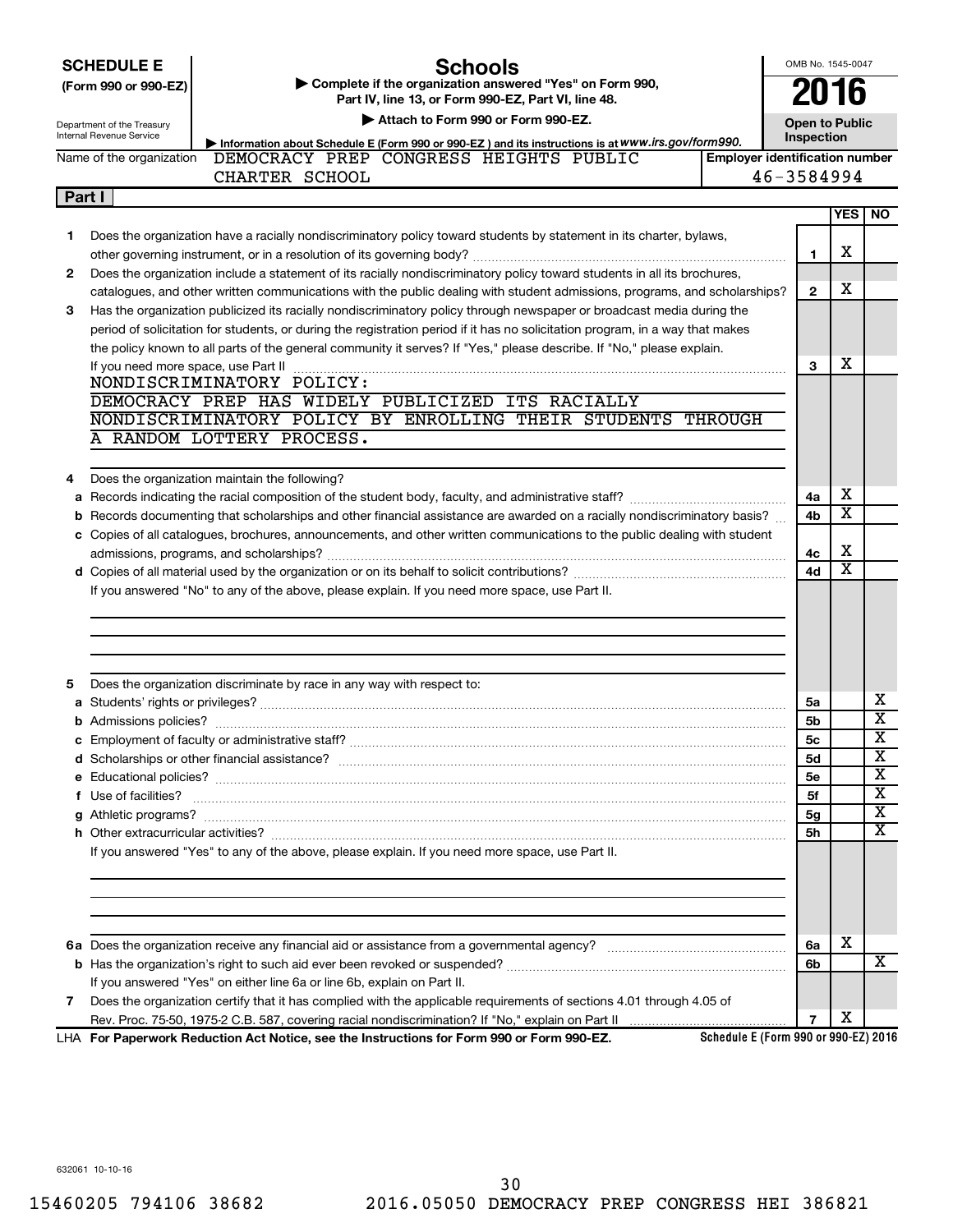|    | $46 - 3584994$ Page 2                                                                                                                                                                                                                                                                                                           |
|----|---------------------------------------------------------------------------------------------------------------------------------------------------------------------------------------------------------------------------------------------------------------------------------------------------------------------------------|
|    |                                                                                                                                                                                                                                                                                                                                 |
|    |                                                                                                                                                                                                                                                                                                                                 |
|    |                                                                                                                                                                                                                                                                                                                                 |
|    |                                                                                                                                                                                                                                                                                                                                 |
|    |                                                                                                                                                                                                                                                                                                                                 |
|    |                                                                                                                                                                                                                                                                                                                                 |
|    |                                                                                                                                                                                                                                                                                                                                 |
|    |                                                                                                                                                                                                                                                                                                                                 |
|    |                                                                                                                                                                                                                                                                                                                                 |
|    |                                                                                                                                                                                                                                                                                                                                 |
|    |                                                                                                                                                                                                                                                                                                                                 |
|    |                                                                                                                                                                                                                                                                                                                                 |
|    |                                                                                                                                                                                                                                                                                                                                 |
|    |                                                                                                                                                                                                                                                                                                                                 |
|    |                                                                                                                                                                                                                                                                                                                                 |
|    |                                                                                                                                                                                                                                                                                                                                 |
|    |                                                                                                                                                                                                                                                                                                                                 |
|    |                                                                                                                                                                                                                                                                                                                                 |
|    |                                                                                                                                                                                                                                                                                                                                 |
|    |                                                                                                                                                                                                                                                                                                                                 |
|    |                                                                                                                                                                                                                                                                                                                                 |
|    |                                                                                                                                                                                                                                                                                                                                 |
|    |                                                                                                                                                                                                                                                                                                                                 |
|    |                                                                                                                                                                                                                                                                                                                                 |
|    |                                                                                                                                                                                                                                                                                                                                 |
|    |                                                                                                                                                                                                                                                                                                                                 |
|    |                                                                                                                                                                                                                                                                                                                                 |
|    |                                                                                                                                                                                                                                                                                                                                 |
|    |                                                                                                                                                                                                                                                                                                                                 |
|    |                                                                                                                                                                                                                                                                                                                                 |
|    |                                                                                                                                                                                                                                                                                                                                 |
|    |                                                                                                                                                                                                                                                                                                                                 |
|    |                                                                                                                                                                                                                                                                                                                                 |
|    | Schedule E (Form 990 or 990-EZ) 2016                                                                                                                                                                                                                                                                                            |
| 31 |                                                                                                                                                                                                                                                                                                                                 |
|    | Schedule E (Form 990 or 990-EZ) 2016 CHARTER SCHOOL<br>Supplemental Information. Provide the explanations required by Part I, lines 3, 4d, 5h, 6b, and 7, as applicable.<br>Also provide any other additional information.<br>- EXPLANATION OF GOVERNMENT FINANCIAL AID:<br>GRANTS PROVIDED BY BOTH FEDERAL AND STATE AGENCIES. |